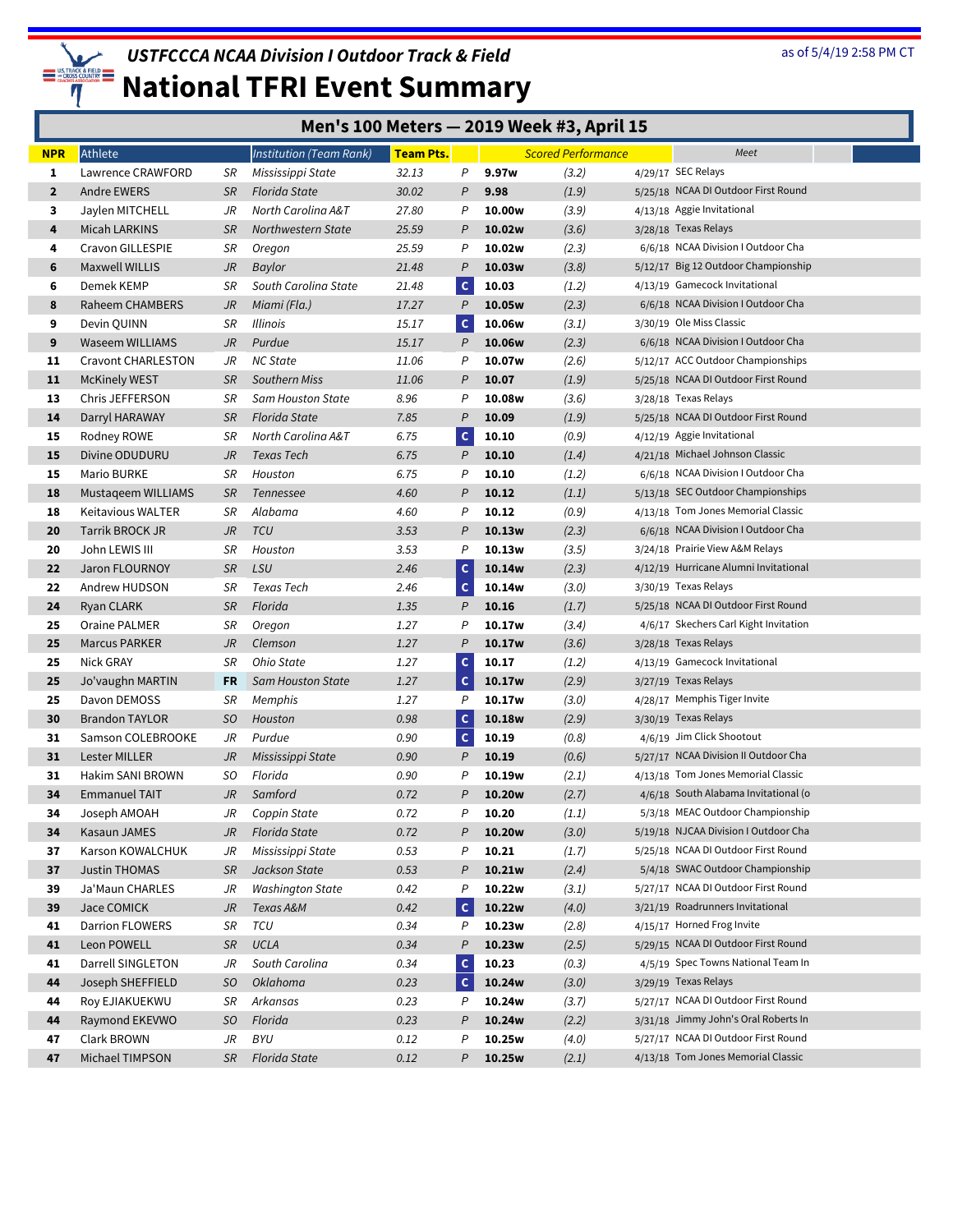

|              | Men's 200 Meters - 2019 Week #3, April 15 |           |                          |                  |                |        |                           |  |                                       |  |  |  |  |
|--------------|-------------------------------------------|-----------|--------------------------|------------------|----------------|--------|---------------------------|--|---------------------------------------|--|--|--|--|
| <b>NPR</b>   | Athlete                                   |           | Institution (Team Rank)  | <b>Team Pts.</b> |                |        | <b>Scored Performance</b> |  | Meet                                  |  |  |  |  |
| 1            | Andre EWERS                               | SR        | Florida State            | 32.66            | P              | 19.98w | (2.3)                     |  | 5/12/18 ACC Outdoor Championships     |  |  |  |  |
| $\mathbf{2}$ | <b>Maxwell WILLIS</b>                     | JR        | Baylor                   | 30.18            | P              | 20.07w | (3.4)                     |  | 5/14/17 Big 12 Outdoor Championship   |  |  |  |  |
| 3            | Mustageem WILLIAMS                        | SR        | Tennessee                | 27.97            | Ρ              | 20.11w | (3.6)                     |  | 5/25/18 NCAA DI Outdoor First Round   |  |  |  |  |
| 4            | Divine ODUDURU                            | JR        | Texas Tech               | 25.87            | P              | 20.13  | (1.3)                     |  | 5/11/18 Big 12 Outdoor Championship   |  |  |  |  |
| 5            | Nick GRAY                                 | SR        | Ohio State               | 23.50            | $\mathsf{C}$   | 20.20  | (2.0)                     |  | 4/13/19 Gamecock Invitational         |  |  |  |  |
| 6            | Jaron FLOURNOY                            | <b>SR</b> | LSU                      | 21.35            | P              | 20.23w | (3.5)                     |  | 4/28/18 LSU Invitational              |  |  |  |  |
| 7            | Kasaun JAMES                              | JR        | Florida State            | 19.25            | Ρ              | 20.25w | (2.7)                     |  | 5/19/18 NJCAA Division I Outdoor Cha  |  |  |  |  |
| 8            | <b>Cravon GILLESPIE</b>                   | <b>SR</b> | Oregon                   | 17.20            | P              | 20.26w | (2.8)                     |  | 5/12/18 Pac-12 Championships          |  |  |  |  |
| 8            | Rodney ROWE                               | SR        | North Carolina A&T       | 17.20            | Ρ              | 20.26  | (0.1)                     |  | 5/26/18 NCAA DI Outdoor First Round   |  |  |  |  |
| 10           | Eric HARRISON                             | SO        | Ohio State               | 13.14            | $\overline{P}$ | 20.27w | (3.6)                     |  | 5/25/18 NCAA DI Outdoor First Round   |  |  |  |  |
| 11           | McKinely WEST                             | SR        | Southern Miss            | 10.99            | P              | 20.30  | (1.0)                     |  | 5/25/18 NCAA DI Outdoor First Round   |  |  |  |  |
| 12           | <b>Marcus PARKER</b>                      | JR        | Clemson                  | 9.86             | $\mathsf{C}$   | 20.33  | (1.5)                     |  | 4/13/19 Gamecock Invitational         |  |  |  |  |
| 12           | Keitavious WALTER                         | SR        | Alabama                  | 9.86             | P              | 20.33  | (0.8)                     |  | 5/13/18 SEC Outdoor Championships     |  |  |  |  |
| 14           | Chris JEFFERSON                           | <b>SR</b> | <b>Sam Houston State</b> | 7.73             | P              | 20.37  | (0.1)                     |  | 5/6/18 Southland Outdoor Champio      |  |  |  |  |
| 15           | Joseph AMOAH                              | JR        | Coppin State             | 6.69             | Ρ              | 20.38w | (2.6)                     |  | 5/25/18 NCAA DI Outdoor First Round   |  |  |  |  |
| 16           | Jahnoy THOMPSON                           | <b>SR</b> | LSU                      | 5.66             | $\overline{P}$ | 20.39  | (1.3)                     |  | 5/25/18 NCAA DI Outdoor First Round   |  |  |  |  |
| 16           | Akanni HISLOP                             | JR        | LSU                      | 5.66             | P              | 20.39  | (1.0)                     |  | 5/25/18 NCAA DI Outdoor First Round   |  |  |  |  |
| 18           | Kahmari MONTGOMERY                        | <b>SR</b> | Houston                  | 4.59             | $\mathsf{C}$   | 20.41w | (3.5)                     |  | 4/6/19 Houston Alumni Invitational    |  |  |  |  |
| 19           | Andrew HUDSON                             | SR        | Texas Tech               | 4.02             | P              | 20.43  | (0.3)                     |  | 4/8/17 Sun Angel Track Classic        |  |  |  |  |
| 19           | Ryan CLARK                                | <b>SR</b> | Florida                  | 4.02             | P              | 20.43  | (1.0)                     |  | 5/25/18 NCAA DI Outdoor First Round   |  |  |  |  |
| 21           | Devin QUINN                               | SR        | Illinois                 | 2.96             | P              | 20.45  | (1.5)                     |  | 3/31/18 Ole Miss Classic              |  |  |  |  |
| 22           | Mario BURKE                               | <b>SR</b> | Houston                  | 2.38             | P              | 20.48  | $(-0.4)$                  |  | 5/11/18 The American Outdoor Cham     |  |  |  |  |
| 23           | Jacarias MARTIN                           | SR        | Houston                  | 1.86             | P              | 20.49w | (2.4)                     |  | 5/27/17 NCAA DI Outdoor First Round   |  |  |  |  |
| 24           | Akeem SIRLEAF                             | JR        | North Carolina A&T       | 1.35             | $\mathsf{C}$   | 20.50  | (0.6)                     |  | 3/28/19 Florida Relays                |  |  |  |  |
| 24           | <b>Tyler TERRY</b>                        | JR        | LSU                      | 1.35             | $\mathsf{C}$   | 20.50w | (3.9)                     |  | 4/6/19 Battle on the Bayou            |  |  |  |  |
| 26           | Jo'vaughn MARTIN                          | FR        | <b>Sam Houston State</b> | 1.23             | $\mathsf{C}$   | 20.51  | $(-0.5)$                  |  | 3/21/19 Victor Lopez Classic          |  |  |  |  |
| 27           | Obi IGBOKWE                               | SR        | Houston                  | 1.16             | P              | 20.52  | (0.8)                     |  | 5/13/18 SEC Outdoor Championships     |  |  |  |  |
| 27           | <b>Correion MOSBY</b>                     | <b>SR</b> | LSU                      | 1.16             | P              | 20.52  | (1.3)                     |  | 5/25/18 NCAA DI Outdoor First Round   |  |  |  |  |
| 29           | <b>Tyrell RICHARD</b>                     | SR        | South Carolina State     | 1.05             | P              | 20.53w | (2.6)                     |  | 5/3/18 MEAC Outdoor Championship      |  |  |  |  |
| 29           | Micah LARKINS                             | <b>SR</b> | Northwestern State       | 1.05             | $\mathcal P$   | 20.53  | (0.1)                     |  | 5/6/18 Southland Outdoor Champio      |  |  |  |  |
| 29           | Alize FORD                                | JR        | Alabama                  | 1.05             | $\mathsf{C}$   | 20.53w | (3.9)                     |  | 4/6/19 Battle on the Bayou            |  |  |  |  |
| 29           | Hakim SANI BROWN                          | SO        | Florida                  | 1.05             | $\mathsf{C}$   | 20.53  | (0.6)                     |  | 3/28/19 Florida Relays                |  |  |  |  |
| 33           | Shannon PATTERSON                         | SR        | <b>NC State</b>          | 0.83             | P              | 20.54w | (2.3)                     |  | 5/10/18 ACC Outdoor Championships     |  |  |  |  |
| 34           | Karson KOWALCHUK                          | JR        | Mississippi State        | 0.76             | $\overline{P}$ | 20.55w | (3.1)                     |  | 5/25/18 NCAA DI Outdoor First Round   |  |  |  |  |
| 34           | Demek KEMP                                | SR        | South Carolina State     | 0.76             | P              | 20.55  | (1.4)                     |  | 4/21/18 USC Outdoor Open              |  |  |  |  |
| 36           | Oraine PALMER                             | <b>SR</b> | Oregon                   | 0.65             | P              | 20.56  | (1.5)                     |  | 5/4/18 Tom Tellez Invitational        |  |  |  |  |
| 36           | Kwantreyl MCCONICO                        | SR        | Tennessee                | 0.65             | Ρ              | 20.56  | (1.6)                     |  | 3/29/18 Florida Relays                |  |  |  |  |
| 38           | Tre JAMES                                 | JR        | Southern Utah            | 0.53             | P              | 20.57  | (2.0)                     |  | 5/11/18 Big Sky Outdoor Championshi   |  |  |  |  |
| 39           | Zach SHINNICK                             | SO.       | Southern California      | 0.49             | Ρ              | 20.58  | (1.0)                     |  | 3/23/18 Power 5 Trailblazer Challenge |  |  |  |  |
| 40           | Jared HAYES                               | SO        | Troy                     | 0.45             | P              | 20.59  | (1.5)                     |  | 5/13/18 Sun Belt Outdoor Champions    |  |  |  |  |
| 41           | Antonio WOODARD                           | JR        | lowa                     | 0.39             | P              | 20.61w | (2.4)                     |  | 3/16/18 Willie Williams Classic       |  |  |  |  |
| 41           | Dwight ST. HILLAIRE                       | SO.       | Kentucky                 | 0.39             | P              | 20.61w | (2.3)                     |  | 3/29/18 Florida Relays                |  |  |  |  |
| 43           | Waseem WILLIAMS                           | JR        | Purdue                   | 0.32             | Ρ              | 20.62  | (2.0)                     |  | 4/13/18 Louisville Invitational       |  |  |  |  |
| 43           | Micaiah HARRIS                            | SO        | Texas                    | 0.32             | P              | 20.62w | (2.9)                     |  | 5/13/18 Big 12 Outdoor Championship   |  |  |  |  |
| 45           | Eric FOGLTANZ                             | JR        | Iowa State               | 0.13             | Ρ              | 21.77  | (0.2)                     |  | 5/7/16 WIAC Outdoor Championships     |  |  |  |  |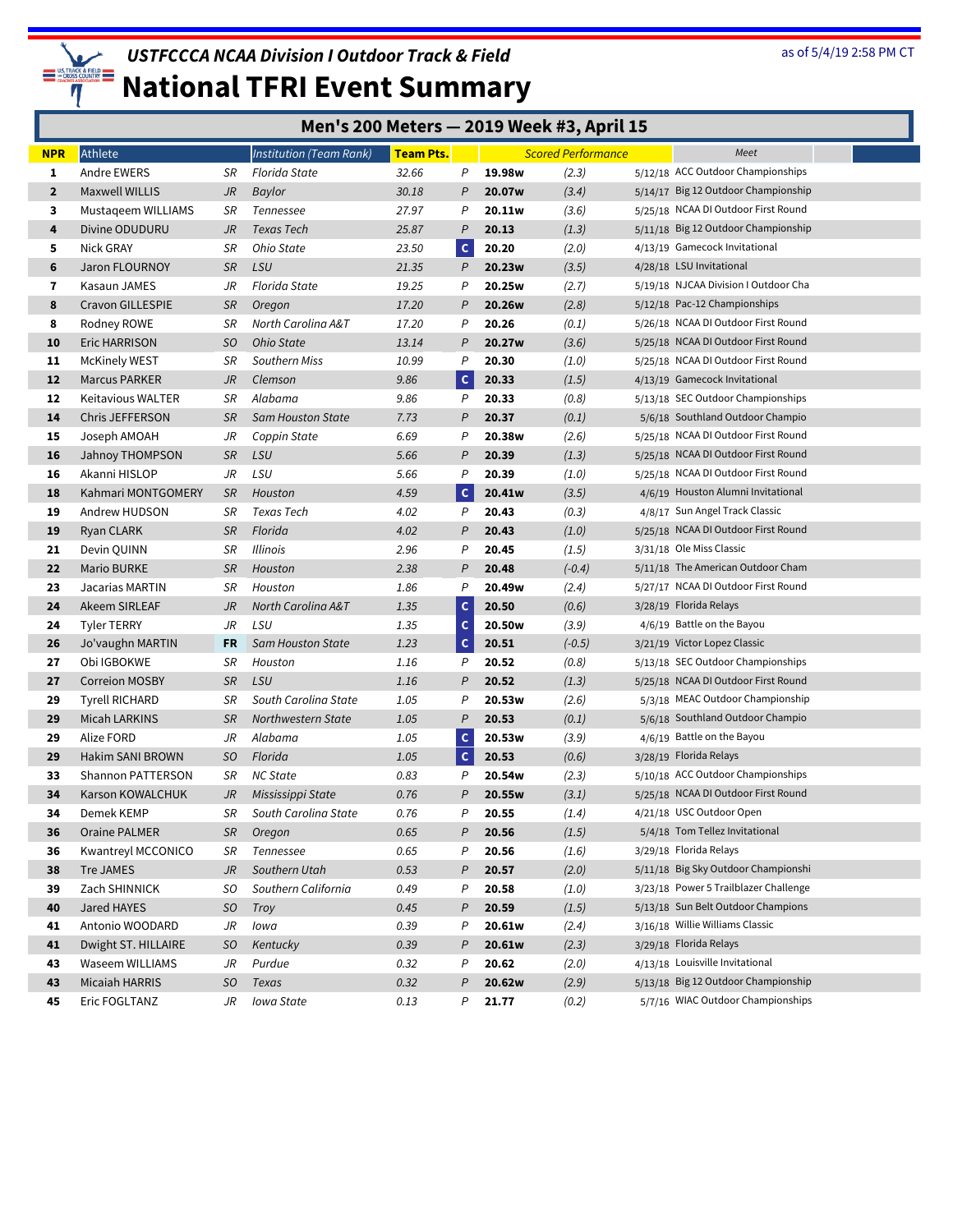

## **National TFRI Event Summary**

#### **Men's 400 Meters — 2019 Week #3, April 15**

| <b>NPR</b>   | Athlete                 |           | <b>Institution (Team Rank)</b> | <b>Team Pts.</b> |                |        | <b>Scored Performance</b> |        | Meet                                  |
|--------------|-------------------------|-----------|--------------------------------|------------------|----------------|--------|---------------------------|--------|---------------------------------------|
| 1            | Quincy HALL             | JR        | South Carolina                 | 32.39            | $\mathsf{C}$   | 44.53  |                           |        | 4/13/19 Gamecock Invitational         |
| $\mathbf{2}$ | Dwight ST. HILLAIRE     | SO.       | Kentucky                       | 30.34            | P              | 44.55  |                           |        | 5/25/18 NCAA DI Outdoor First Round   |
| 3            | <b>Tyrell RICHARD</b>   | SR        | South Carolina State           | 28.01            | P              | 44.70  |                           |        | 6/6/18 NCAA Division I Outdoor Cha    |
| 4            | Wil LONDON              | <b>SR</b> | Baylor                         | 25.94            | P              | 44.73  |                           |        | 4/21/18 Michael Johnson Classic       |
| 5            | Alejandro ZAPATA        | SR        | Liberty                        | 23.65            | P              | 44.86  |                           |        | 5/11/18 Big South Outdoor Champion    |
| 6            | Kahmari MONTGOMERY      | <b>SR</b> | Houston                        | 21.54            | P              | 44.91  |                           |        | $4/21/18$ Mt. SAC Relays              |
| 7            | Mar'yea HARRIS          | SR        | lowa                           | 19.47            | P              | 44.94  |                           |        | 6/6/18 NCAA Division I Outdoor Cha    |
| $\mathbf{7}$ | Obi IGBOKWE             | <b>SR</b> | Houston                        | 19.47            | P              | 44.94  |                           |        | 6/6/18 NCAA Division I Outdoor Cha    |
| 9            | Derrick MOKALENG        | JR        | TCU                            | 15.29            | P              | 45.02  |                           |        | 5/11/18 Big 12 Outdoor Championship   |
| 10           | <b>Trevor STEWART</b>   | JR        | North Carolina A&T             | 12.96            | $\mathsf{C}$   | 45.18  |                           |        | 3/28/19 Florida Relays                |
| 11           | Devin DIXON             | JR        | Texas A&M                      | 10.90            | P              | 45.22  |                           |        | 4/21/18 Michael Johnson Classic       |
| 12           | Sean BAILEY             | <b>SR</b> | <b>UTEP</b>                    | 9.87             | P              | 45.24c | #Error                    |        | 5/5/18 Masked Rider Outdoor Open      |
| 13           | Izaiah BROWN            | SR        | Rutgers                        | 8.83             | P              | 45.27  |                           |        | 5/15/16 Big Ten Outdoor Championshi   |
| 14           | Chantz SAWYERS          | SO.       | Florida                        | 7.64             | P              | 45.40  |                           |        | 5/25/18 NCAA DI Outdoor First Round   |
| 15           | Kunle FASASI            | SR        | Florida                        | 6.62             | P              | 45.43  |                           |        | 4/2/16 Florida Relays                 |
| 16           | <b>Taj BURGESS</b>      | SO        | <b>Rutgers</b>                 | 5.50             | P              | 45.60  |                           |        | 5/11/18 Big Ten Outdoor Championshi   |
| 17           | <b>Tyler TERRY</b>      | JR        | LSU                            | 4.98             | P              | 45.62  |                           |        | 4/22/17 LSU Alumni Gold               |
| 18           | Howard FIELDS III       | SO.       | Baylor                         | 4.45             | P              | 45.66  |                           |        | 5/11/18 Big 12 Outdoor Championship   |
| 19           | <b>Bryce DEADMON</b>    | JR        | Texas A&M                      | 3.92             | P              | 45.71  |                           |        | 5/13/18 SEC Outdoor Championships     |
| 19           | <b>Champion ALLISON</b> | SO.       | Alabama                        | 3.92             | P              | 45.71  |                           |        | 5/13/18 SEC Outdoor Championships     |
| 21           | Jordan WILLIAMS         | JR        | Bethune-Cookman                | 2.89             | $\mathsf{P}$   | 45.75  |                           |        | 5/25/18 NCAA DI Outdoor First Round   |
| 22           | <b>Jacory PATTERSON</b> | FR        | Virginia Tech                  | 2.38             | $\mathsf{C}$   | 45.76  |                           |        | 3/28/19 Florida Relays                |
| 23           | Sedacy WALDEN           | SR        | Air Force                      | 1.85             | $\mathsf{P}$   | 45.81  |                           |        | 5/27/17 NCAA DI Outdoor First Round   |
| 24           | Karayme BARTLEY         | JR        | lowa                           | 1.33             | $\mathsf{C}$   | 45.83  |                           |        | 4/5/19 Sun Angel Track Classic        |
| 24           | Va-Sheku SHERIFF        | SR        | <b>UTSA</b>                    | 1.33             | P              | 45.83c | (45.72A)                  |        | 5/11/17 Conference USA Outdoor Cha    |
| 26           | Ashton HICKS            | FR        | Oklahoma State                 | 1.22             | $\mathsf{C}$   | 45.84  |                           |        | 4/6/19 Jim Click Shootout             |
| 27           | Kymari GATES            | SR        | Western Kentucky               | 1.15             | P              | 45.87  |                           |        | 5/10/18 Conference USA Outdoor Cha    |
| 28           | Jonathan WEBB           | JR        | Minnesota                      | 1.09             | P              | 45.88  |                           |        | 5/11/18 Big Ten Outdoor Championshi   |
| 29           | <b>Richard ROSE</b>     | SR        | Texas A&M                      | 1.04             | $\overline{P}$ | 45.89  |                           |        | 5/27/17 NCAA DI Outdoor First Round   |
| 30           | Skyler BOWDEN           | <b>SR</b> | Alabama                        | 0.97             | $\mathsf{C}$   | 45.91  |                           |        | 4/11/19 Crimson Tide Invite           |
| 31           | Micaiah HARRIS          | SO        | Texas                          | 0.92             | $\mathsf{P}$   | 45.92  |                           |        | 5/11/18 Big 12 Outdoor Championship   |
| 31           | <b>Steven CHAMPLIN</b>  | <b>SR</b> | Arizona State                  | 0.92             | $\mathsf{P}$   | 45.92  |                           |        | 4/11/15 Wes Kittley Invitational      |
| 33           | Jonathan JONES          | FR        | Texas                          | 0.79             | $\mathsf{C}$   | 45.95  |                           |        | 4/6/19 The Reveille                   |
| 34           | Wayne LAWRENCE JR.      | FR        | Iowa                           | 0.74             | $\mathsf{C}$   | 45.96  |                           |        | 4/5/19 Sun Angel Track Classic        |
| 35           | Rhayko SCHWARTZ         | JR        | Arkansas                       | 0.68             | P              | 45.97  |                           |        | 5/27/17 NCAA DI Outdoor First Round   |
| 36           | Carlos SALCIDO          | <b>SR</b> | <b>New Mexico</b>              | 0.62             | P              | 45.99  |                           |        | 5/24/18 NCAA DI Outdoor First Round   |
| 36           | Elija GODWIN            | FR        | Georgia                        | 0.62             | $\mathsf{C}$   | 45.99  |                           |        | 4/5/19 Spec Towns National Team In    |
| 38           | Tyler UNDERWOOD         | <b>SR</b> | Eastern Michigan               | 0.51             | $\mathsf{C}$   | 46.00  |                           |        | 3/29/19 Raleigh Relays                |
| 39           | <b>Brian FAUST</b>      | SO        | Purdue                         | 0.45             | $\mathsf{C}$   | 46.05  |                           |        | 4/6/19 Jim Click Shootout             |
| 39           | Arinze CHANCE           | <b>SR</b> | South Carolina                 | 0.45             | $\mathsf{C}$   | 46.05  |                           |        | 4/13/19 Gamecock Invitational         |
| 41           | Robert GRANT            |           | RS SR Texas A&M                | 0.37             | P              | 46.09  |                           |        | 4/15/17 Jim Bush Legends Invitational |
| 42           | Amir HARRIS             | JR        | Troy                           | 0.34             | P              | 46.10  |                           |        | 5/13/18 Sun Belt Outdoor Champions    |
| 42           | Emmanuel OGWO           | JR        | TCU                            | 0.34             | Ρ              | 46.10  |                           |        | 5/27/17 NCAA DI Outdoor First Round   |
| 44           | Duane MCCLURKIN JR      | <b>SR</b> | Colorado                       | 0.28             | $\mathsf{C}$   | 46.11c | (46.00A)                  |        | 4/5/19 Colorado Invitational          |
| 45           | Marcel ESPINOZA         | JR        | Cal State Fullerton            | 0.24             | c              | 46.13  |                           |        | 4/13/19 Rafer Johnson/Jackie Joyner-  |
| 46           | Maj WILLIAMS            | SO        | Arizona                        | 0.21             | P              | 46.14  |                           |        | 3/24/18 Aztec Invitational            |
| 47           | <b>Trequan BARNES</b>   | SO        | Norfolk State                  | 0.18             | P              | 46.15  |                           |        | 4/28/18 Virginia Grand Prix           |
| 48           | Nick GRAY               | <b>SR</b> | Ohio State                     | 0.14             | P              | 46.16  |                           |        | 3/26/16 Power Conference Cardinal &   |
| 49           | DeJuan FRYE             | SR        | lowa                           | 0.11             | P              | 46.17  |                           |        | 5/13/18 Big Ten Outdoor Championshi   |
| 50           | Benjamin LOBO VEDEL     | SO        | Florida                        | 0.08             | P              | 46.20  |                           |        | 3/31/18 Florida Relays                |
| 51           | Tyler JOHNSON           | SO        | Ohio State                     | 0.06             | $\mathsf{C}$   | 46.21  |                           |        | 4/6/19 Battle on the Bayou            |
| 51           | Stephan HOLCOMBE        | JR        | Alabama                        | 0.06             | P              | 46.21  |                           |        | 4/22/17 LSU Alumni Gold               |
| 53           | Laval DAVIS             | SR        | Mississippi Valley State       | 0.03             | P              | 46.25  |                           |        | 5/24/18 NCAA DI Outdoor First Round   |
| 53           | James BURNETT           | JR        | Ole Miss                       | 0.03             | P              | 46.25  |                           | 3/2/18 |                                       |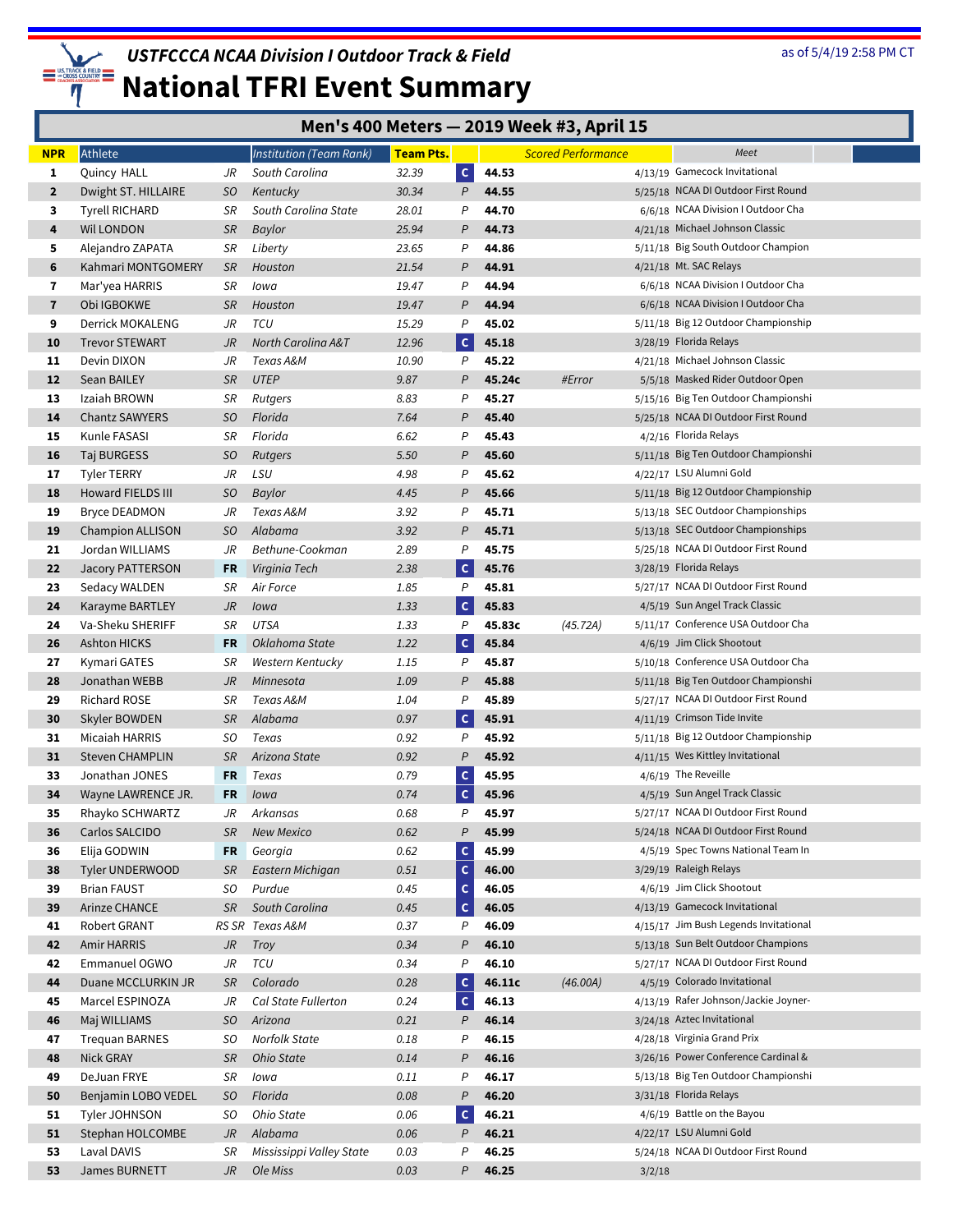

as of 5/4/19 2:58 PM CT

|             |    |                |      |       | Men's 400 Meters - 2019 Week #3, April 15 |
|-------------|----|----------------|------|-------|-------------------------------------------|
| Ari COGDELL | JR | North Carolina | 0.02 | 46.27 | 5/27/16 NCAA DI Outdoor First Round       |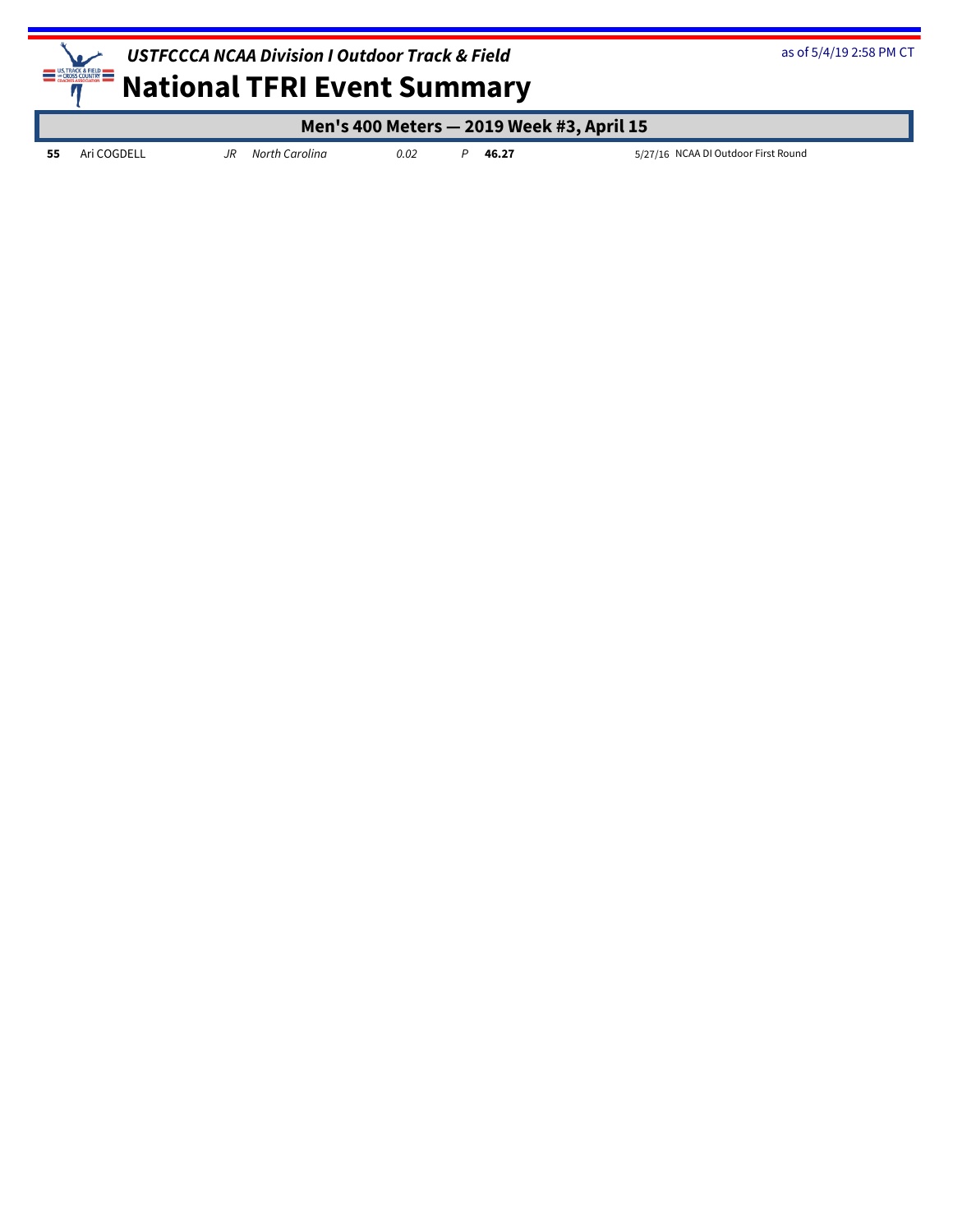

| Men's 800 Meters - 2019 Week #3, April 15 |  |  |
|-------------------------------------------|--|--|
|-------------------------------------------|--|--|

| <b>NPR</b>   | Athlete                 |           | Institution (Team Rank) | <b>Team Pts.</b> |                |          | <b>Scored Performance</b> | Meet                                  |  |
|--------------|-------------------------|-----------|-------------------------|------------------|----------------|----------|---------------------------|---------------------------------------|--|
| 1            | Marco AROP              | SO.       | Mississippi State       | 32.65            | P              | 1:45.25  |                           | 6/8/18 NCAA Division I Outdoor Cha    |  |
| $\mathbf{2}$ | Devin DIXON             | JR        | Texas A&M               | 30.24            | P              | 1:45.62  |                           | 4/28/18 LSU Invitational              |  |
| 3            | Bryce HOPPEL            | JR        | Kansas                  | 28.18            | P              | 1:45.67  |                           | 6/8/18 NCAA Division I Outdoor Cha    |  |
| 4            | Joseph WHITE            | <b>SR</b> | Georgetown              | 26.12            | P              | 1:45.73  |                           | 6/9/17 NCAA Division I Outdoor Cha    |  |
| 5            | Daniel KUHN             | SR        | Indiana                 | 23.75            | P              | 1:46.06  |                           | 5/13/18 Big Ten Outdoor Championshi   |  |
| 5            | Cooper WILLIAMS         | JR        | Indiana                 | 23.75            | P              | 1:46.06  |                           | 5/13/18 Big Ten Outdoor Championshi   |  |
| $\mathbf{7}$ | Jonah KOECH             | SR        | Texas Tech              | 19.57            | P              | 1:46.23  |                           | 6/8/18 NCAA Division I Outdoor Cha    |  |
| 8            | Vincent CRISP           | <b>SR</b> | <b>Texas Tech</b>       | 17.48            | P              | 1:46.31  |                           | 4/7/18 Sun Angel Track Classic        |  |
| 9            | Carlos VILLARREAL       | JR        | Arizona                 | 15.05            | P              | 1:46.70  |                           | 4/28/18 Desert Heat Classic           |  |
| 10           | <b>Collins KIBET</b>    | FR        | Arizona                 | 12.90            | P              | 1:46.90  |                           | 3/26/16 Pac-12/Big Ten Challenge      |  |
| 11           | Carlton ORANGE          | JR        | Texas A&M               | 10.85            | P              | 1:46.96  |                           | 4/23/16 John McDonnell Invitational   |  |
| 12           | Daniel NIXON            | JR        | Mississippi State       | 9.78             | $\mathbf{C}$   | 1:47.06  |                           | 4/11/19 Crimson Tide Invite           |  |
| 13           | <b>Festus LAGAT</b>     | JR        | Iowa State              | 8.72             | $\mathsf{C}$   | 1:47.14  |                           | 4/5/19 Sun Angel Track Classic        |  |
| 13           | Roshon ROOMES           | JR        | <b>Iowa State</b>       | 8.72             | $\mathsf{C}$   | 1:47.14  |                           | 4/5/19 Sun Angel Track Classic        |  |
| 15           | Waleed SULIMAN          | SO.       | Ole Miss                | 6.61             | P              | 1:47.29  |                           | 4/13/18 Joe Walker Invitational       |  |
| 15           | <b>Domenic PERRETTA</b> | SO        | Penn State              | 6.61             | P              | 1:47.29  |                           | 4/21/17 Virginia Challenge            |  |
| 17           | <b>Carter LILLY</b>     | SR        | Iowa                    | 5.09             | P              | 1:47.32  |                           | 4/16/16 Texas Invitational (outdoor)  |  |
| 18           | Alexander LOMONG        | JR        | Ohio State              | 4.53             | P              | 1:47.43  |                           | 5/13/18 Big Ten Outdoor Championshi   |  |
| 19           | Dejon DEVROE            | SR        | Mississippi State       | 4.00             | $\mathsf{C}$   | 1:47.50  |                           | 4/11/19 Crimson Tide Invite           |  |
| 20           | Avery BARTLETT          | <b>SR</b> | Georgia Tech            | 3.49             | c              | 1:47.54  |                           | 3/28/19 Florida Relays                |  |
| 21           | John LEWIS              | SR        | Clemson                 | 2.96             | P              | 1:47.62  |                           | 5/14/17 ACC Outdoor Championships     |  |
| 22           | Anthony HAWTHORNE       | JR        | La Salle                | 2.41             | P              | 1:47.77  |                           | 5/10/18 West Point Twilight           |  |
| 23           | <b>Myles MARSHALL</b>   | SR        | Harvard                 | 1.90             | P              | 1:47.79  |                           | 4/21/17 Cardinal Classic              |  |
| 24           | Otis JONES              | RS SR     | South Carolina          | 1.39             | P              | 1:47.83  |                           | 5/13/18 SEC Outdoor Championships     |  |
| 25           | Matt MANTERNACH         | JR        | lowa                    | 1.33             | $\mathsf{c}$   | 1:47.84  |                           | 4/5/19 Sun Angel Track Classic        |  |
| 26           | Kevin WHITE             | <b>SR</b> | Loyola-Chicago          | 1.27             | P              | 1:47.87  |                           | 5/4/18 Wisconsin Twilight Invitationa |  |
| 27           | Matthew HARDING         | SO.       | Virginia Tech           | 1.20             | P              | 1:47.92  |                           | 5/27/17 NCAA DI Outdoor First Round   |  |
| 28           | <b>Ricky FAURE</b>      | <b>SR</b> | Wyoming                 | 1.15             | P              | 1:47.93c | (1:48.47A)                | 5/10/17 Mountain West Outdoor Cha     |  |
| 29           | Rey RIVERA              | SO.       | Georgetown              | 1.06             | P              | 1:48.04  |                           | 4/21/18 Virginia Challenge            |  |
| 29           | <b>Matt WISNER</b>      | JR        | Duke                    | 1.06             | P              | 1:48.04  |                           | 4/21/18 Duke Invitational             |  |
| 31           | Kyren HOLLIS            | JR        | Florida                 | 0.90             | P              | 1:48.20  |                           | 5/13/18 SEC Outdoor Championships     |  |
| 32           | Yared NUGUSE            | SO.       | Notre Dame              | 0.82             | $\mathsf{C}$   | 1:48.29  |                           | 3/29/19 Stanford Invitational         |  |
| 33           | Michael WILSON          | SR        | New Mexico              | 0.75             | P              | 1:48.35  |                           | 4/20/18 Bryan Clay Invitational       |  |
| 34           | <b>Brennan MUNLEY</b>   | <b>SR</b> | Georgetown              | 0.69             | $\overline{P}$ | 1:48.37  |                           | 5/14/17 Big Ten Outdoor Championshi   |  |
| 35           | Josiah LANGSTAFF        | SR        | Columbia                | 0.63             | P              | 1:48.40  |                           | 5/6/18 Ivy League Heptagonal Cham     |  |
| 36           | <b>Alek SAUER</b>       | <b>SR</b> | Columbia                | 0.56             | $\mathsf{C}$   | 1:48.47  |                           | 3/28/19 Florida Relays                |  |
| 37           | Nick MORKEN             | SR        | North Florida           | 0.49             | P              | 1:48.52  |                           | 5/12/18 Atlantic Sun Outdoor Champi   |  |
| 38           | Erik MARTINSSON         | <b>SR</b> | <b>UT Arlington</b>     | 0.44             | P              | 1:48.53  |                           | 5/3/17 Oliver Jackson Twilight Open   |  |
| 39           | JaQwae ELLISON          | SR        | Texas A&M               | 0.41             | P              | 1:48.54  |                           | 4/16/16 Texas A&M-UCLA                |  |
| 40           | Sam WORLEY              | SO        | Texas                   | 0.35             | P              | 1:48.63  |                           | 4/13/18 Texas Invitational (outdoor)  |  |
| 41           | Alex ROGERS             | SR        | Texas                   | 0.32             | P              | 1:48.65  |                           | 3/29/17 Texas Relays                  |  |
| 41           | Drake MURPHY            | SR        | Stephen F. Austin       | 0.32             | $\mathsf{C}$   | 1:48.65  |                           | 4/12/19 Leon Johnson Invitational     |  |
| 43           | Alex HANSON             | SO        | Central Arkansas        | 0.26             | P              | 1:48.67  |                           | 5/4/18 Southland Outdoor Champio      |  |
| 44           | Sean MUNNELLY           | SR        | <b>UMass Lowell</b>     | 0.23             | P              | 1:48.68  |                           | 5/10/18 West Point Twilight           |  |
| 45           | Marcus DICKSON          | SR        | BYU                     | 0.21             | Ρ              | 1:48.69  |                           | 4/9/16 Sun Angel Track Classic        |  |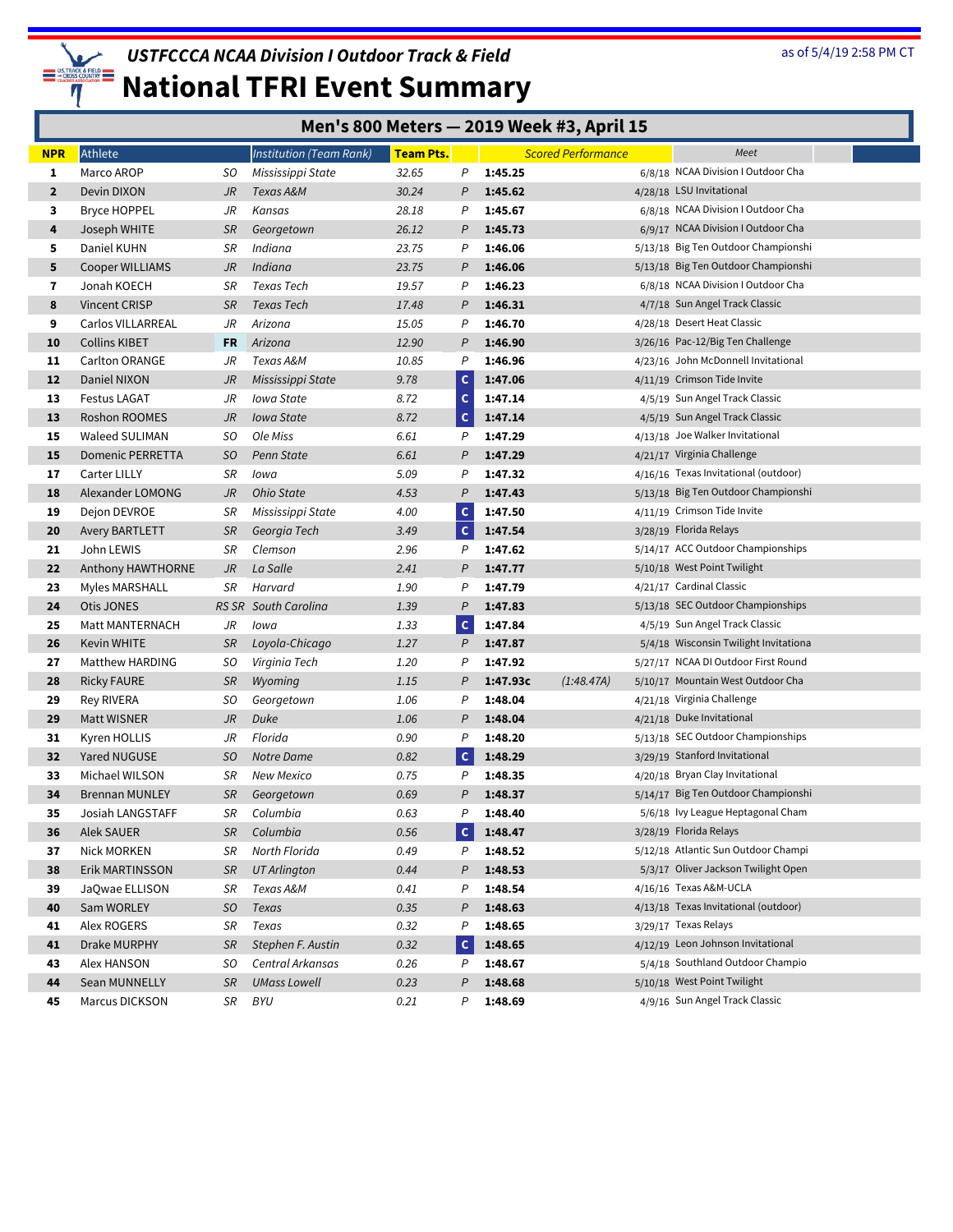

| Men's 1500 Meters - 2019 Week #3, April 15 |  |  |  |  |
|--------------------------------------------|--|--|--|--|
|--------------------------------------------|--|--|--|--|

| <b>NPR</b>     | Athlete                  |           | <b>Institution (Team Rank)</b> | Team Pts. |              |          | <b>Scored Performance</b> |         | Meet                                 |  |
|----------------|--------------------------|-----------|--------------------------------|-----------|--------------|----------|---------------------------|---------|--------------------------------------|--|
| 1              | James WEST               | SR        | Oregon                         | 32.31     | P            | 3:37.41  |                           |         | 4/20/18 Bryan Clay Invitational      |  |
| $\overline{2}$ | Oliver HOARE             | JR        | Wisconsin                      | 30.11     | P            | 3:37.84  |                           |         | 4/19/18 Bryan Clay Invitational      |  |
| 3              | Carlos VILLARREAL        | JR        | Arizona                        | 27.90     | P            | 3:38.28  |                           |         | 4/19/18 Bryan Clay Invitational      |  |
| 4              | <b>Blake HANEY</b>       | SR        | Oregon                         | 25.52     | P            | 3:39.07  |                           | 5/17/18 |                                      |  |
| 5              | Morgan MCDONALD          | RS SR     | Wisconsin                      | 23.49     | P            | 3:39.14  |                           | 1/20/18 |                                      |  |
| 6              | Reed BROWN               | <b>SO</b> | Oregon                         | 21.29     | P            | 3:39.56  |                           |         | 4/20/18 Bryan Clay Invitational      |  |
| 7              | Amon KEMBOI              | JR        | Campbell                       | 19.22     | P            | 3:39.72  |                           |         | 5/11/18 Big South Outdoor Champion   |  |
| 8              | <b>Joe KLECKER</b>       | JR        | Colorado                       | 17.20     | $\mathsf{C}$ | 3:39.75c | (3:45.11A)                |         | 4/5/19 Colorado Invitational         |  |
| 9              | Waleed SULIMAN           | SO        | Ole Miss                       | 15.20     | P            | 3:39.76  |                           |         | 4/19/18 Bryan Clay Invitational      |  |
| 10             | <b>Mick STANOVSEK</b>    | JR        | Washington                     | 13.17     | P            | 3:39.82  |                           |         | 4/20/18 Bryan Clay Invitational      |  |
| 11             | Sam WORLEY               | SO        | Texas                          | 11.09     | P            | 3:40.00  |                           |         | 4/20/18 Bryan Clay Invitational      |  |
| 12             | Alex ROGERS              | SR        | Texas                          | 9.86      | P            | 3:40.49  |                           |         | 4/20/18 Bryan Clay Invitational      |  |
| 13             | Cole ROCKHOLD            | SR        | Colorado State                 | 8.69      | P            | 3:41.04  |                           |         | 4/14/17 Bryan Clay Invitational      |  |
| 14             | Luis GRIJALVA            | SO        | Northern Arizona               | 7.64      | P            | 3:41.21  |                           |         | 4/20/18 Bryan Clay Invitational      |  |
| 15             | Jonah KOECH              | SR        | Texas Tech                     | 6.63      | P            | 3:41.22c | (3:44.64A)                |         | 5/11/17 Conference USA Outdoor Cha   |  |
| 16             | <b>Grant FISHER</b>      | SR        | <b>Stanford</b>                | 5.63      | P            | 3:41.24  |                           |         | 5/3/18 Payton Jordan Cardinal Invita |  |
| 17             | <b>Austin TAMAGNO</b>    | SO        | Oregon                         | 5.10      | P            | 3:41.33  |                           |         | 4/13/17 Bryan Clay Invitational      |  |
| 18             | Cade BETHMANN            | SO        | Ole Miss                       | 4.50      | $\mathsf{C}$ | 3:41.65  |                           |         | 4/12/19 Joe Walker Invitational      |  |
| 19             | Kasey KNEVELBAARD        | JR        | Southern Utah                  | 3.97      | P            | 3:41.76  |                           |         | 4/1/17 Stanford Invitational         |  |
| 20             | Garrett O'TOOLE          | RS SR     | Arizona State                  | 3.44      | $\mathsf{P}$ | 3:41.85  |                           |         | 4/23/16 Larry Ellis Invitational     |  |
| 21             | Geordie BEAMISH          | JR        | Northern Arizona               | 2.93      | P            | 3:41.87  |                           |         | 4/14/17 Bryan Clay Invitational      |  |
| 22             | Alex GEORGE              | SR        | Arkansas                       | 2.35      | Ρ            | 3:42.34  |                           |         | 4/13/17 Bryan Clay Invitational      |  |
| 23             | Alexander SEAL           | SR        | <b>Boston University</b>       | 1.84      | P            | 3:42.35  |                           |         | 4/23/16 Virginia Challenge           |  |
| 24             | <b>Justine KIPROTICH</b> | SR        | Michigan State                 | 1.34      | P            | 3:42.36  |                           |         | 4/22/17 Virginia Challenge           |  |
| 25             | <b>Jesse REISER</b>      | JR        | <b>Illinois</b>                | 1.29      | P            | 3:42.37  |                           |         | 4/13/17 Bryan Clay Invitational      |  |
| 26             | Yared NUGUSE             | SO        | Notre Dame                     | 1.23      | P            | 3:42.44  |                           |         | 5/12/18 ACC Outdoor Championships    |  |
| 27             | Kyle BURDICK             | SR        | South Dakota State             | 1.17      | P            | 3:42.52  |                           |         | 4/13/17 Bryan Clay Invitational      |  |
| 28             | William PAULSON          | SR        | Arizona State                  | 1.12      | $\mathsf{c}$ | 3:42.53  |                           |         | 3/29/19 Stanford Invitational        |  |
| 29             | Casey COMBER             | JR        | Villanova                      | 1.06      | $\mathsf{C}$ | 3:42.54  |                           |         | 4/12/19 Joe Walker Invitational      |  |
| 30             | <b>Nick MORKEN</b>       | SR        | North Florida                  | 1.01      | $\mathsf{P}$ | 3:42.56  |                           |         | 4/2/16 Florida Relays                |  |
| 31             | Arturo SOTOMAYOR         | JR        | UCLA                           | 0.96      | P            | 3:42.60  |                           |         | 4/8/17 Rafer Johnson/Jackie Joyner-  |  |
| 32             | Benjamin YOUNG           | JR        | Kentucky                       | 0.90      | $\mathsf{C}$ | 3:42.62  |                           |         | 3/28/19 Florida Relays               |  |
| 33             | Joseph MURPHY            | SR        | Indiana                        | 0.84      | P            | 3:42.68  |                           |         | 4/21/18 Cardinal Classic             |  |
| 34             | Johnny LEVERENZ          | SR        | <b>Butler</b>                  | 0.78      | $\mathcal P$ | 3:42.77  |                           |         | 4/20/18 Bryan Clay Invitational      |  |
| 35             | Liam DEE                 | SR        | lona                           | 0.72      | P            | 3:42.86  |                           |         | 5/16/16 SWAT Final Qualifying Meet   |  |
| 36             | Ryan ADAMS               | JR        | Furman                         | 0.66      | Ρ            | 3:42.90  |                           |         | 3/24/17 Raleigh Relays               |  |
| 37             | Rory LINKLETTER          | SR        | <b>BYU</b>                     | 0.60      | Ρ            | 3:42.95c | (4:05.60(1))              |         | 4/27/17 BYU Robison Invitational     |  |
| 38             | <b>Garrett CORCORAN</b>  | SR        | California                     | 0.55      | P            | 3:42.99  | (4:00.83(1))              |         | 4/28/18 Brutus Hamilton Challenge    |  |
| 39             | Cooper TEARE             | SO        | Oregon                         | 0.52      | $\mathsf{C}$ | 3:43.01  | (4:00.85(1))              |         | 4/5/19 Sun Angel Track Classic       |  |
| 39             | Hugh NICKLASON           | SR        | San Francisco                  | 0.52      | P            | 3:43.01  |                           |         | 4/14/17 Bryan Clay Invitational      |  |
| 41             | Talem FRANCO             | JR        | BYU                            | 0.46      | $\mathsf{C}$ | 3:43.06  | (4:00.91(1))              |         | 4/5/19 Sun Angel Track Classic       |  |
| 42             | Zach LONG                | SR        | Tennessee                      | 0.43      | $\mathsf{C}$ | 3:43.09  |                           |         | 4/11/19 Tennessee Relays             |  |
| 43             | Chandler TEIGEN          | SR        | <b>Washington State</b>        | 0.40      | P            | 3:43.13  |                           |         | 3/30/18 Stanford Invitational        |  |
| 44             | <b>Cameron GRIFFITH</b>  | SR        | Arkansas                       | 0.37      | P            | 3:43.14  |                           |         | 5/26/18 NCAA DI Outdoor First Round  |  |
| 45             | <b>Trevor REINHART</b>   | SR        | Yale                           | 0.34      | Ρ            | 3:43.17  |                           |         | 4/21/18 Virginia Challenge           |  |
| 46             | Ian CROWE-WRIGHT         | SR        | <b>New Mexico</b>              | 0.31      | Ρ            | 3:43.19  |                           |         | 4/19/18 Bryan Clay Invitational      |  |
| 47             | Daniel HINTZ             | JR        | Wyoming                        | 0.29      | P            | 3:43.20c | (3:52.21A)                |         | 4/27/18 7220 Invite                  |  |
| 48             | Jack ANSTEY              | JR        | Illinois State                 | 0.26      | P            | 3:43.22  |                           |         | 3/30/18 Stanford Invitational        |  |
| 49             | Kevin WHITE              | SR        | Loyola-Chicago                 | 0.23      | Ρ            | 3:43.26  |                           |         | 5/26/18 NCAA DI Outdoor First Round  |  |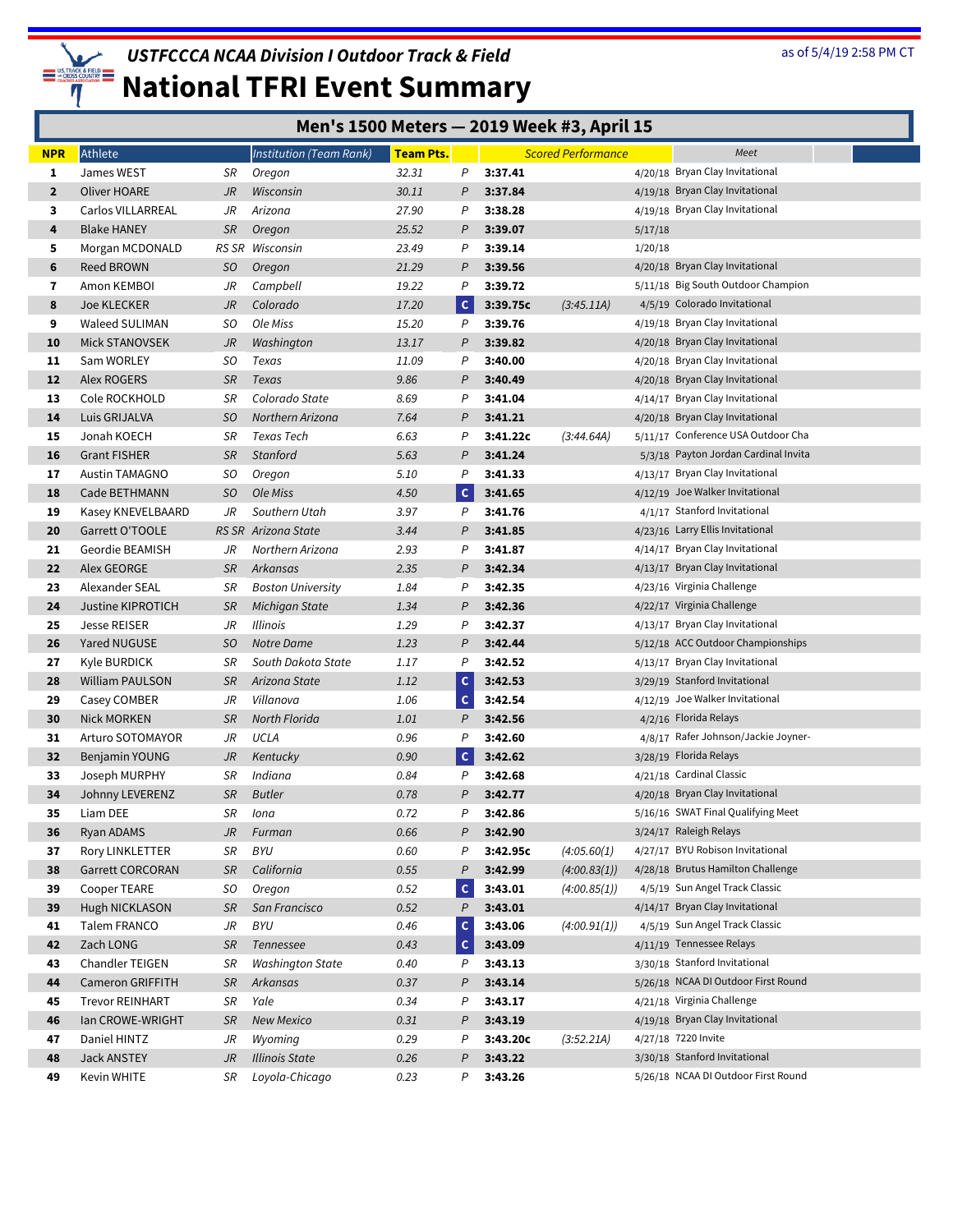

|              | Men's Steeplechase - 2019 Week #3, April 15 |                 |                         |                  |                |                    |                           |                                                                      |  |  |  |  |  |
|--------------|---------------------------------------------|-----------------|-------------------------|------------------|----------------|--------------------|---------------------------|----------------------------------------------------------------------|--|--|--|--|--|
| <b>NPR</b>   | Athlete                                     |                 | Institution (Team Rank) | <b>Team Pts.</b> |                |                    | <b>Scored Performance</b> | Meet                                                                 |  |  |  |  |  |
| 1            | Obsa ALI                                    | SR              | Minnesota               | 32.43            | Ρ              | 8:32.23            |                           | 6/8/18 NCAA Division I Outdoor Cha                                   |  |  |  |  |  |
| $\mathbf{2}$ | <b>Bryce MILLER</b>                         | <b>SR</b>       | <b>UMKC</b>             | 30.01            | P              | 8:34.32            |                           | 6/8/16 NCAA Division I Outdoor Cha                                   |  |  |  |  |  |
| 3            | <b>Steven FAHY</b>                          | SR              | <b>Stanford</b>         | 27.97            | P              | 8:34.52            |                           | 6/8/18 NCAA Division I Outdoor Cha                                   |  |  |  |  |  |
| 4            | Aidan TOOKER                                | JR              | Syracuse                | 25.79            | $\overline{P}$ | 8:35.41            |                           | 6/8/18 NCAA Division I Outdoor Cha                                   |  |  |  |  |  |
| 5            | Daniel MICHALSKI                            | RS SR           | Indiana                 | 23.71            | $\mathsf{C}$   | 8:35.82            |                           | 3/29/19 Stanford Invitational                                        |  |  |  |  |  |
| 6            | Matt OWENS                                  | SO.             | <b>BYU</b>              | 21.67            | $\mathsf{C}$   | 8:36.00            |                           | 3/29/19 Stanford Invitational                                        |  |  |  |  |  |
| 7            | Emmanual ROTICH                             | SR              | Tulane                  | 19.59            | P              | 8:36.40            |                           | 5/27/17 NCAA DI Outdoor First Round                                  |  |  |  |  |  |
| 8            | <b>Clayson SHUMWAY</b>                      | JR              | <b>BYU</b>              | 17.52            | P              | 8:36.76            |                           | 5/25/18 NCAA DI Outdoor First Round                                  |  |  |  |  |  |
| 9            | Andrew GARDNER                              | SR              | Gonzaga                 | 15.46            | P              | 8:37.07            |                           | 6/8/18 NCAA Division I Outdoor Cha                                   |  |  |  |  |  |
| 10           | <b>Bailey ROTH</b>                          | <b>SR</b>       | Arizona                 | 13.40            | P              | 8:37.38            |                           | 6/8/16 NCAA Division I Outdoor Cha                                   |  |  |  |  |  |
| 11           | Simon GRANNETIA                             | SR              | Portland                | 10.89            | P              | 8:40.07            |                           | 5/3/18 Payton Jordan Cardinal Invita                                 |  |  |  |  |  |
| 12           | John RICE                                   | JR              | Texas                   | 9.87             | P              | 8:40.22            |                           | 6/6/18 NCAA Division I Outdoor Cha                                   |  |  |  |  |  |
| 13           | Noah AFFOLDER                               | SO              | Syracuse                | 8.85             | P              | 8:40.36            |                           | 6/6/18 NCAA Division I Outdoor Cha                                   |  |  |  |  |  |
| 14           | Daniel CARNEY                               | <b>SR</b>       | <b>BYU</b>              | 7.74             | P              | 8:41.22            |                           | 5/3/18 Payton Jordan Cardinal Invita                                 |  |  |  |  |  |
| 15           | <b>Riley OSEN</b>                           | SO              | Portland                | 6.74             | P              | 8:41.24            |                           | 6/8/18 NCAA Division I Outdoor Cha                                   |  |  |  |  |  |
| 16           | <b>Ryan SMEETON</b>                         | SO.             | Oklahoma State          | 5.74             | $\mathsf{C}$   | 8:41.26            |                           | 3/29/19 Stanford Invitational                                        |  |  |  |  |  |
| 17           | Samuel ABASCAL                              | JR              | Eastern Kentucky        | 5.11             | c              | 8:42.54            |                           | 3/29/19 Stanford Invitational                                        |  |  |  |  |  |
| 18           | Harry EWING                                 | SO.             | Wyoming                 | 4.60             | $\mathsf{C}$   | 8:42.72            |                           | 3/29/19 Stanford Invitational                                        |  |  |  |  |  |
| 19           | Noah SCHUTTE                                | SR              | Portland                | 4.09             | P              | 8:42.85            |                           | 6/7/17 NCAA Division I Outdoor Cha                                   |  |  |  |  |  |
| 20           | Jacob HESLINGTON                            | JR              | <b>BYU</b>              | 3.56             | P              | 8:43.23            |                           | 6/7/17 NCAA Division I Outdoor Cha                                   |  |  |  |  |  |
| 21           | Mihret COULTER                              | SR              | Charlotte               | 3.04             | P              | 8:43.52            |                           | 5/25/18 NCAA DI Outdoor First Round                                  |  |  |  |  |  |
| 22           | Alec BASTEN                                 | SO              | Minnesota               | 2.43             | $\mathsf{C}$   | 8:45.21            |                           | 3/29/19 Stanford Invitational                                        |  |  |  |  |  |
| 23           | Johannes MOTSCHMANN                         | SR              | Iona                    | 1.85             | P              | 8:46.49            |                           | 5/27/17 NCAA DI Outdoor First Round                                  |  |  |  |  |  |
| 24           | Kenneth ROOKS                               | FR              | <b>BYU</b>              | 1.34             | $\mathsf{C}$   | 8:46.67            |                           | 3/29/19 Stanford Invitational                                        |  |  |  |  |  |
| 25           | Tom NOBLES                                  | SR              | Charlotte               | 1.29             | $\mathsf{P}$   | 8:46.68            |                           | 5/25/18 NCAA DI Outdoor First Round                                  |  |  |  |  |  |
| 26           | Alex ROGERS                                 | <b>SR</b>       | Texas                   | 1.24             | $\mathsf{C}$   | 8:46.73            |                           | 3/27/19 Texas Relays                                                 |  |  |  |  |  |
| 27           | El Hocine BOUCHRAK                          | SO              | <b>High Point</b>       | 1.16             | P              | 8:47.08            |                           | 5/25/18 NCAA DI Outdoor First Round                                  |  |  |  |  |  |
| 28           | Zach LITOFF                                 | SO.             | Santa Clara             | 1.09             | $\mathsf{c}$   | 8:47.39            |                           | 3/29/19 Stanford Invitational                                        |  |  |  |  |  |
| 29           | Albert KOSGEI                               | JR              | Louisville              | 1.04             | c              | 8:47.50            |                           | 3/29/19 Raleigh Relays                                               |  |  |  |  |  |
| 30           | Craig HUFF                                  | SO.             | San Jose State          | 0.98             | $\mathsf{C}$   | 8:47.52            |                           | 3/29/19 Stanford Invitational                                        |  |  |  |  |  |
| 31           | Joseph MURPHY                               | SR              | Indiana                 | 0.92             | P              | 8:47.78            |                           | 5/14/17 Big Ten Outdoor Championshi                                  |  |  |  |  |  |
| 32           | Parker SCOTT                                | JR              | Ole Miss                | 0.86             | P              | 8:47.93            |                           | 5/25/18 NCAA DI Outdoor First Round                                  |  |  |  |  |  |
| 33           | Nathan MYLENEK                              | JR              | Iowa                    | 0.76             | P              | 8:48.66            |                           | 3/30/18 Stanford Invitational                                        |  |  |  |  |  |
| 34           | Kellen MANLEY                               | <b>SR</b>       | Gonzaga                 | 0.67             | P              | 8:49.35            |                           | 5/25/18 NCAA DI Outdoor First Round<br>3/29/19 Stanford Invitational |  |  |  |  |  |
| 34           | Takeshi OKADA                               | SR              | California              | 0.67             | $\mathsf{c}$   | 8:49.35            |                           | 4/1/17 Stanford Invitational                                         |  |  |  |  |  |
| 36           | Benjamin PREISNER                           | <b>SR</b>       | Tulsa                   | 0.56             | P              | 8:49.44<br>8:49.71 |                           | 3/31/17 Stanford Invitational                                        |  |  |  |  |  |
| 37           | Austin DEL ROSSO                            | SR              | Tulsa                   | 0.49             | P<br>$\vert$ C |                    |                           | 4/13/19 Harvard-Yale                                                 |  |  |  |  |  |
| 38           | Will BATTERSHILL                            | JR<br>JR        | Harvard<br>BYU          | 0.43<br>0.38     | P              | 8:49.97<br>8:50.28 |                           | 5/25/18 NCAA DI Outdoor First Round                                  |  |  |  |  |  |
| 39           | Porter REDDISH                              |                 |                         | 0.32             | P              | 8:50.90            |                           | 4/20/18 Bryan Clay Invitational                                      |  |  |  |  |  |
| 40<br>41     | Haran DUNDERDALE<br>Colin DALY              | <b>SR</b><br>JR | <b>Bradley</b><br>Penn  | 0.28             | $\mathsf{C}$   | 8:51.14            |                           | 3/29/19 Raleigh Relays                                               |  |  |  |  |  |
| 42           | William DALY                                | J <sub>R</sub>  | Penn                    | 0.22             | $\mathsf{C}$   | 8:51.70            |                           | 3/29/19 Raleigh Relays                                               |  |  |  |  |  |
| 43           | <b>Ed TRIPPAS</b>                           | SO              | Princeton               | 0.18             | $\mathsf{C}$   | 8:51.99            |                           | 3/29/19 Stanford Invitational                                        |  |  |  |  |  |
| 44           | Kai BENEDICT                                | JR              | California              | 0.15             | $\mathsf{C}$   | 8:52.38            |                           | 3/29/19 Stanford Invitational                                        |  |  |  |  |  |
| 45           | Jackson MESTLER                             | JR              | Oregon                  | 0.13             | P              | 8:53.13            |                           | 5/25/18 NCAA DI Outdoor First Round                                  |  |  |  |  |  |
| 46           | <b>Adrian JONES</b>                         | JR              | <b>Utah Valley</b>      | 0.10             | P              | 8:53.27            |                           | 4/21/18 Mt. SAC Relays                                               |  |  |  |  |  |
| 47           | Christian LIDDELL                           | JR              | Georgetown              | 0.08             | Ρ              | 8:54.27            |                           | 4/21/18 Cardinal Classic                                             |  |  |  |  |  |
|              |                                             |                 |                         |                  |                |                    |                           |                                                                      |  |  |  |  |  |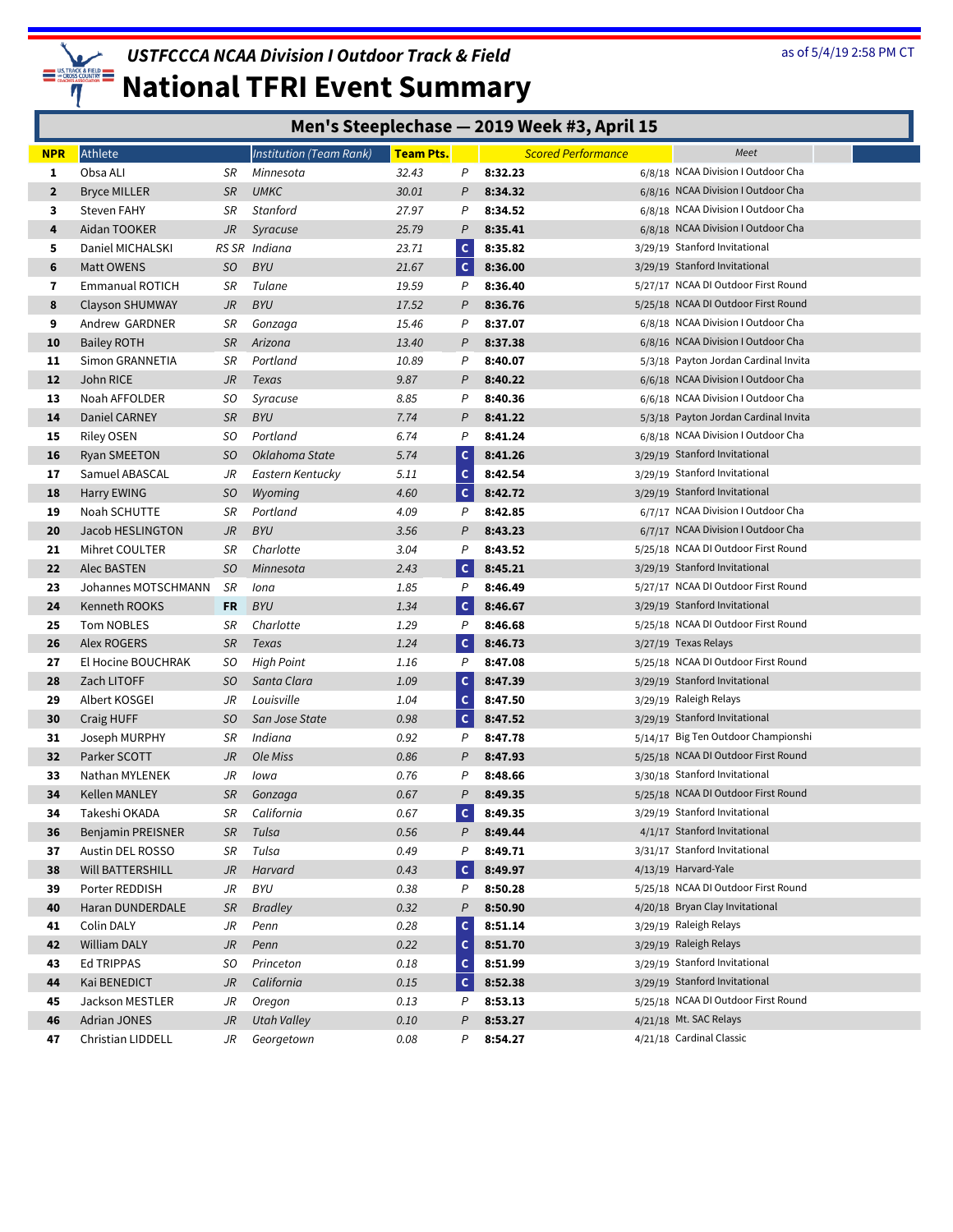

## **National TFRI Event Summary**

#### **Men's 5000 Meters — 2019 Week #3, April 15**

| <b>NPR</b>   | Athlete                |           | <b>Institution (Team Rank)</b> | <b>Team Pts.</b> |                | <b>Scored Performance</b> | Meet                                 |
|--------------|------------------------|-----------|--------------------------------|------------------|----------------|---------------------------|--------------------------------------|
| 1            | Morgan MCDONALD        |           | RS SR Wisconsin                | 33.61            | P              | 13:19.05                  | 2/15/18 Australian Championships     |
| $\mathbf{2}$ | <b>Grant FISHER</b>    | SR        | Stanford                       | 30.23            | P              | 13:30.13                  | 6/10/16 NCAA Division I Outdoor Cha  |
| 3            | Amon KEMBOI            | JR        | Campbell                       | 27.33            | P              | 13:37.48                  | 4/19/18 Mt. SAC Relays               |
| 4            | Clayton YOUNG          | SR        | <b>BYU</b>                     | 25.32            | P              | 13:37.60                  | 5/3/18 Payton Jordan Cardinal Invita |
| 5            | Vincent KIPROP         | SR        | Alabama                        | 23.28            | P              | 13:37.92                  | 4/21/18 Cardinal Classic             |
| 6            | Rory LINKLETTER        | SR        | <b>BYU</b>                     | 21.27            | P              | 13:37.98                  | 4/19/18 Mt. SAC Relays               |
| 7            | <b>Connor MCMILLAN</b> | SR        | <b>BYU</b>                     | 19.16            | P              | 13:38.88                  | 4/19/18 Mt. SAC Relays               |
| 8            | Zach LONG              | SR        | <b>Tennessee</b>               | 17.12            | P              | 13:39.22                  | 3/30/18 Stanford Invitational        |
| 9            | Jacob CHOGE            | JR        | Middle Tennessee               | 15.04            | P              | 13:39.90                  | 4/22/17 War Eagle Invitational       |
| 10           | <b>Daniel CARNEY</b>   | <b>SR</b> | <b>BYU</b>                     | 13.04            | P              | 13:39.95                  | 4/19/18 Mt. SAC Relays               |
| 11           | Tyler DAY              | JR        | Northern Arizona               | 11.00            | P              | 13:40.22                  | 3/30/18 Stanford Invitational        |
| 12           | Cole ROCKHOLD          | SR        | Colorado State                 | 10.00            | P              | 13:40.29                  | 3/30/18 Stanford Invitational        |
| 13           | Alex GEORGE            | SR        | Arkansas                       | 8.95             | P              | 13:40.66                  | 3/31/17 Stanford Invitational        |
| 14           | <b>Gilbert KIGEN</b>   | SR        | Alabama                        | 7.91             | P              | 13:40.99                  | 4/20/18 Cardinal Classic             |
| 15           | Ryan FORSYTH           | SR        | Colorado                       | 6.89             | P              | 13:41.19                  | 4/21/18 Cardinal Classic             |
| 16           | Robert BRANDT          | JR        | <b>UCLA</b>                    | 5.88             | P              | 13:41.23                  | 4/19/18 Mt. SAC Relays               |
| 17           | Edwin KURGAT           | JR        | Iowa State                     | 5.30             | P              | 13:41.94                  | 3/30/18 Stanford Invitational        |
| 18           | Alfred CHELANGA        | SR        | Alabama                        | 4.78             | P              | 13:42.11                  | 4/21/18 Cardinal Classic             |
| 19           | Joe KLECKER            | JR        | Colorado                       | 4.21             | P              | 13:42.64                  | 4/22/17 Cardinal Classic             |
| 20           | Obsa ALI               | <b>SR</b> | Minnesota                      | 3.66             | P              | 13:43.13                  | 4/21/18 Cardinal Classic             |
| 21           | Hassan ABDI            | RS SR     | Oklahoma State                 | 3.14             | P              | 13:43.27                  | 4/22/17 Cardinal Classic             |
| 22           | Jaret CARPENTER        | JR        | Purdue                         | 2.54             | $\mathsf{P}$   | 13:44.09                  | 4/21/18 Cardinal Classic             |
| 23           | Fred HUXHAM            | SR        | Washington                     | 2.01             | P              | 13:44.39                  | 5/15/16 Pac-12 Championships         |
| 24           | Kyle MAU               | JR        | Indiana                        | 1.50             | $\mathsf{C}$   | 13:44.43                  | 3/29/19 Stanford Invitational        |
| 25           | John DRESSEL           | JR        | Colorado                       | 1.44             | P              | 13:44.56                  | 4/22/17 Cardinal Classic             |
| 26           | Dan CURTS              | SR        | <b>Iowa State</b>              | 1.25             | $\overline{P}$ | 13:45.69                  | 4/20/18 Cardinal Classic             |
| 27           | Ben VEATCH             | SO.       | Indiana                        | 1.18             | $\mathsf{c}$   | 13:45.92                  | 3/29/19 Stanford Invitational        |
| 28           | Lawrence KIPKOECH      | SR        | Campbell                       | 1.12             | P              | 13:46.00                  | 4/21/18 Mt. SAC Relays               |
| 29           | Cooper TEARE           | SO        | Oregon                         | 1.04             | P              | 13:46.46                  | 4/20/18 Bryan Clay Invitational      |
| 30           | Kigen CHEMADI          | JR        | Middle Tennessee               | 0.96             | $\mathsf{C}$   | 13:46.84                  | 3/29/19 Raleigh Relays               |
| 31           | Morgan BEADLESCOMB     | SO        | Michigan State                 | 0.86             | C              | 13:47.44                  | 3/29/19 Raleigh Relays               |
| 32           | Jacob BILVADO          | SR        | Air Force                      | 0.80             | $\mathsf{C}$   | 13:47.65                  | 3/29/19 Stanford Invitational        |
| 33           | Chris OLLEY            | SR        | San Francisco                  | 0.74             | $\mathsf{C}$   | 13:47.92                  | 3/29/19 Stanford Invitational        |
| 34           | Zach FACIONI           | FR        | <b>Wake Forest</b>             | 0.68             | c              | 13:48.16                  | 3/29/19 Raleigh Relays               |
| 35           | <b>Tanner ANDERSON</b> | JR        | Washington                     | 0.61             | P              | 13:48.64                  | 4/20/18 Bryan Clay Invitational      |
| 36           | Aidan TOOKER           | JR        | Syracuse                       | 0.55             | $\mathsf{C}$   | 13:48.85                  | 3/29/19 Stanford Invitational        |
| 37           | Theo QUAX              | FR        | Northern Arizona               | 0.48             | $\mathsf{C}$   | 13:49.38                  | 3/29/19 Stanford Invitational        |
| 38           | Luis GRIJALVA          | SO        | Northern Arizona               | 0.42             | P              | 13:49.75                  | 3/30/18 Stanford Invitational        |
| 39           | Kasey KNEVELBAARD      | JR        | Southern Utah                  | 0.38             | P              | 13:50.08                  | 4/14/17 Bryan Clay Invitational      |
| 40           | <b>Blaise FERRO</b>    | JR        | Northern Arizona               | 0.35             | P              | 13:50.16                  | 4/20/18 Bryan Clay Invitational      |
| 41           | Austen DALQUIST        | SR        | Arkansas                       | 0.30             | P              | 13:50.87                  | 4/20/18 Bryan Clay Invitational      |
| 42           | David TOO              | JR        | <b>Iowa State</b>              | 0.27             | $\mathsf{C}$   | 13:51.08                  | 3/29/19 Stanford Invitational        |
| 43           | Andrew GARDNER         | SR        | Gonzaga                        | 0.20             | $\mathsf{C}$   | 13:52.03                  | 3/29/19 Stanford Invitational        |
| 44           | <b>Conner MANTZ</b>    | <b>SO</b> | <b>BYU</b>                     | 0.17             | P              | 13:52.12                  | 4/19/18 Mt. SAC Relays               |
| 45           | James WEST             | SR        | Oregon                         | 0.14             | P              | 13:52.29                  | 3/30/18 Stanford Invitational        |
| 46           | Ehab EL-SANDALI        | SO        | Iona                           | 0.11             | P              | 13:52.50                  | 4/21/18 Virginia Challenge           |
| 47           | John RICE              | JR        | Texas                          | 0.08             | P              | 13:52.55                  | 4/19/18 Mt. SAC Relays               |
| 48           | Cameron GRIFFITH       | SR        | Arkansas                       | 0.05             | P              | 13:52.65                  | 4/14/17 Bryan Clay Invitational      |
| 49           | Peter SEUFER           | JR        | Virginia Tech                  | 0.03             | P              | 13:53.35                  | 4/21/18 Duke Invitational            |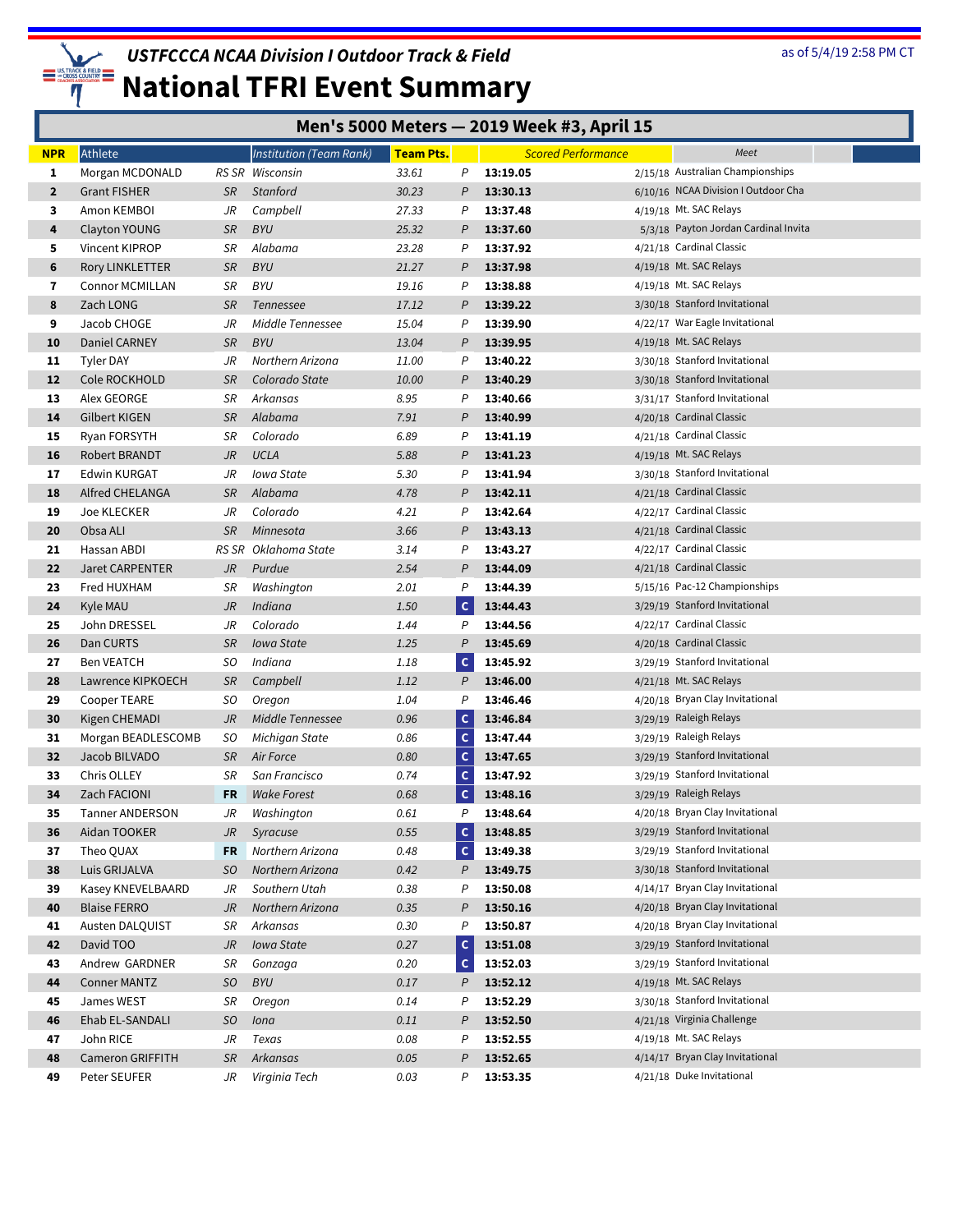

## **National TFRI Event Summary**

#### **Men's 10,000 Meters — 2019 Week #3, April 15**

| <b>NPR</b>   | Athlete                                 |                        | Institution (Team Rank)          | Team Pts.    |                              |                      | <b>Scored Performance</b> | Meet                                                    |  |
|--------------|-----------------------------------------|------------------------|----------------------------------|--------------|------------------------------|----------------------|---------------------------|---------------------------------------------------------|--|
| 1            | Tyler DAY                               | JR                     | Northern Arizona                 | 32.43        | P                            | 28:04.44             |                           | 5/3/18 Payton Jordan Cardinal Invita                    |  |
| $\mathbf{2}$ | Alfred CHELANGA                         | <b>SR</b>              | Alabama                          | 30.40        | P                            | 28:04.95             |                           | 3/31/17 Stanford Invitational                           |  |
| 3            | Connor MCMILLAN                         | SR                     | <b>BYU</b>                       | 28.13        | P                            | 28:09.55             |                           | 5/3/18 Payton Jordan Cardinal Invita                    |  |
| 4            | <b>Conner MANTZ</b>                     | SO                     | <b>BYU</b>                       | 25.62        | $\mathsf{c}$                 | 28:18.18             |                           | 3/29/19 Stanford Invitational                           |  |
| 5            | Clayton YOUNG                           | SR                     | BYU                              | 23.60        | $\mathbf{C}$                 | 28:18.50             |                           | 3/29/19 Stanford Invitational                           |  |
| 6            | Vincent KIPROP                          | <b>SR</b>              | Alabama                          | 21.57        | $\overline{P}$               | 28:19.07             |                           | 3/30/18 Stanford Invitational                           |  |
| 7            | Gilbert KIGEN                           | SR                     | Alabama                          | 19.50        | $\mathsf{C}$                 | 28:20.28             |                           | 3/29/19 Stanford Invitational                           |  |
| 8            | <b>Blaise FERRO</b>                     | JR                     | Northern Arizona                 | 17.35        | $\mathsf{C}$                 | 28:22.76             |                           | 3/29/19 Stanford Invitational                           |  |
| 9            | Gilbert BOIT                            | JR                     | Arkansas                         | 15.21        | $\mathsf c$                  | 28:25.15             |                           | 3/29/19 Stanford Invitational                           |  |
| 10           | Iliass AOUANI                           | JR                     | Syracuse                         | 13.20        | $\mathsf{C}$                 | 28:25.36             |                           | 3/29/19 Stanford Invitational                           |  |
| 11           | Aaron TEMPLETON                         | SR                     | Furman                           | 11.08        | c                            | 28:27.85             |                           | 3/29/19 Raleigh Relays                                  |  |
| 12           | Noah SCHUTTE                            | <b>SR</b>              | Portland                         | 9.82         | $\overline{P}$               | 28:34.51             |                           | 3/30/18 Stanford Invitational                           |  |
| 13           | Lawrence KIPKOECH                       | SR                     | Campbell                         | 8.59         | $\mathsf{C}$                 | 28:41.19             |                           | 3/29/19 Raleigh Relays                                  |  |
| 14           | <b>Emmanuel CHEBOSON</b>                | SO.                    | Louisville                       | 7.57         | $\mathsf{C}$                 | 28:42.13             |                           | 3/29/19 Raleigh Relays                                  |  |
| 15           | Jacob CHOGE                             | JR                     | Middle Tennessee                 | 6.57         | P                            | 28:42.31             |                           | 4/13/17 Mt. SAC Relays                                  |  |
| 16           | Rory LINKLETTER                         | <b>SR</b>              | <b>BYU</b>                       | 5.55         | $\mathcal{P}$                | 28:43.51             |                           | 5/3/18 Payton Jordan Cardinal Invita                    |  |
| 17           | Kieran TUNTIVATE                        | JR                     | Harvard                          | 5.01         | $\mathsf{C}$                 | 28:45.61             |                           | 3/29/19 Raleigh Relays                                  |  |
| 18           | Frank LARA                              | <b>SR</b>              | Furman                           | 4.46         | $\mathbf c$                  | 28:47.89             |                           | 3/29/19 Raleigh Relays                                  |  |
| 19           | Robert BRANDT                           | JR                     | UCLA                             | 3.95         | P                            | 28:48.38             |                           | 4/1/17 Stanford Invitational                            |  |
| 20           | Daniel CARNEY                           | <b>SR</b>              | <b>BYU</b>                       | $2.42$ D     | $\mathsf{C}$                 | 28:49.87             |                           | 3/29/19 Stanford Invitational                           |  |
| 21           | Jack ROWE                               | SR                     | San Francisco                    | 2.92         | $\mathsf{C}$                 | 28:50.22             |                           | 3/29/19 Stanford Invitational                           |  |
| 22           | Tibebu PROCTOR<br>Kevin SALVANO         | SO<br>SO.              | Washington<br>Notre Dame         | 2.34<br>1.84 | $\mathsf{C}$                 | 28:54.33<br>28:54.46 |                           | 3/29/19 Stanford Invitational<br>3/29/19 Raleigh Relays |  |
| 23<br>24     | Hassan ABDI                             | RS SR                  | Oklahoma State                   | 1.33         | $\mathsf{C}$<br>P            | 28:54.86             |                           | 4/1/17 Stanford Invitational                            |  |
| 25           | Gilbert KIRUI                           | SR                     | lona                             | 1.28         | P                            | 28:54.90             |                           | 3/31/17 Stanford Invitational                           |  |
| 26           | Danny KILREA                            | FR                     | Notre Dame                       | 1.22         | $\mathsf{C}$                 | 28:55.25             |                           | 3/29/19 Raleigh Relays                                  |  |
| 27           | Josh MAIER                              | SR                     | Southern Illinois                | 1.17         | c                            | 28:55.43             |                           | 3/29/19 Raleigh Relays                                  |  |
| 28           | Amon KEMBOI                             | JR                     | Campbell                         | 1.12         | P                            | 28:55.46             |                           | 3/30/18 Raleigh Relays                                  |  |
| 29           | Emmanuel ROUDOLFF-                      | JR                     | Portland                         | 1.07         | P                            | 28:55.50             |                           | 3/30/18 Stanford Invitational                           |  |
|              | LEVISSE                                 |                        |                                  |              |                              |                      |                           |                                                         |  |
| 30           | <b>Ben EIDENSCHINK</b>                  | JR                     | Wisconsin                        | 1.01         | $\mathsf{C}$                 | 28:55.76             |                           | 3/29/19 Stanford Invitational                           |  |
| 31           | <b>Alek PARSONS</b>                     | SO                     | Stanford                         | 0.96         | $\mathsf{C}$                 | 28:56.01             |                           | 3/29/19 Stanford Invitational                           |  |
| 32           | <b>Dallin FARNSWORTH</b>                | JR                     | <b>BYU</b>                       | 0.91         | c                            | 28:56.02             |                           | 3/29/19 Stanford Invitational                           |  |
| 33           | Matt YOUNG                              | SO                     | Arkansas                         | 0.84         | $\mathsf{C}$                 | 28:56.71             |                           | 3/29/19 Stanford Invitational                           |  |
| 34           | Michael OTTESEN                         | JR                     | <b>BYU</b>                       | 0.76         | c                            | 28:58.50             |                           | 3/29/19 Stanford Invitational                           |  |
| 35           | <b>JP FLAVIN</b>                        | JR                     | <b>NC State</b>                  | 0.70         | $\mathsf{C}$                 | 28:58.98             |                           | 3/29/19 Raleigh Relays                                  |  |
| 36           | <b>Ben KENDELL</b>                      | <i>SR</i>              | <b>Detroit Mercy</b>             | 0.63         | c                            | 29:00.15             |                           | 3/29/19 Stanford Invitational                           |  |
| 37           | Mark ROBERTSON                          | SR                     | Ole Miss                         | 0.57         | $\mathsf{C}$                 | 29:00.46             |                           | 3/29/19 Raleigh Relays<br>3/29/19 Stanford Invitational |  |
| 38           | Luke BEATTIE                            | $\mathsf{J}\mathsf{R}$ | <b>Utah State</b>                | 0.52         | $\mathsf{C}$<br>$\mathsf{C}$ | 29:00.82             |                           | 3/29/19 Stanford Invitational                           |  |
| 39<br>40     | Addison DEHAVEN<br><b>Connor WEAVER</b> | SR<br>SO               | <b>Boise State</b><br><b>BYU</b> | 0.46<br>0.43 | c                            | 29:02.28<br>29:02.66 |                           | 3/29/19 Stanford Invitational                           |  |
| 41           | Azaria KIRWA                            | SR                     | Liberty                          | 0.35         | P                            | 29:05.57             |                           | 3/25/17 Raleigh Relays                                  |  |
| 42           | Garrett REYNOLDS                        | SO.                    | <b>UCLA</b>                      | 0.32         | $\mathsf{C}$                 | 29:05.88             |                           | 3/29/19 Bob Larsen Distance Carnival                    |  |
| 43           | Michael VERNAU                          | RS FR                  | Stanford                         | 0.28         | $\mathsf{C}$                 | 29:06.84             |                           | 3/29/19 Stanford Invitational                           |  |
| 44           | Kyle MATTES                             | <b>SR</b>              | <b>Illinois State</b>            | 0.25         | c                            | 29:06.89             |                           | 3/29/19 Stanford Invitational                           |  |
| 45           | Ryan MURPHY                             | SO                     | Arkansas                         | 0.22         | $\mathsf{C}$                 | 29:07.14             |                           | 3/29/19 Stanford Invitational                           |  |
| 46           | <b>Tanner ANDERSON</b>                  | JR                     | Washington                       | 0.19         | P                            | 29:07.39             |                           | 3/30/18 Stanford Invitational                           |  |
| 47           | <b>Brent DEMAREST</b>                   | SR                     | Virginia                         | 0.16         | P                            | 29:07.78             |                           | 3/25/17 Raleigh Relays                                  |  |
| 48           | <b>Benjamin PREISNER</b>                | <b>SR</b>              | Tulsa                            | 0.13         | $\mathsf{P}$                 | 29:08.17             |                           | 3/30/18 Stanford Invitational                           |  |
| 49           | Gabriel HAUGHEY                         | SR                     | Portland                         | 0.10         | $\mathsf{C}$                 | 29:08.50             |                           | 3/29/19 Stanford Invitational                           |  |
| 50           | Austen DALQUIST                         | <b>SR</b>              | Arkansas                         | 0.08         | P                            | 29:08.60             |                           | 3/30/18 Stanford Invitational                           |  |
| 51           | Miler HALLER                            | SR                     | <b>Boise State</b>               | 0.06         | P                            | 29:08.90             |                           | 3/30/18 Stanford Invitational                           |  |
| 52           | Emmanual ROTICH                         | <b>SR</b>              | Tulane                           | 0.06         | P                            | 29:09.24             |                           | 3/30/18 Bob Larsen Distance Carnival                    |  |
| 53           | Lachlan COOK                            | JR                     | Virginia                         | 0.04         | $\mathbf{C}$                 | 29:10.03             |                           | 3/29/19 Raleigh Relays                                  |  |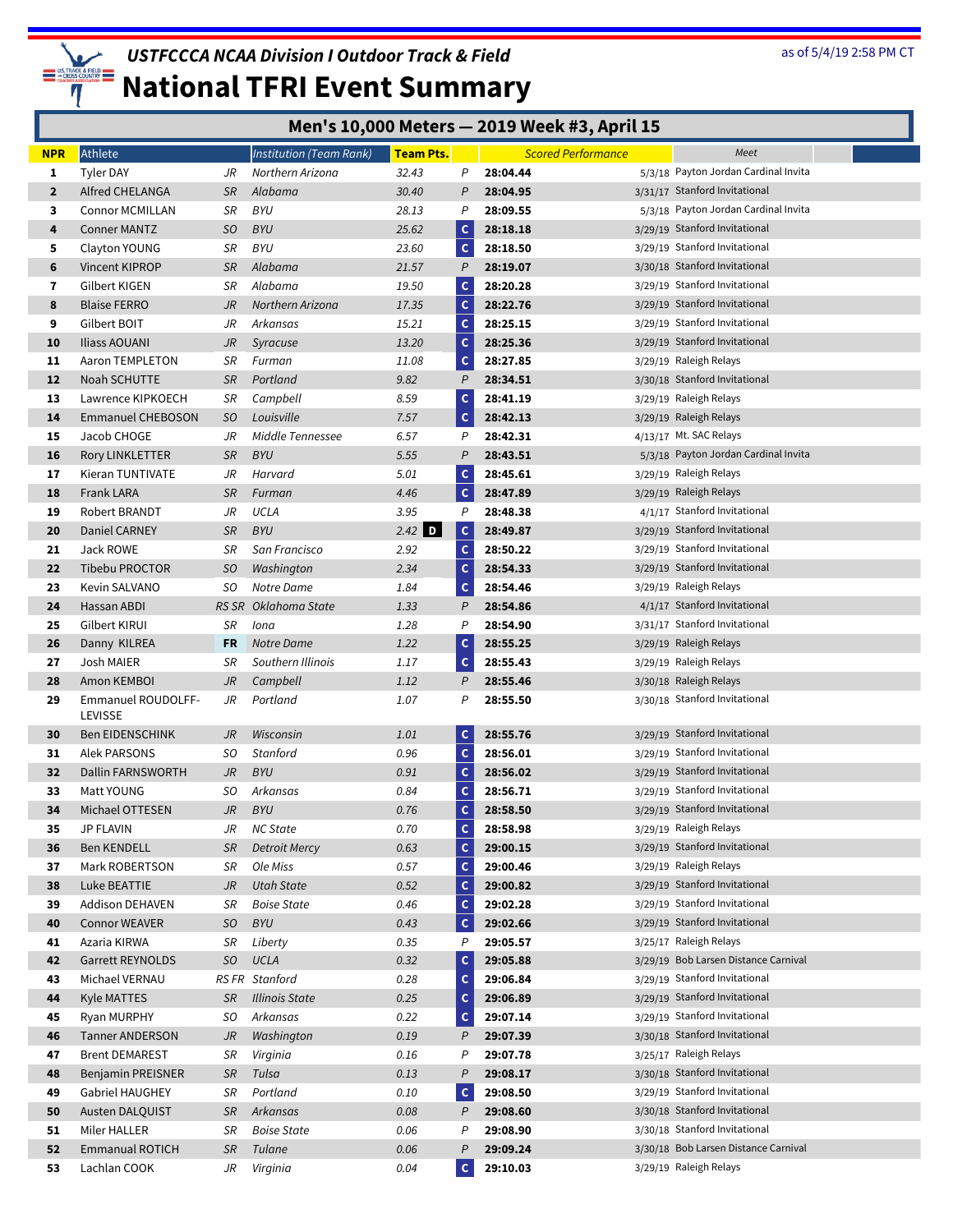

|    | Men's 10,000 Meters - 2019 Week #3, April 15 |           |                |      |  |          |                               |  |  |
|----|----------------------------------------------|-----------|----------------|------|--|----------|-------------------------------|--|--|
| 54 | Sean BURKE                                   | JR.       | Boston College | 0.01 |  | 29:11.68 | 3/29/19 Raleigh Relays        |  |  |
| 55 | Jose PINA                                    | SO.       | San Jose State | 0.01 |  | 29:12.11 | 3/29/19 Stanford Invitational |  |  |
| 56 | Barry KEANE                                  | <b>FR</b> | Butler         | 0.00 |  | 29:12.14 | 3/29/19 Raleigh Relays        |  |  |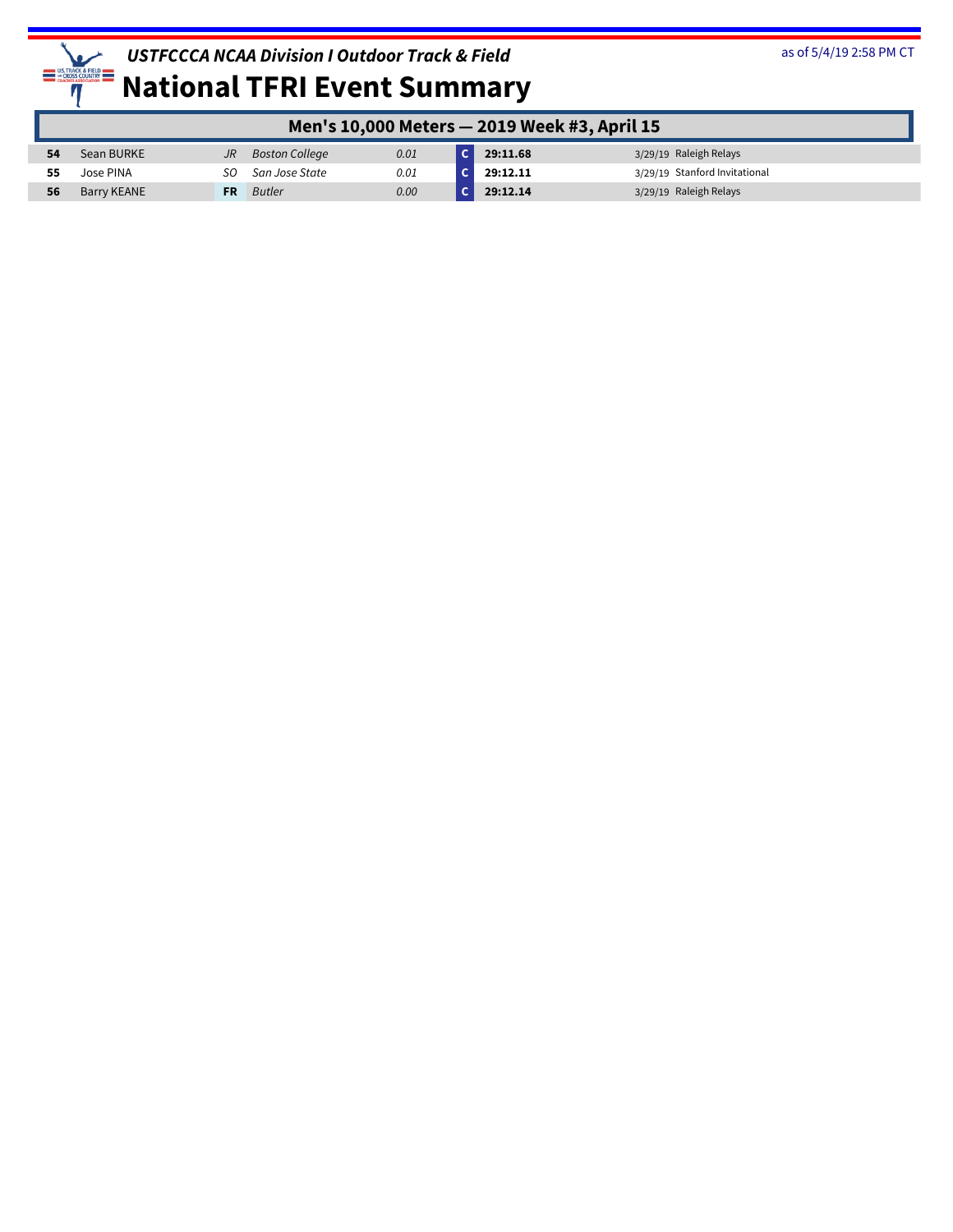

|                | Men's 110 Meter Hurdles - 2019 Week #3, April 15 |           |                                |                  |              |                    |                           |  |                                                                          |
|----------------|--------------------------------------------------|-----------|--------------------------------|------------------|--------------|--------------------|---------------------------|--|--------------------------------------------------------------------------|
| <b>NPR</b>     | Athlete                                          |           | <b>Institution (Team Rank)</b> | <b>Team Pts.</b> |              |                    | <b>Scored Performance</b> |  | Meet                                                                     |
| 1              | <b>Grant HOLLOWAY</b>                            | JR        | Florida                        | 33.55            | P            | 13.15              | (0.9)                     |  | 5/11/18 SEC Outdoor Championships                                        |
| $\overline{2}$ | Isaiah MOORE                                     |           | RS SR South Carolina           | 30.81            | $\mathsf{C}$ | 13.25w             | (2.1)                     |  | 4/13/19 Gamecock Invitational                                            |
| 3              | Daniel ROBERTS                                   | JR        | Kentucky                       | 28.67            | P            | 13.27              | (0.9)                     |  | 5/13/18 SEC Outdoor Championships                                        |
| 4              | Chad ZALLOW                                      | <b>SR</b> | Youngstown State               | 25.94            | P            | 13.37w             | (3.7)                     |  | 4/1/17 Florida Relays                                                    |
| 5              | <b>Damion THOMAS</b>                             | SO.       | LSU                            | 23.80            | Ρ            | 13.39w             | (2.3)                     |  | 5/11/18 SEC Outdoor Championships                                        |
| 6              | Trey CUNNINGHAM                                  | SO        | <b>Florida State</b>           | 21.57            | $\mathsf{C}$ | 13.43w             | (2.3)                     |  | 3/22/19 Florida State Relays                                             |
| 7              | John BURT                                        | SR        | Texas                          | 19.43            | Ρ            | 13.46w             | (2.2)                     |  | 6/6/18 NCAA Division I Outdoor Cha                                       |
| 8              | <b>Marquis MORRIS</b>                            | SR        | Southern California            | 17.29            | P            | 13.49w             | (2.5)                     |  | 6/7/17 NCAA Division I Outdoor Cha                                       |
| 9              | Michael DICKSON                                  | SR        | North Carolina A&T             | 15.05            | P            | 13.54              | (1.0)                     |  | 5/3/18 MEAC Outdoor Championship                                         |
| 10             | <b>Braxton CANADY</b>                            | JR        | Oregon                         | 12.91            | P            | 13.57w             | (3.5)                     |  | 5/12/18 Pac-12 Championships                                             |
| 10             | William SESSION                                  | JR        | Indiana                        | 12.91            | P            | 13.57              | (2.0)                     |  | 5/11/18 Big Ten Outdoor Championshi                                      |
| 10             | Amere LATTIN                                     | <b>SR</b> | Houston                        | 12.91            | $\mathsf{C}$ | 13.57w             | (2.2)                     |  | 3/27/19 Texas Relays                                                     |
| 13             | Michael NICHOLLS                                 | SR        | Georgia                        | 8.68             | P            | 13.62w             | (3.6)                     |  | 3/28/18 Texas Relays                                                     |
| 13             | LaFranz CAMPBELL                                 | SO        | Clemson                        | 8.68             | $\mathsf{C}$ | 13.62              | (0.2)                     |  | 4/13/19 Gamecock Invitational                                            |
| 15             | DaJuan SEWARD                                    | SR        | Ohio State                     | 6.62             | P            | 13.64              | (2.0)                     |  | 5/13/18 Big Ten Outdoor Championshi                                      |
| 15             | <b>Aaron LEWIS</b>                               | JR        | Coppin State                   | 6.62             | $\mathcal P$ | 13.64              | (0.7)                     |  | 5/25/18 NCAA DI Outdoor First Round                                      |
| 15             | <b>Arthur PRICE</b>                              | SR        | LSU                            | 6.62             | $\mathsf{c}$ | 13.64w             | (4.0)                     |  | 4/6/19 Battle on the Bayou                                               |
| 18             | Jaylan MCCONICO                                  | JR        | Iowa                           | 4.59             | P            | 13.65              | (0.6)                     |  | 5/13/18 Missouri Valley Conference Ch                                    |
| 19             | Misana VILTZ                                     | SR        | California                     | 4.02             | P            | 13.68w             | (2.5)                     |  | 5/27/17 NCAA DI Outdoor First Round                                      |
| 19             | Cory POOLE                                       | SO        | Florida                        | 4.02             | P            | 13.68              | (0.9)                     |  | 5/11/18 SEC Outdoor Championships                                        |
| 21             | Luke SIEDHOFF                                    | JR        | Nebraska                       | 2.95             | Ρ            | 13.71w             | (2.2)                     |  | 6/6/18 NCAA Division I Outdoor Cha                                       |
| 22             | <b>Patrick PRINCE</b><br>Chris DOUGLAS           | SR        | <b>UTSA</b>                    | 2.36             | P            | 13.75              | (0.7)                     |  | 5/10/18 Conference USA Outdoor Cha<br>6/6/18 NCAA Division I Outdoor Cha |
| 23<br>24       | Jovaine ATKINSON                                 | SR<br>JR  | Iowa                           | 1.84             | Ρ<br>P       | 13.76w<br>13.77w   | (2.2)                     |  | 3/28/18 Texas Relays                                                     |
| 25             | Shakiel CHATTOO                                  | SR        | Liberty<br>Arkansas            | 1.32<br>1.22     | P            | 13.79              | (3.6)<br>(1.2)            |  | 3/28/18 Texas Relays                                                     |
| 26             | Joseph DANIELS                                   | JR        | Princeton                      | 1.15             | P            | 13.80              | (0.3)                     |  | 4/26/18 Penn Relays                                                      |
| 26             | Omotade OJORA                                    | <b>FR</b> | Southern California            | 1.15             | $\mathsf{C}$ | 13.80              | (1.0)                     |  | 3/15/19 Trojan Invitational (Southern                                    |
| 28             | Robert DUNNING                                   | JR        | Alabama                        | 1.02             | P            | 13.81              | (1.4)                     |  | 5/20/17 NJCAA Division I Outdoor Cha                                     |
| 28             | <b>Israel NELSON</b>                             | SR        | Oral Roberts                   | 1.02             | P            | 13.81w             | (2.2)                     |  | 6/6/18 NCAA Division I Outdoor Cha                                       |
| 30             | Caleb PARKER                                     | JR        | Southern Miss                  | 0.90             | P            | 13.82              | (0.1)                     |  | 3/24/18 Florida State Relays                                             |
| 30             | Matt MOORE                                       | JR        | Syracuse                       | 0.90             | P            | 13.82w             | (3.1)                     |  | 5/25/18 NCAA DI Outdoor First Round                                      |
| 30             | Jasher FOSTER                                    | JR        | California                     | 0.90             | $\mathsf{C}$ | 13.82              | (2.0)                     |  | 3/2/19 Cal Opener                                                        |
| 33             | Xavier COAKLEY                                   | SR        | Miami (Fla.)                   | 0.73             | P            | 13.83              | (2.0)                     |  | 4/14/18 Auburn Tiger Track Classic                                       |
| 34             | Nick JOHNSON                                     | $J\!R$    | <b>Washington State</b>        | 0.66             | P            | 13.84w             | (3.5)                     |  | 5/13/18 Pac-12 Championships                                             |
| 34             | Robert MILLER                                    | JR        | North Carolina A&T             | 0.66             | P            | 13.84w             | (2.1)                     |  | 5/25/18 NCAA DI Outdoor First Round                                      |
| 36             | Anthony WILLIAMS                                 | JR        | lowa                           | 0.51             | $\mathsf{C}$ | 13.86              | (1.7)                     |  | 4/5/19 Sun Angel Track Classic                                           |
| 37             | Shane MOFFO                                      | SR        | Central Michigan               | 0.44             | Ρ            | 13.87w             | (2.7)                     |  | 5/10/18 Mid-American (MAC) Outdoor                                       |
| 38             | Keishaun LIMEHOUSE                               | JR        | Coastal Carolina               | 0.37             | P            | 13.88              | (0.5)                     |  | 5/27/17 NCAA DI Outdoor First Round                                      |
| 38             | Dashaun JACKSON                                  | SR        | Saint Francis (Pa.)            | 0.37             | $\mathbf{C}$ | 13.88              | (1.3)                     |  | 4/4/19 Colonial Relays                                                   |
| 38             | <b>Harrison WILLIAMS</b>                         |           | RS SR Stanford                 | 0.37             | P            | 13.88              | (1.5)                     |  | 5/1/16 Payton Jordan Cardinal Invita                                     |
| 38             | Mason WEH                                        | JR        | Iowa State                     | 0.37             | $\mathsf{C}$ | 13.88              | (1.8)                     |  | 3/29/19 Stanford Invitational                                            |
| 42             | Paris WILLIAMS                                   | JR        | Kennesaw State                 | 0.24             | P            | 13.89              | (0.9)                     |  | 5/11/18 Atlantic Sun Outdoor Champi                                      |
| 43             | Tyler GUILLORY                                   | JR        | Texas A&M                      | 0.18             | P            | 13.91              | (1.0)                     |  | 5/26/18 NCAA DI Outdoor First Round                                      |
| 43             | <b>Tyricke HIGHMAN</b>                           | SO.       | <b>Florida State</b>           | 0.18             | P            | 13.91w             | (2.6)                     |  | 5/25/18 NCAA DI Outdoor First Round                                      |
| 43             | Bashiru ABDULLAHI                                | FR        | Cal State Northridge           | 0.18             | $\mathbf{C}$ | 13.91w             | (2.1)                     |  | 3/29/19 Stanford Invitational                                            |
| 43             | <b>Sidney GIBBONS</b>                            | SR        | Albany                         | 0.18             | $\mathsf{C}$ | 13.91              | (1.2)                     |  | 3/15/19 UPR Rio Piedras Spring Break                                     |
| 47             | Will AGODU                                       | SR        | Michigan State                 | 0.08             | P            | 13.92              | (0.9)                     |  | 5/27/17 NCAA DI Outdoor First Round                                      |
| 47             | Carl ELLIOT III                                  | JR        | Arkansas                       | 0.08             | $\mathsf{C}$ | 13.92              | (2.0)                     |  | 4/12/19 John McDonnell Invitational                                      |
| 49             | Eric EDWARDS JR.                                 | FR        | Oregon                         | 0.03             | $\mathsf{C}$ | 13.93              | (1.7)                     |  | 4/5/19 Sun Angel Track Classic                                           |
| 50             | Azariah FOSTER                                   | SR.       | Jackson State                  | 0.01             | P            | 13.95 <sub>w</sub> | (2.2)                     |  | 4/7/18 McNeese Spring Time Invite                                        |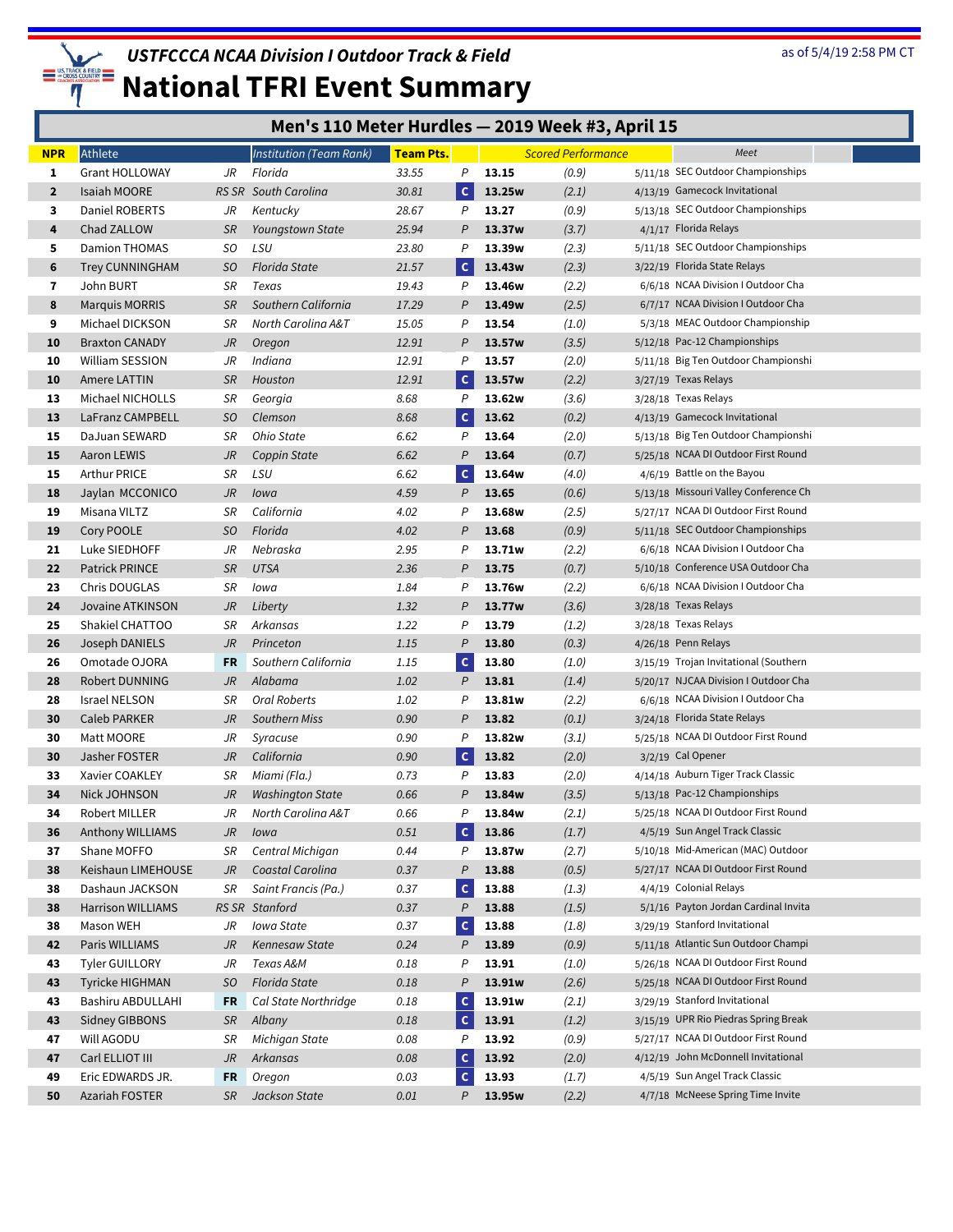

|                | Men's 400 Meter Hurdles - 2019 Week #3, April 15 |           |                                |                  |                |        |                           |                                       |
|----------------|--------------------------------------------------|-----------|--------------------------------|------------------|----------------|--------|---------------------------|---------------------------------------|
| <b>NPR</b>     | Athlete                                          |           | <b>Institution (Team Rank)</b> | <b>Team Pts.</b> |                |        | <b>Scored Performance</b> | Meet                                  |
| 1              | Robert GRANT                                     |           | RS SR Texas A&M                | 33.04            | P              | 49.15  |                           | 5/13/17 SEC Outdoor Championships     |
| $\overline{2}$ | Norman GRIMES                                    | SO.       | Texas Tech                     | 30.52            | P              | 49.38  |                           | 5/13/18 Big 12 Outdoor Championship   |
| 3              | Infinite TUCKER                                  | JR        | Texas A&M                      | 28.34            | P              | 49.46  |                           | 5/11/18 SEC Outdoor Championships     |
| 4              | <b>Taylor MCLAUGHLIN</b>                         | <b>SR</b> | Michigan                       | 26.05            | P              | 49.59  |                           | 6/8/18 NCAA Division I Outdoor Cha    |
| 5              | Amere LATTIN                                     | SR        | Houston                        | 23.81            | P              | 49.70  |                           | 5/25/18 NCAA DI Outdoor First Round   |
| 6              | Jaelen WILLIAMS                                  | JR        | Hampton                        | 21.23            | P              | 49.97  |                           | 5/24/18 NCAA DI Outdoor First Round   |
| 7              | Ilolo IZU                                        | SR        | Texas A&M                      | 19.18            | P              | 50.00  |                           | 3/28/18 Texas Relays                  |
| 8              | <b>Austin CORLEY</b>                             | <b>SR</b> | Wichita State                  | 17.08            | P              | 50.07  |                           | 5/13/18 The American Outdoor Cham     |
| 9              | Cory POOLE                                       | SO.       | Florida                        | 15.05            | P              | 50.09  |                           | 5/11/18 SEC Outdoor Championships     |
| 10             | Jacob SMITH                                      | JR        | Northern Iowa                  | 12.99            | P              | 50.13  |                           | 5/25/18 NCAA DI Outdoor First Round   |
| 11             | <b>Cameron SAMUEL</b>                            | SO.       | Southern California            | 10.96            | $\mathsf{C}$   | 50.15  |                           | 4/6/19 Jim Click Shootout             |
| 12             | Malik METIVIER                                   | JR        | Auburn                         | 9.95             | P              | 50.16  |                           | 5/24/18 NCAA DI Outdoor First Round   |
| 13             | Eric FOGLTANZ                                    | JR        | Iowa State                     | 8.92             | $\mathsf{P}$   | 50.18  |                           | 5/13/18 Big 12 Outdoor Championship   |
| 14             | Quivell JORDAN                                   | SO.       | Houston                        | 7.82             | $\mathsf{C}$   | 50.25  |                           | 3/27/19 Texas Relays                  |
| 15             | <b>Scott MECHAM</b>                              | SR        | <b>BYU</b>                     | 6.81             | P              | 50.26c | (50.15A)                  | 4/26/18 BYU Robison Invitational      |
| 16             | James SMITH                                      | <b>FR</b> | Arizona                        | 5.76             | $\mathsf{C}$   | 50.29  |                           | 4/6/19 Jim Click Shootout             |
| 16             | Jayson BALDRIDGE                                 | SO.       | Baylor                         | 5.76             | P              | 50.29  |                           | 4/27/18 Arkansas National Relay Cha   |
| 18             | Christian BOYD                                   | <b>SR</b> | LSU                            | 4.73             | P              | 50.31  |                           | 5/25/18 NCAA DI Outdoor First Round   |
| 19             | Quincy HALL                                      | JR        | South Carolina                 | 4.19             | $\mathsf{C}$   | 50.34  |                           | 4/5/19 Spec Towns National Team In    |
| 20             | Charles BROCKMAN III                             | SO        | Mississippi State              | 3.66             | P              | 50.36  |                           | 5/25/18 NCAA DI Outdoor First Round   |
| 21             | Chris DOUGLAS                                    | SR        | lowa                           | 3.05             | P              | 50.44  |                           | 5/11/18 Big Ten Outdoor Championshi   |
| 22             | Maksims SINCUKOVS                                | SO        | Arizona                        | 2.47             | P              | 50.49  |                           | 6/6/18 NCAA Division I Outdoor Cha    |
| 23             | Isaiah LEVINGSTON                                | SO.       | Oklahoma                       | 1.95             | P              | 50.51  |                           | 5/13/18 Big 12 Outdoor Championship   |
| 24             | Antwuan MUSGROVE                                 | <b>SR</b> | <b>Baylor</b>                  | 1.37             | $\mathcal P$   | 50.56  |                           | 5/13/18 Big 12 Outdoor Championship   |
| 25             | <b>Thomas BURNS</b>                              | FR        | Miami (Fla.)                   | 1.27             | $\mathsf{C}$   | 50.62  |                           | 3/28/19 Florida Relays                |
| 25             | Malcum TATUM                                     | JR        | Mississippi State              | 1.27             | P              | 50.62  |                           | 5/25/18 NCAA DI Outdoor First Round   |
| 27             | Paramveer CHOHAN                                 | JR        | California                     | 1.16             | $\mathsf{C}$   | 50.63  |                           | 3/29/19 Stanford Invitational         |
| 28             | Mykele Young SANDERS                             | <b>SR</b> | <b>Texas Southern</b>          | 1.11             | $\overline{P}$ | 50.64  |                           | 5/7/17 SWAC Outdoor Championship      |
| 29             | Dewitt THOMAS                                    | JR        | Texas A&M                      | 1.05             | $\mathsf{C}$   | 50.65  |                           | 3/27/19 Texas Relays                  |
| 30             | Rasheed TATHAM                                   | <b>SR</b> | Mississippi State              | 0.95             | P              | 50.72  |                           | 5/25/18 NCAA DI Outdoor First Round   |
| 31             | Vince CASTILLO                                   | SR        | Mississippi State              | 0.88             | P              | 50.74  |                           | 5/26/16 NCAA DI Outdoor First Round   |
| 32             | <b>McKinley BROWN</b>                            | JR        | Miami (Fla.)                   | 0.81             | P              | 50.78  |                           | 5/12/18 ACC Outdoor Championships     |
| 33             | <b>Boaz MADEUS</b>                               | SO.       | Rutgers                        | 0.75             | P              | 50.79  |                           | 5/25/18 NCAA DI Outdoor First Round   |
| 34             | <b>Noah LARRISON</b>                             | <b>SR</b> | Iowa                           | 0.59             | P              | 50.94  |                           | 5/15/16 Big Ten Outdoor Championshi   |
| 35             | Walter BRIGGS                                    | SR        | Albany                         | 0.54             | $\overline{P}$ | 50.95  |                           | 5/25/18 NCAA DI Outdoor First Round   |
| 36             | Jojo FROST                                       | SO.       | Northern Iowa                  | 0.46             | P              | 50.98  |                           | 5/13/18 Missouri Valley Conference Ch |
| 37             | Connor MEECH                                     | SR        | California                     | 0.39             | P              | 51.01  |                           | 4/28/17 Brutus Hamilton Challenge     |
| 38             | Maor SEGED                                       | SR        | Western Kentucky               | 0.34             | P              | 51.02  |                           | 5/27/16 NCAA DI Outdoor First Round   |
| 39             | Jonathan HARVEY                                  | JR        | Oregon                         | 0.30             | $\mathsf{C}$   | 51.03  |                           | 4/5/19 Sun Angel Track Classic        |
| 40             | Blanchard MONTGOMERY<br>IV                       | FR        | Purdue                         | 0.25             | $\mathsf{c}$   | 51.07  |                           | 4/12/19 Louisville Invitational       |
| 41             | Jamal CODY                                       | SR        | <b>UMBC</b>                    | 0.23             | P              | 51.10  |                           | 5/25/18 NCAA DI Outdoor First Round   |
| 42             | Martice MOORE                                    | SR        | Louisville                     | 0.20             | $\mathsf{c}$   | 51.13  |                           | 4/12/19 Louisville Invitational       |
| 42             | Cass ELLIOTT                                     | <b>FR</b> | Washington                     | 0.20             | $\mathsf{C}$   | 51.13  |                           | 3/29/19 Stanford Invitational         |
| 44             | Jaylen BANKS                                     | JR        | Norfolk State                  | 0.15             | P              | 51.16  |                           | 5/24/18 NCAA DI Outdoor First Round   |
| 45             | Tyler HART                                       | JR        | Texas A&M                      | 0.13             | P              | 51.20  |                           | 4/21/18 Michael Johnson Classic       |
| 46             | Rasheed MCALPIN                                  | SR        | Arkansas-Pine Bluff            | 0.10             | P              | 51.25  |                           | 5/4/18 SWAC Outdoor Championship      |
| 47             | Raymund CLARKE                                   | SR        | Iowa                           | 0.08             | P              | 51.28  |                           | 5/24/18 NCAA DI Outdoor First Round   |
| 48             | <b>Elliott GRAVES</b>                            | JR        | Appalachian State              | 0.05             | P              | 51.29  |                           | 5/14/17 Sun Belt Outdoor Champions    |
| 49             | Collin HARDEN                                    | JR        | Youngstown State               | 0.03             | P              | 51.30c | (51.19A)                  | 5/11/18 BYU Cougar Invitational       |
| 50             | Noah WALKER                                      | JR        | South Carolina                 | $0.01\,$         | $\mathsf{C}$   | 51.36  |                           | 3/28/19 Florida Relays                |
|                |                                                  |           |                                |                  |                |        |                           |                                       |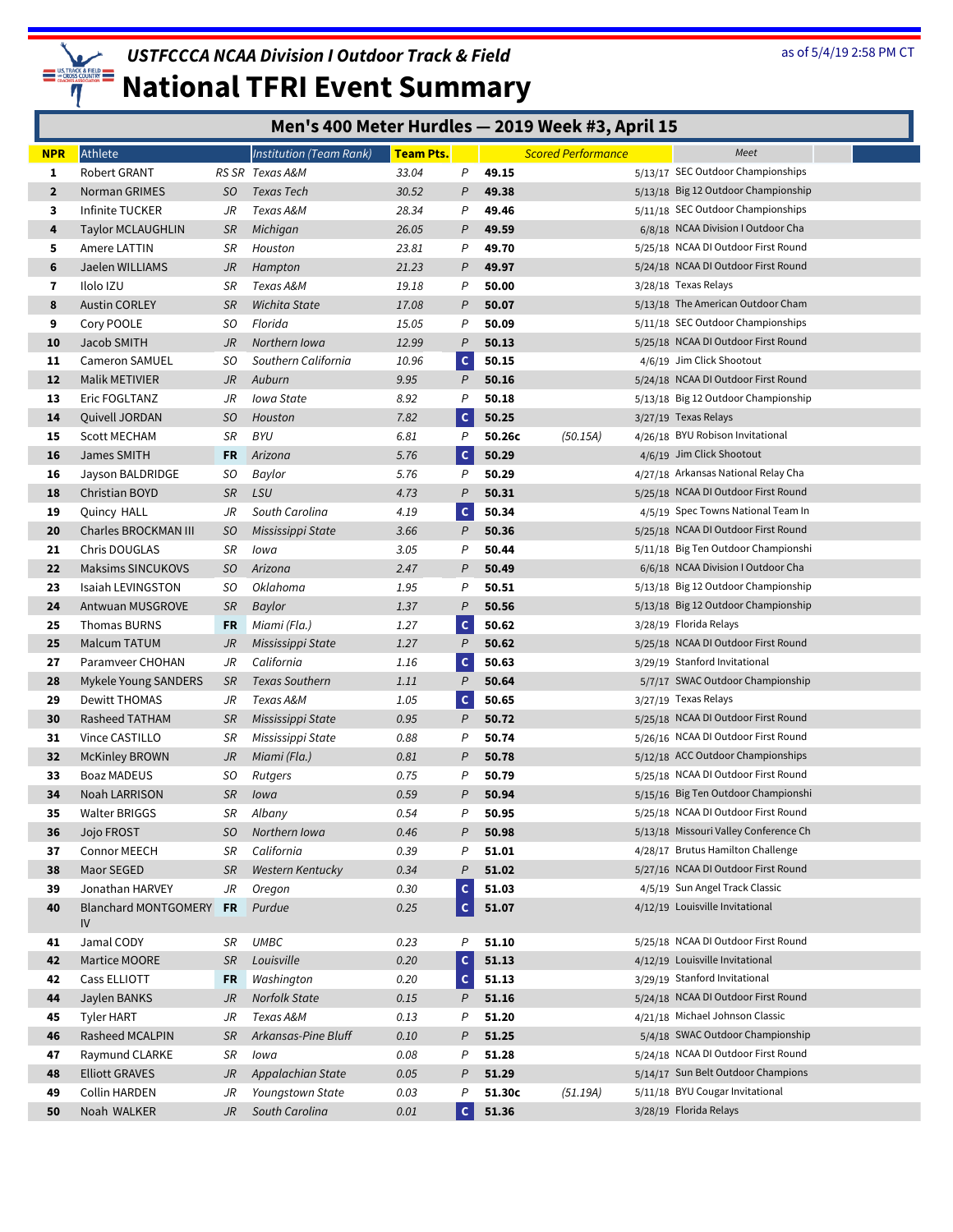

|                |                                         |                                |                  |              |       | Men's 4x100 Relay - 2019 Week #3, April 15 |                                     |
|----------------|-----------------------------------------|--------------------------------|------------------|--------------|-------|--------------------------------------------|-------------------------------------|
| <b>NPR</b>     | Relay Squad                             | <b>Institution (Team Rank)</b> | <b>Team Pts.</b> |              |       | <b>Scored Performance</b>                  | Meet                                |
| 1              | Hislop, Vincent, Peebles,<br>Flournoy   | LSU                            | 36.75            | $\mathsf{C}$ | 38.41 |                                            | 3/27/19 Texas Relays                |
| $\overline{2}$ | Alexander, Burke, Taylor,<br>Collins    | Houston                        | 34.46            |              | 38.45 |                                            | 3/27/19 Texas Relays                |
| 3              | Ekevwo, Sani Brown,<br>Holloway, Clark  | Florida                        | 30.69            |              | 38.69 |                                            | 3/28/19 Florida Relays              |
| 4              | Sutton, Oduduru, Hudson<br>Shelton      | Texas Tech                     | 27.38            | $\mathsf{C}$ | 38.87 |                                            | 3/27/19 Texas Relays                |
| 5              |                                         | Sam Houston State              | 23.76            | $\mathsf{C}$ | 39.11 |                                            | 3/27/19 Texas Relays                |
| 6              | Mott, Gray, Harrison,<br>Johnson        | Ohio State                     | 21.58            | $\mathbf{C}$ | 39.16 |                                            | 4/13/19 Gamecock Invitational       |
| 7              | Lindo, Sirleaf, Dickson,<br>Rowe        | North Carolina A&T             | 19.40            |              | 39.21 |                                            | 3/28/19 Florida Relays              |
| $\mathbf{7}$   | Gay, Matherson, Timpson,<br>Ewers       | <b>Florida State</b>           | 19.40            | $\mathsf{C}$ | 39.21 |                                            | 3/28/19 Florida Relays              |
| 9              | Daniel, Gillespie, Schmidt,<br>Palmer   | Oregon                         | 14.98            | C.           | 39.33 |                                            | 3/22/19 Aztec Invitational          |
| 10             | Becker, Dotson,<br>Colebrooke, Williams | Purdue                         | 12.76            |              | 39.39 |                                            | 4/6/19 Jim Click Shootout           |
| 11             | Webb, Sheffield, Brown,<br>Martin       | <b>Oklahoma</b>                | 10.37            |              | 39.50 |                                            | 3/16/19 TCU Invitational            |
| 12             | Clarke, Larkins, Arrington,<br>Carr     | Northwestern State             | 9.34             |              | 39.51 |                                            | 4/12/19 Leon Johnson Invitational   |
| 13             | Sands, Parker, Hewitt,<br>Tolbert       | Clemson                        | 8.06             |              | 39.59 |                                            | 3/28/19 Florida Relays              |
| 13             | Shannon, Rustay, Haight,<br>Quinn       | <b>Illinois</b>                | 8.06             | C.           | 39.59 |                                            | 3/22/19 Bill Cornell Spring Classic |
| 15             | Seawright, Kemp, Watson<br>Rember-Jett  | South Carolina State           | 6.00             | C.           | 39.63 |                                            | 4/13/19 Gamecock Invitational       |
| 16             | Braxton, Cunningham,<br>Willis, Barnes  | <b>Baylor</b>                  | 5.00             |              | 39.68 |                                            | 3/27/19 Texas Relays                |
| 17             | Miller, Williams, McConico<br>Uzzell    | Tennessee                      | 4.50             |              | 39.69 |                                            | 4/11/19 Tennessee Relays            |
| 17             | DeMoss, Persiado,<br>Gunnarsson, Bishop | Memphis                        | 4.50             |              | 39.69 |                                            | 4/11/19 Crimson Tide Invite         |
| 19             | Maloka, Matiyenga,<br>Flowers, Brock Jr | TCU                            | 3.50             |              | 39.70 |                                            | 3/16/19 TCU Invitational            |
| 20             | Nicholls, Nance, Raines,<br>Godwin      | Georgia                        | 3.00             |              | 39.72 |                                            | 4/5/19 Spec Towns National Team In  |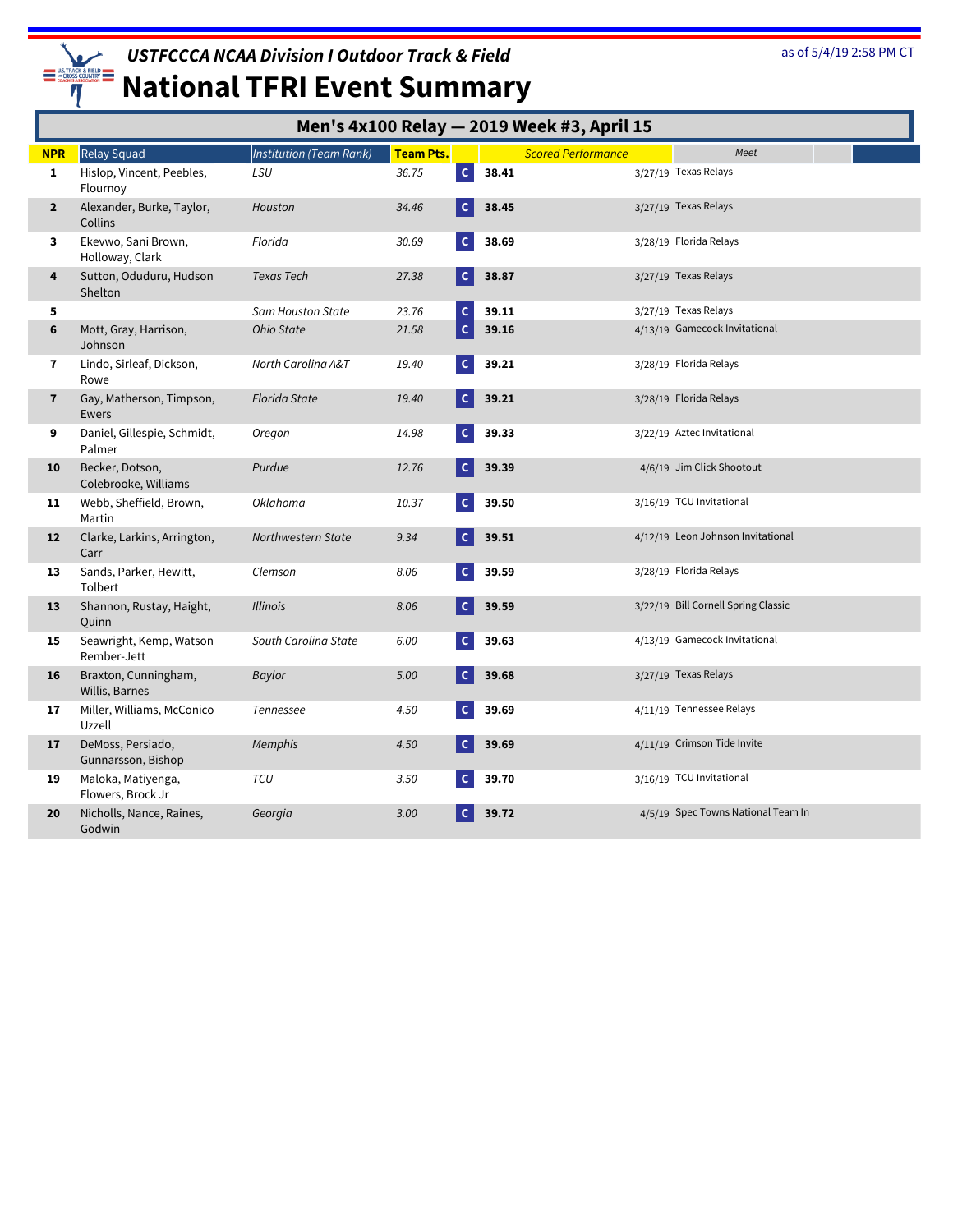

|                | Men's 4x400 Relay - 2019 Week #3, April 15 |                                |                  |              |                           |  |                                       |  |  |
|----------------|--------------------------------------------|--------------------------------|------------------|--------------|---------------------------|--|---------------------------------------|--|--|
| <b>NPR</b>     | <b>Relay Squad</b>                         | <b>Institution (Team Rank)</b> | <b>Team Pts.</b> |              | <b>Scored Performance</b> |  | Meet                                  |  |  |
| 1              | Camel, Kibet, Mosby, Terry                 | LSU                            | 34.19            | $\mathsf{C}$ | 3:02.88                   |  | 4/12/19 Hurricane Alumni Invitational |  |  |
| $\overline{2}$ | Lawrence Jr., Woodard,<br>Hofacker, Harris | Iowa                           | 31.88            | $\mathsf{C}$ | 3:03.10                   |  | 3/28/19 Florida Relays                |  |  |
| 3              | Hill, Sawyers, Villaman,<br>Holloway       | Florida                        | 29.67            | $\mathbf{C}$ | 3:03.25                   |  | 3/28/19 Florida Relays                |  |  |
| 4              | Izu, Johnson, Grant, Dixon                 | Texas A&M                      | 27.60            | $\mathsf{C}$ | 3:03.30                   |  | 3/27/19 Texas Relays                  |  |  |
| 5              | Chance, Hall, Jones,<br>Robbins            | South Carolina                 | 25.56            | $\mathsf{C}$ | 3:03.33                   |  | 4/13/19 Gamecock Invitational         |  |  |
| 6              | Alexandre, Owusu-Antwi,<br>Warren, Gates   | <b>Western Kentucky</b>        | 22.93            | $\mathbf{C}$ | 3:03.78                   |  | 3/28/19 Florida Relays                |  |  |
| 7              | Jenkins, Burgess, Pierce,<br><b>Brown</b>  | Rutgers                        | 20.25            | <b>C</b>     | 3:04.27                   |  | 3/28/19 Florida Relays                |  |  |
| 8              | Baldridge, London,<br>Dickson, Fields III  | Baylor                         | 17.44            | l cl         | 3:04.86                   |  | 4/6/19 The Reveille                   |  |  |
| 9              | Sirleaf, Stewart, Hamilton<br>Dickson      | North Carolina A&T             | 15.09            | $\mathsf{C}$ | 3:05.13                   |  | 3/28/19 Florida Relays                |  |  |
| 10             | Harrison, Gray, Mott,<br>Seward            | Ohio State                     | 12.89            | $\mathbf{C}$ | 3:05.42                   |  | 3/28/19 Florida Relays                |  |  |
| 11             | Hollis, Colebrooke, Dotsor<br>Faust        | Purdue                         | 10.78            | $\mathsf{C}$ | 3:05.58                   |  | 3/28/19 Florida Relays                |  |  |
| 12             | Tolbert, Hewitt, Lewis,<br>Parker          | Clemson                        | 9.75             | <b>C</b>     | 3:05.63                   |  | 3/28/19 Florida Relays                |  |  |
| 13             | Andrews, Flowers,<br>Matiyenga, Mokaleng   | TCU                            | 8.64             | $\mathsf{C}$ | 3:05.78                   |  | 3/27/19 Texas Relays                  |  |  |
| 14             | Menzel, Bass, McCrary,<br>Woodard          | Charlotte                      | 7.34             | <b>C</b>     | 3:06.23                   |  | 3/28/19 Florida Relays                |  |  |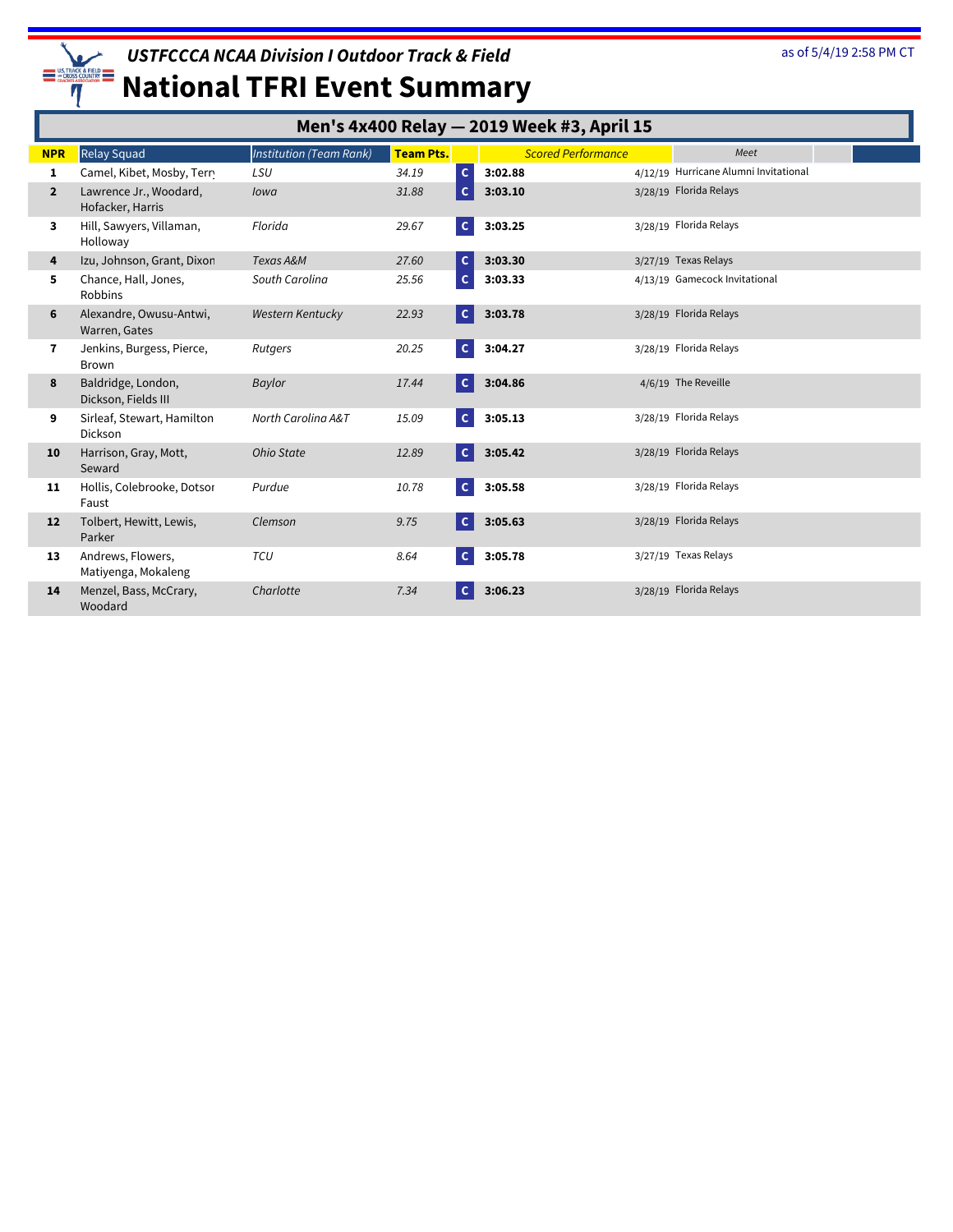

|                | Men's High Jump - 2019 Week #3, April 15 |           |                           |                  |               |                   |                           |        |                                         |
|----------------|------------------------------------------|-----------|---------------------------|------------------|---------------|-------------------|---------------------------|--------|-----------------------------------------|
| <b>NPR</b>     | Athlete                                  |           | Institution (Team Rank)   | <b>Team Pts.</b> |               |                   | <b>Scored Performance</b> |        | Meet                                    |
| 1              | Tejaswin SHANKAR                         | SO        | Kansas State              | 33.28            | P             | 2.29m             | $7 - 6$                   |        | 4/27/18 Red Raider Outdoor Open         |
| $\overline{2}$ | Tequan CLAITT                            | SR        | Eastern Kentucky          | 30.83            | P             | 2.28m             | $7 - 5\frac{3}{4}$        |        | 4/7/17 Hilltopper Relays                |
| 3              | Roberto VILCHES                          | FR        | Missouri                  | 28.38            | $\mathsf{C}$  | 2.27m             | $7 - 5\frac{1}{4}$        |        | 4/6/19 Mizzou Spring Open               |
| 4              | <b>Keenon LAINE</b>                      | SR        | Georgia                   | 25.93            | P             | 2.26m             | $7 - 5$                   |        | 4/6/18 Spec Towns National Team In      |
| 4              | Matthew CAMPBELL                         |           | RS SR Albany              | 25.93            | P             | 2.26m             | $7 - 5$                   |        | 3/29/18 Florida Relays                  |
| 4              | Jah-Nhai PERINCHIEF                      | SR        | Texas Tech                | 25.93            | P             | 2.26m             | $7-5$                     |        | 4/16/16 Wichita State K.T. Woodman I    |
| 7              | Randall CUNNINGHAM                       |           | RS SR Southern California | 19.48            | P             | 2.25m             | $7 - 4\frac{1}{2}$        |        | 6/10/16 NCAA Division I Outdoor Cha     |
| $\overline{7}$ | <b>Christoff BRYAN</b>                   | <b>SR</b> | <b>Florida State</b>      | 19.48            | P             | 2.25m             | $7 - 4\frac{1}{2}$        |        | 5/7/16 Ward Haylett Invitational        |
| $\mathbf{7}$   | Clayton BROWN                            | JR        | Florida                   | 19.48            | P             | 2.25m             | $7 - 4\frac{1}{2}$        |        | 5/13/18 SEC Outdoor Championships       |
| $\mathbf{7}$   | Shelby MCEWEN                            | JR        | Alabama                   | 19.48            | P             | 2.25m             | $7 - 4\frac{1}{2}$        |        | 4/21/18 War Eagle Invitational          |
| 11             | Samuel SHOULTZ                           | SR        | Maryland                  | 11.13            | P             | 2.24m             | $7 - 4\frac{1}{4}$        |        | 4/6/18 Virginia Quad                    |
| 12             | Jordan WESNER                            | SR        | <b>Memphis</b>            | 9.83             | P             | 2.23m             | $7 - 3\frac{3}{4}$        |        | 4/29/17 Memphis Tiger Invite            |
| 13             | JuVaughn HARRISON                        | SO        | LSU                       | 8.64             | P             | 2.22m             | $7 - 3\frac{1}{4}$        |        | 5/11/18 SEC Outdoor Championships       |
| 14             | Caleb PARKER                             | JR        | <b>Southern Miss</b>      | 7.49             | P             | 2.21m             | $7 - 3$                   |        | 4/1/18 Southern Miss Invitational       |
| 14             | Darius CARBIN                            | JR        | Georgia                   | 7.49             | P             | 2.21m             | $7 - 3$                   |        | 4/7/18 Spec Towns National Team In      |
| 14             | Luke NICHOLS                             | <b>FR</b> | Louisville                | 7.49             | $\mathbf{C}$  | 2.21m             | $7 - 3$                   |        | 4/12/19 Louisville Invitational         |
| 14             | Jhonny VICTOR                            | SR        | Florida                   | 7.49             | $\mathsf{C}$  | 2.21m             | $7 - 3$                   |        | 3/22/19 Florida State Relays            |
| 14             | Vincent CALHOUN                          | SR        | Long Beach State          | 7.49             | <b>C</b>      | 2.21m             | $7 - 3$                   |        | 3/1/19 Beach Opener                     |
| 19             | <b>Bobby HARRIS</b>                      | SR        | North Florida             | 3.84             | P             | 2.20m             | $7 - 2\frac{1}{2}$        |        | 4/16/16 Seminole Invitational           |
| 19             | Isaiah HOLMES                            | JR        | <b>UCLA</b>               | 3.84             | P             | 2.20m             | $7 - 2\frac{1}{2}$        |        | 3/31/17 Bruins Legends Invitational     |
| 19             | Michael BURKE                            | SR        | UCLA                      | 3.84             | P             | 2.20m             | $7 - 2\frac{1}{2}$        |        | 3/31/17 Bruins Legends Invitational     |
| 19             | Keyth FIGHTMASTER                        | SR        | Samford                   | 3.84             | P             | 2.20m             | $7 - 2\frac{1}{2}$        |        | 5/2/15 Tennessee Challenge              |
| 19             | Milton HARRELL                           | JR        | Mississippi State         | 3.84             | P             | 2.20m             | $7 - 2\frac{1}{2}$        | 3/2/18 |                                         |
| 19             | Darryl SULLIVAN                          | JR        | Tennessee                 | 3.84             | $\mathbf{C}$  | 2.20m             | $7 - 2\frac{1}{2}$        |        | 3/29/19 Stanford Invitational           |
| 19             | <b>Earnie SEARS</b>                      | SO.       | Southern California       | 3.84             | P             | 2.20m             | $7 - 2\frac{1}{2}$        |        | 5/12/18 Pac-12 Championships            |
| 19             | <b>Justice SUMMERSET</b>                 | JR        | Arizona                   | 3.84             | $\mathbf{C}$  | 2.20m             | $7 - 2\frac{1}{2}$        |        | 4/6/19 Jim Click Shootout               |
| 19             | Ben MILLIGAN                             | SR        | Oregon                    | 3.84             | P             | 2.20m             | $7 - 2\frac{1}{2}$        |        | 4/27/18 Oregon State High Performan     |
| 19             | Zack ANDERSON                            | JR        | South Dakota              | 3.84             | $\mathbf{C}$  | 2.20m             | $7 - 2\frac{1}{2}$        |        | 3/28/19 Bobcat Invitational (Texas Sta  |
| 19             | Eric RICHARDS                            | SR        | Southern Miss             | 3.84             | P             | 2.20m             | $7 - 2\frac{1}{2}$        |        | 3/31/17 Mississippi College Twilight In |
| 30             | <b>Trent NYTES</b>                       | SR        | Wisconsin                 | 0.88             | P             | 2.19m             | $7 - 2\frac{1}{4}$        |        | 4/20/18 Bryan Clay Invitational         |
| 30             | Cody STINE                               | JR        | Ohio State                | 0.88             | $\mathsf{c}$  | 2.19m             | $7 - 2\frac{1}{4}$        |        | 4/6/19 Battle on the Bayou              |
| 30             | <b>Curtis RICHARDSON</b>                 | SR        | Akron                     | 0.88             | $\mathbf c$   | 2.19m             | $7 - 2\frac{1}{4}$        |        | 3/21/19 Roadrunners Invitational        |
| 30             | Jacob MILTON                             | JR        | Norfolk State             | 0.88             | P             | 2.19 <sub>m</sub> | $7 - 2\frac{1}{4}$        |        | 3/24/18 Weems Baskin Invitational       |
| 30             | <b>Mayson CONNER</b>                     | FR        | Nebraska                  | 0.88             | $\mathbf{C}$  | 2.19m             | $7 - 2\frac{1}{4}$        |        | 3/27/19 Texas Relays                    |
| 35             | Brenton FOSTER                           | JR        | Virginia                  | 0.48             | Ρ             | 2.18m             | $7 - 1\frac{3}{4}$        |        | 5/12/18 IC4A/ECAC Outdoor Champio       |
| 35             | Jacob PATTEN                             | SR        | Middle Tennessee          | 0.48             | P             | 2.18m             | $7 - 1\frac{3}{4}$        |        | 4/2/16 Joey Haines Invitational         |
| 35             | Tiaan STEENKAMP                          | SR        | Arkansas State            | 0.48             | P             | 2.18m             | $7 - 1\frac{3}{4}$        |        | 5/27/17 NCAA DI Outdoor First Round     |
| 35             | <b>Antonios MERLOS</b>                   | SO.       | Georgia                   | 0.48             | P             | 2.18m             | $7 - 1\frac{3}{4}$        |        | 6/8/18 NCAA Division I Outdoor Cha      |
| 35             | Landon CUSKELLY                          | SR        | Missouri                  | 0.48             | P             | 2.18m             | $7 - 1\frac{3}{4}$        |        | 4/20/18 Tom Botts Invitational          |
| 40             | Dontavious HILL                          | FR        | Auburn                    | 0.25             | $\mathsf{C}$  | 2.17m             | $7 - 1\frac{1}{2}$        |        | 4/5/19 Auburn Tiger Track Classic       |
| 40             | Daniel ARMSTRONG                         | JR        | Marquette                 | 0.25             | P             | 2.17 <sub>m</sub> | $7 - 1\%$                 |        | 3/18/17 UCF Black & Gold Challenge      |
| 40             | Rahman MINOR                             | SO.       | Kentucky                  | 0.25             | $\mathsf{C}$  | 2.17m             | $7 - 1\%$                 |        | 3/15/19 UTSA Invitational               |
| 40             | Sean LEE                                 | FR        | UCLA                      | 0.25             | $\mathbf{C}$  | 2.17m             | $7 - 1\%$                 |        | 4/13/19 Rafer Johnson/Jackie Joyner-    |
| 40             | <b>Brenton FOSTER</b>                    | JR        | Virginia                  | 0.25             | $\mathcal{P}$ | 2.17m             | $7 - 1\frac{1}{2}$        |        | 4/14/18 Metropolitan Championships      |
| 40             | Miles GRIFFITH                           | SO        | Nebraska                  | 0.25             | $\mathsf{C}$  | 2.17m             | $7 - 1\%$                 |        | 3/27/19 Texas Relays                    |
| 40             | Tyler ADAMS                              | <b>SR</b> | <b>Sam Houston State</b>  | 0.25             | P             | 2.17m             | $7 - 1\frac{1}{2}$        |        | 3/28/15 Texas Relays                    |
| 47             | Allen GORDON                             | SO        | Ole Miss                  | 0.08             | P             | 2.16m             | $7 - 1$                   |        | 4/7/18 Spec Towns National Team In      |
| 47             | Jaron BROOKS                             | JR        | Auburn                    | 0.08             | P             | 2.16m             | $7 - 1$                   |        | 5/13/18 SEC Outdoor Championships       |
| 47             | <b>Greg LAURAY</b>                       | SO        | Pittsburgh                | 0.08             | P             | 2.16m             | 7-1                       |        | 4/21/18 Virginia Challenge              |
| 47             | <b>Jeff GIANNETTINO</b>                  | SR        | Army West Point           | 0.08             | P             | 2.16m             | $7 - 1$                   |        | 5/5/18 Patriot League Outdoor Cham      |
| 47             | Daniel CLAXTON                           | SO        | Connecticut               | 0.08             | P             | 2.16m             | $7 - 1$                   |        | 5/13/18 The American Outdoor Cham       |
| 47             | Matt QUIST                               | SR        | Montana                   | 0.08             | P             | 2.16m             | $7 - 1$                   |        | 4/2/16 Al Manuel Invitational           |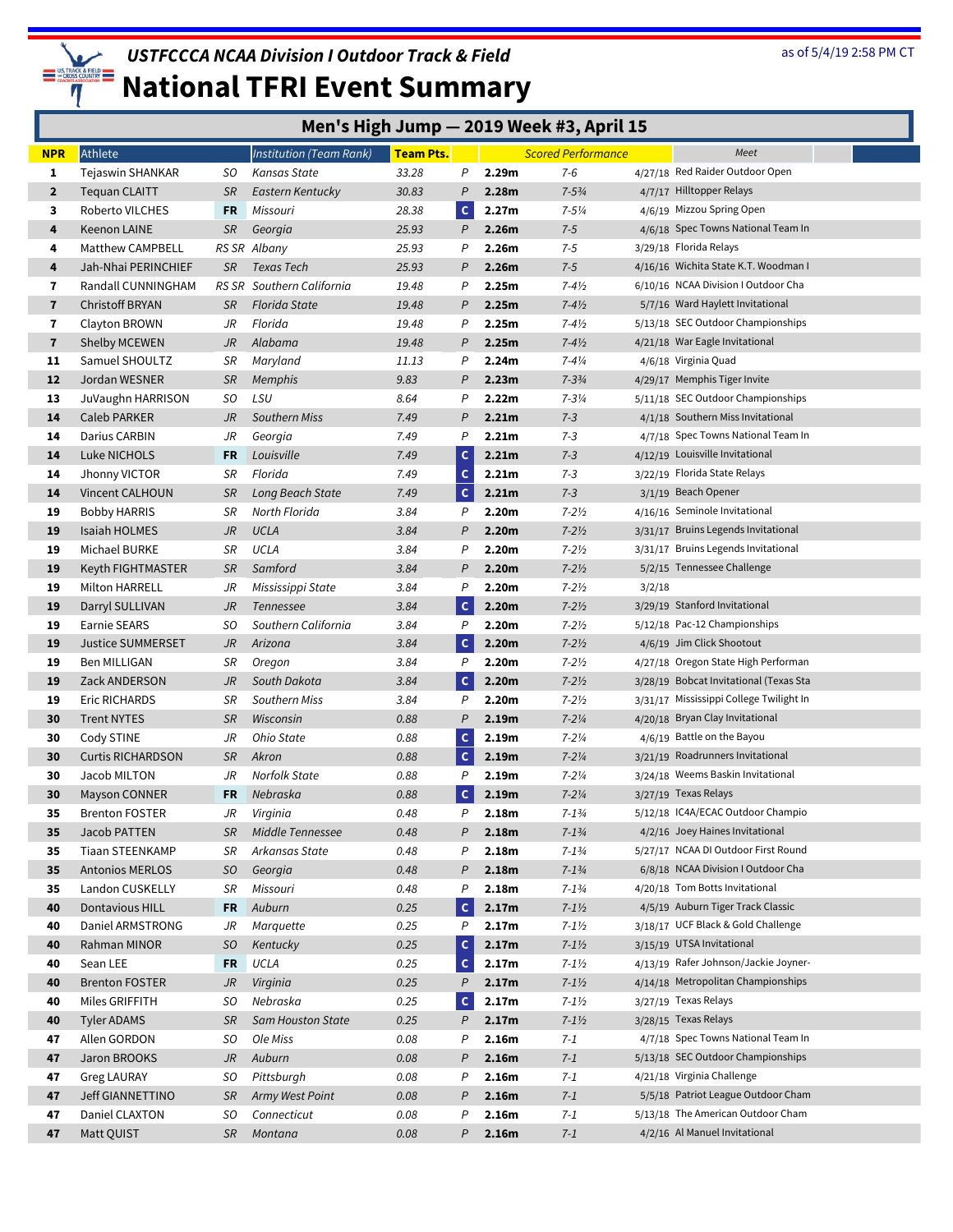

|                |                                            |          |                                |                  | Men's Pole Vault - 2019 Week #3, April 15 |                |                           |  |                                                                       |  |
|----------------|--------------------------------------------|----------|--------------------------------|------------------|-------------------------------------------|----------------|---------------------------|--|-----------------------------------------------------------------------|--|
| <b>NPR</b>     | Athlete                                    |          | <b>Institution (Team Rank)</b> | <b>Team Pts.</b> |                                           |                | <b>Scored Performance</b> |  | Meet                                                                  |  |
| 1              | Chris NILSEN                               | JR       | South Dakota                   | 35.82            | P                                         | 5.86m          | 19-23/4                   |  | 5/4/18 Howard Wood Relays                                             |  |
| $\overline{2}$ | Matthew LUDWIG                             | SR       | Akron                          | 31.71            | P                                         | 5.71m          | 18-83/4                   |  | 4/20/18 Beach Invitational                                            |  |
| 3              | <b>KC LIGHTFOOT</b>                        | FR       | Baylor                         | 28.44            | $\mathsf{C}$                              | 5.62m          | 18-51/4                   |  | 3/15/19 Trojan Invitational (Southern                                 |  |
| 4              | Deakin VOLZ                                | SR       | Virginia Tech                  | 26.16            | P                                         | 5.60m          | $18 - 4\frac{1}{2}$       |  | 5/11/18 ACC Outdoor Championships                                     |  |
| 5              | Jacob WOOTEN                               | SR       | Texas A&M                      | 23.52            | P                                         | 5.55m          | $18 - 2\frac{1}{2}$       |  | 6/6/18 NCAA Division I Outdoor Cha                                    |  |
| 6              | <b>Adam COULON</b>                         | JR       | Indiana                        | 21.24            | $\mathsf{C}$                              | 5.52m          | $18 - 1\%$                |  | 3/28/19 Florida Relays                                                |  |
| 6              | Antonio RUIZ                               | JR       | Stephen F. Austin              | 21.24            | P                                         | 5.52m          | 18-11/4                   |  | 5/5/17 Tom Tellez Invitational                                        |  |
| 8              | Sean COLLINS                               | SR       | South Alabama                  | 17.14            | P                                         | 5.51m          | $18 - 1$                  |  | 5/15/16 Sun Belt Outdoor Champions                                    |  |
| 8              | Clayton FRITSCH                            | SO.      | Sam Houston State              | 17.14            | $\mathbf{C}$                              | 5.51m          | $18 - 1$                  |  | 3/21/19 Victor Lopez Classic                                          |  |
| 8              | Drew MCMICHAEL                             | SR       | Texas Tech                     | 17.14            | P                                         | 5.51m          | $18 - 1$                  |  | 5/12/17 Big 12 Outdoor Championship                                   |  |
| 11             | Michael CARR                               | SR       | Arkansas State                 | 11.05            | P                                         | 5.50m          | $18 - 1/2$                |  | 3/24/18 Al Schmidt Bulldog Relays                                     |  |
| 11             | Sean CLARKE                                | JR       | Penn                           | 11.05            | P                                         | 5.50m          | $18 - 1/2$                |  | 5/12/18 IC4A/ECAC Outdoor Champio                                     |  |
| 13             | <b>Branson ELLIS</b>                       | FR       | Stephen F. Austin              | 8.86             | $\mathsf{C}$                              | 5.48m          | 17-11¾                    |  | 4/3/19 Skechers Carl Kight Invitation                                 |  |
| 13             | <b>Barrett POTH</b>                        | SR       | Texas                          | 8.86             | P                                         | 5.48m          | 17-113/4                  |  | 5/13/18 Big 12 Outdoor Championship                                   |  |
| 15             | Joel BENITEZ                               | SO       | Virginia Tech                  | 6.59             | P                                         | 5.45m          | 17-10½                    |  | 4/27/18 Arkansas National Relay Cha                                   |  |
| 16             | Will HERRSCHER                             | SR       | Alabama                        | 5.45             | P                                         | 5.42m          | 17-91/4                   |  | 4/29/17 SEC Relays                                                    |  |
| 17             | Erick DUFFY                                | SO.      | Harvard                        | 4.90             | $\mathsf{C}$                              | 5.41m          | 17-9                      |  | 4/13/19 Harvard-Yale                                                  |  |
| 18             | Kyle ROGERS                                | SO       | Kansas                         | 4.35             | $\mathsf{C}$                              | 5.40m          | $17 - 8\frac{1}{2}$       |  | 3/27/19 Texas Relays                                                  |  |
| 18             | Chase SMITH                                | JR       | Washington                     | 4.35             | $\mathsf{C}$                              | 5.40m          | 17-8½                     |  | 4/6/19 Washington State at Washingt                                   |  |
| 18             | Daniel GILIOMEE                            | SR       | William and Mary               | 4.35             | $\mathsf{P}$                              | 5.40m          | 17-8½                     |  | 4/6/18 South Alabama Invitational (o                                  |  |
| 21             | Sander MOLDAU                              | SO.      | <b>Washington State</b>        | 2.81             | P                                         | 5.39m          | 17-81/4                   |  | 4/19/18 Bryan Clay Invitational                                       |  |
| 22             | <b>Brandon BRAY</b>                        | JR       | Texas Tech                     | 2.26             | P                                         | 5.38m          | $17 - 7\frac{3}{4}$       |  | 5/13/18 Big 12 Outdoor Championship                                   |  |
| 22             | Zach BRADFORD                              | FR       | Kansas                         | 2.26             | $\mathsf{C}$                              | 5.38m          | 17-73/4                   |  | 4/6/19 Battle on the Bayou                                            |  |
| 22             | Nicholas MEADERS                           | SR       | Texas                          | 2.26             | $\mathsf{P}$                              | 5.38m          | 17-73/4                   |  | 4/29/17 Longhorn Invitational (outdo                                  |  |
| 25             | Cole COURTOIS                              | SO       | Louisiana Tech                 | 1.16             | P                                         | 5.37m          | 17-71/4                   |  | 5/10/18 Conference USA Outdoor Cha                                    |  |
| 26             | David BELL                                 | SR       | <b>USF</b>                     | 1.06             | $\mathcal P$                              | 5.36m          | $17 - 7$                  |  | 4/13/18 Tom Jones Memorial Classic                                    |  |
| 27             | Peyton WEISSMANN                           | SO.      | Ole Miss                       | 0.96             | $\mathsf{C}$                              | 5.35m          | 17-6½                     |  | 3/30/19 Ole Miss Classic                                              |  |
| 27             | Natan RIVERA                               | FR       | Rice                           | 0.96             | $\mathsf{C}$                              | 5.35m          | $17 - 6\%$                |  | 3/27/19 Texas Relays                                                  |  |
| 27             | Rashid COULIBALY                           | JR       | Wisconsin                      | 0.96             | P                                         | 5.35m          | 17-6½                     |  | 5/27/17 NCAA DI Outdoor First Round                                   |  |
| 27             | Carl JOHANSSON                             | SR       | Texas A&M                      | 0.96             | P                                         | 5.35m          | $17 - 6\%$                |  | 5/27/17 NCAA DI Outdoor First Round<br>4/5/18 Sun Angel Track Classic |  |
| 27             | Cole RIDDLE                                | SO.      | Arizona State                  | 0.96             | P<br>$\mathbf{C}$                         | 5.35m          | $17 - 6\%$                |  | 4/11/19 Pelluer Invitational                                          |  |
| 27             | Larry STILL                                | JR       | Eastern Washington             | 0.96             |                                           | 5.35m          | $17 - 6\%$                |  | 4/29/17 BYU Robison Invitational                                      |  |
| 33<br>34       | Jameson SHIRLEY<br>Kyle BAUDOIN            | SR<br>SR | BYU<br>Louisiana               | 0.55<br>0.50     | P<br>$\overline{P}$                       | 5.32m<br>5.31m | $17 - 5\%$<br>$17 - 5$    |  | 4/2/16 Texas Relays                                                   |  |
| 34             |                                            | SO       |                                | 0.50             | $\mathbf{C}$                              | 5.31m          | $17-5$                    |  | 4/6/19 South Dakota Challenge                                         |  |
| 34             | <b>Trent FRANCOM</b><br><b>Austin LAUT</b> | SR       | South Dakota State<br>Yale     | 0.50             | $\mathsf{c}$                              | 5.31m          | $17 - 5$                  |  | 4/13/19 Harvard-Yale                                                  |  |
| 34             | Robin NOOL                                 | FR       | Texas A&M                      | 0.50             | $\mathbf{C}$                              | 5.31m          | $17 - 5$                  |  | 3/15/19 Baldy Castillo Invitational                                   |  |
| 34             | Riley RICHARDS                             | SO       | Baylor                         | 0.50             | P                                         | 5.31m          | $17 - 5$                  |  | 4/21/18 Michael Johnson Classic                                       |  |
| 39             | Tristan SLATER                             | JR       | Tennessee                      | 0.28             | P                                         | 5.30m          | $17 - 4\frac{1}{2}$       |  | 5/13/18 SEC Outdoor Championships                                     |  |
| 39             | Armand WOODLEY                             | SR       | South Carolina                 | 0.28             | P                                         | 5.30m          | $17 - 4\frac{1}{2}$       |  | 5/13/18 SEC Outdoor Championships                                     |  |
| 39             | <b>Tyler LOONTJER</b>                      | SR       | Nebraska                       | 0.28             | P                                         | 5.30m          | $17 - 4\frac{1}{2}$       |  | 4/14/18 John McDonnell Invitational                                   |  |
| 39             | <b>Blake SCOTT</b>                         | SR       | Oklahoma State                 | 0.28             | P                                         | 5.30m          | $17 - 4\frac{1}{2}$       |  | 6/6/18 NCAA Division I Outdoor Cha                                    |  |
| 43             | Jacob SPOTSWOOD                            | SO       | Alabama                        | 0.18             | P                                         | 5.27m          | $17 - 3\frac{1}{2}$       |  | 3/16/18 UTSA Invitational                                             |  |
| 44             | Ryan LIPE                                  | SO       | Alabama                        | 0.15             | P                                         | 5.25m          | $17 - 2\frac{3}{4}$       |  | 5/24/18 NCAA DI Outdoor First Round                                   |  |
| 44             | Elijah COLE                                | JR       | Charlotte                      | 0.15             | P                                         | 5.25m          | 17-23/4                   |  | 4/14/18 Charlotte Invitational                                        |  |
| 44             | Harrison WILLIAMS                          |          | RS SR Stanford                 | 0.15             | P                                         | 5.25m          | 17-23/4                   |  | 5/13/18 Pac-12 Championships                                          |  |
| 44             | Christian CHAMPEN                          | JR       | Kent State                     | 0.15             | P                                         | 5.25m          | 17-23/4                   |  | 4/15/17 Northeast Ohio Quad                                           |  |
| 48             | Evan LESNICK                               | SR       | <b>Kent State</b>              | 0.05             | P                                         | 4.70m          | $15 - 5$                  |  | 4/29/17 PAC Outdoor Championships                                     |  |
|                |                                            |          |                                |                  |                                           |                |                           |  |                                                                       |  |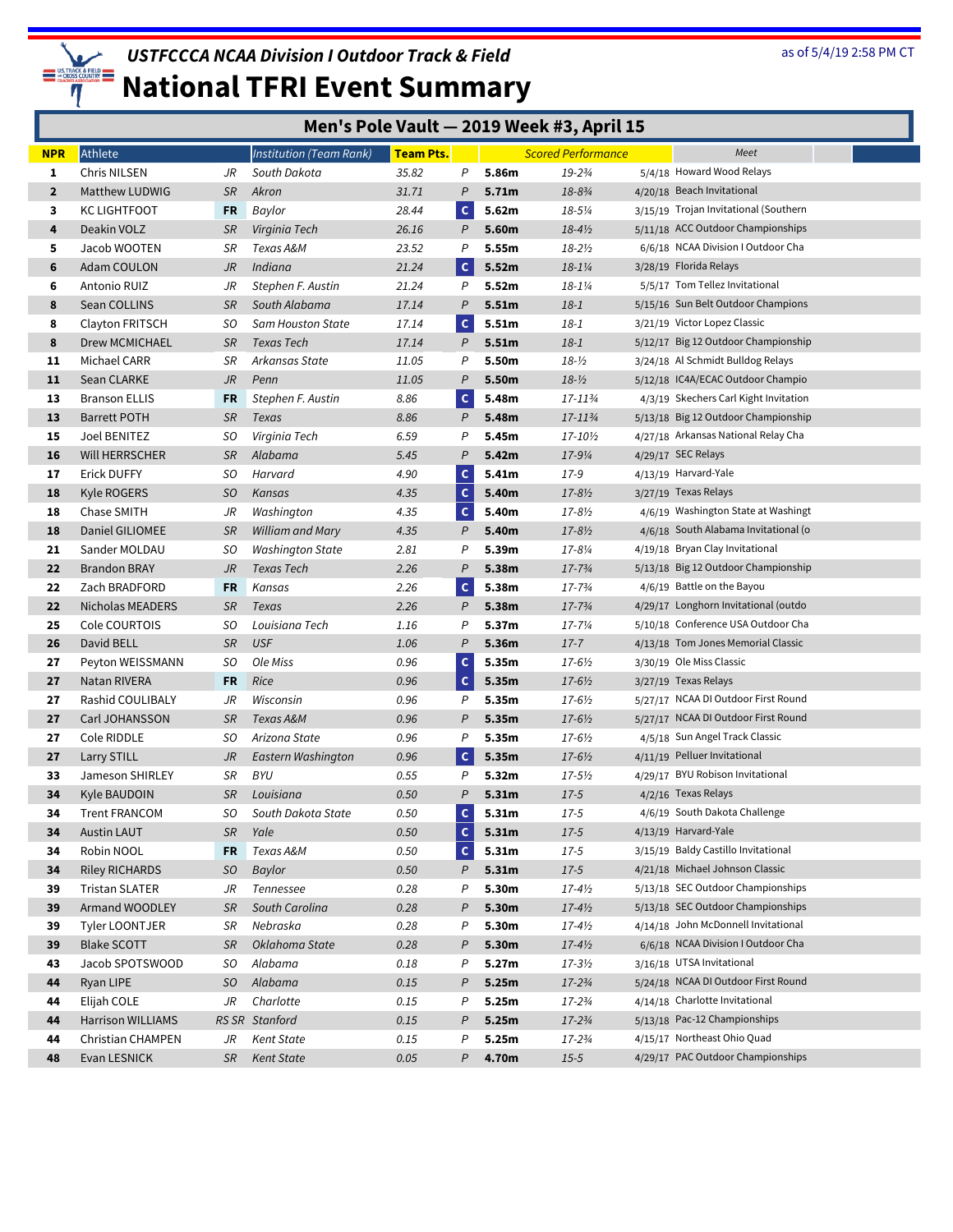

|              | Men's Long Jump - 2019 Week #3, April 15 |           |                                |                  |              |           |                           |  |                                       |
|--------------|------------------------------------------|-----------|--------------------------------|------------------|--------------|-----------|---------------------------|--|---------------------------------------|
| <b>NPR</b>   | Athlete                                  |           | <b>Institution (Team Rank)</b> | <b>Team Pts.</b> |              |           | <b>Scored Performance</b> |  | Meet                                  |
| 1            | <b>Grant HOLLOWAY</b>                    | JR        | Florida                        | 34.04            | P            | 8.32mw    | $27 - 3\frac{3}{4}$ (2.9) |  | 5/11/18 SEC Outdoor Championships     |
| $\mathbf{2}$ | Charles BROWN                            | <b>SR</b> | Texas Tech                     | 31.33            | $\mathsf{P}$ | 8.25mw    | $27 - \frac{3}{4} (3.9)$  |  | 4/15/17 Horned Frog Invite            |
| 3            | JuVaughn HARRISON                        | SO        | LSU                            | 28.51            | $\mathsf{C}$ | 8.17m     | $26 - 9\frac{3}{4}$ (1.3) |  | 4/12/19 Hurricane Alumni Invitational |
| 4            | Ja'Mari WARD                             | SO.       | Missouri                       | 26.10            | P            | 8.13m     | $26 - 8\frac{1}{4}$ (0.0) |  | 5/11/17 SEC Outdoor Championships     |
| 5            | Odaine LEWIS                             | SR        | Texas Tech                     | 23.62            | P            | 8.08mw    | $26 - 6\frac{1}{4}$ (2.1) |  | 3/23/18 Wes Kittley Invitational      |
| 6            | Yann RANDRIANASOLO                       | <b>SR</b> | South Carolina                 | 21.55            | $\mathsf{C}$ | 8.07m     | $26 - 5\frac{3}{4}$ (1.0) |  | 4/13/19 Gamecock Invitational         |
| 7            | Rayvon GREY                              | JR        | LSU                            | 19.41            | $\mathsf{C}$ | 8.05mw    | $26 - 5(2.7)$             |  | 3/30/19 Texas Relays                  |
| 8            | Jordan LATIMER                           | SR        | Akron                          | 17.21            | P            | 8.02m     | $26 - 3\frac{3}{4}$ (1.8) |  | 6/6/18 NCAA Division I Outdoor Cha    |
| 8            | Jacob FINCHAM-DUKES                      | SR        | Oklahoma State                 | 17.21            | P            | 8.02mw    | $26 - 3\frac{3}{4}$ (3.4) |  | 4/15/17 Horned Frog Invite            |
| 10           | Justin HALL                              | JR        | Texas Tech                     | 13.14            | P            | 8.01mw    | $26 - 3\frac{1}{2}$ (3.9) |  | 4/15/17 Horned Frog Invite            |
| 11           | Fabian EDOKI                             | JR        | Middle Tennessee               | 11.07            | $\mathsf{C}$ | 8.00m     | $26-3(1.4)$               |  | 3/27/19 Texas Relays                  |
| 12           | Kemonie BRIGGS                           | <b>SR</b> | Long Beach State               | 10.00            | P            | 7.99mw    | $26 - 2\frac{3}{4}$ (2.5) |  | 3/4/17 DUAL: Long Beach State-UCLA    |
| 13           | Johannes ERM                             | SO.       | Georgia                        | 8.93             | P            | 7.98m     | $26 - 2\frac{1}{4}$ (0.6) |  | 6/6/18 NCAA Division I Outdoor Cha    |
| 14           | Tahar TRIKI                              | JR        | Texas A&M                      | 7.79             | Ρ            | 7.96m     | $26 - 1\frac{1}{2}$ (1.3) |  | 5/11/18 SEC Outdoor Championships     |
| 15           | <b>Harrison SCHRAGE</b>                  | JR        | UCLA                           | 6.62             | P            | 7.93mw    | $26 - \frac{1}{4}$ (4.0)  |  | 4/29/17 SEC Relays                    |
| 16           | Isaiah HOLMES                            | JR        | <b>UCLA</b>                    | 5.52             | P            | 7.90m     | $25 - 11(1.5)$            |  | 5/13/17 Pac-12 Championships          |
| 16           | Chris MCBRIDE                            | SR        | Clemson                        | 5.52             | P            | 7.90m     | $25 - 11 (-0.8)$          |  | 4/22/17 LSU Alumni Gold               |
| 18           | Denzel HARPER                            | JR        | Louisiana Tech                 | 4.48             | P            | 7.89m     | 25-103/4 (0.9             |  | 5/13/18 Conference USA Outdoor Cha    |
| 19           | Jesse THIBODEAU                          | JR        | Princeton                      | 3.91             | $\mathsf{C}$ | 7.87m     | $25-10(1.4)$              |  | 4/12/19 Hurricane Alumni Invitational |
| 19           | <b>Trumaine JEFFERSON</b>                | <b>SR</b> | Houston                        | 3.91             | P            | 7.87mw    | $25 - 10(2.5)$            |  | 5/14/17 The American Outdoor Cham     |
| 21           | Marcus JEGEDE                            | SR        | Louisville                     | 2.88             | P            | 7.86m     | $25-9\frac{1}{2}(1.4)$    |  | 4/13/18 Louisville Invitational       |
| 22           | Jared BELARDO                            | <b>SR</b> | <b>Wichita State</b>           | 2.34             | P            | 7.85mw    | $25 - 9\frac{1}{4}$ (3.3) |  | 5/13/18 The American Outdoor Cham     |
| 23           | Elijah LUCY                              | SR        | Nebraska                       | 1.81             | $\mathsf{C}$ | 7.84mw    | $25 - 8\frac{3}{4}$ (3.3) |  | 4/5/19 Husker Spring Invite           |
| 24           | Laquan NAIRN                             | JR        | Arkansas                       | 1.27             | P            | 7.83m     | $25 - 8\frac{1}{4}$ (0.9) |  | 4/1/17 Texas Relays                   |
| 24           | Albert MACARTHUR                         | JR        | Utah Valley                    | 1.27             | P            | 7.83mw    | $25 - 8\frac{1}{4}$ (2.6) |  | 5/12/18 WAC Outdoor Championships     |
| 26           | <b>Samory FRAGA</b>                      | <b>SR</b> | <b>Kent State</b>              | 1.14             | $\mathsf{P}$ | 7.82m     | $25-8(1.8)$               |  | 4/12/18 Tennessee Relays              |
| 26           | <b>Steffin MCCARTER</b>                  | JR        | Texas                          | 1.14             | $\mathsf{C}$ | 7.82m     | $25-8(1.4)$               |  | 4/6/19 The Reveille                   |
| 26           | Lagarious MCQUIRTER                      | SO        | Houston                        | 1.14             | $\mathsf{C}$ | 7.82mw    | $25-8(4.0)$               |  | 4/6/19 Houston Alumni Invitational    |
| 29           | <b>Tristan JAMES</b>                     | SR        | Oregon                         | 0.92             | P            | 7.80mw    | $25 - 7\frac{1}{4}$ (2.4) |  | 5/12/18 Pac-12 Championships          |
| 29           | Allen GORDON                             | SO        | Ole Miss                       | 0.92             | P            | 7.80mw    | $25 - 7\frac{1}{4}$ (2.5) |  | 5/11/18 SEC Outdoor Championships     |
| 29           | John WARREN                              | SR        | <b>Southern Miss</b>           | 0.92             | P            | 7.80m     | $25 - 7\frac{1}{4}$ (0.6) |  | 5/10/18 Conference USA Outdoor Cha    |
| 32           | Isaiah PITTMAN                           | <b>SR</b> | Stephen F. Austin              | 0.73             | Ρ            | 7.79m     | $25 - 6\frac{3}{4}$ (1.2) |  | 5/14/17 Southland Outdoor Champio     |
| 33           | Christopher BRYAN                        | JR        | <b>UMKC</b>                    | 0.65             | P            | 7.78mw    | $25 - 6\frac{1}{4}$ (3.1) |  | 5/9/18 WAC Outdoor Championships      |
| 34           | O'Brien WASOME                           | JR        | Texas                          | 0.56             | P            | 7.77mw    | $25-6(3.5)$               |  | 5/14/17 Big 12 Outdoor Championship   |
| 34           | Jason SMITH                              | JR        | Long Beach State               | 0.56             | P            | 7.77m     | $25-6(0.2)$               |  | 5/24/18 NCAA DI Outdoor First Round   |
| 36           | Steven CHILDS                            | SR        | <b>UC Davis</b>                | 0.40             | P            | 7.75m     | $25 - 5\frac{1}{4}$ (0.8) |  | 3/31/18 Titan Team Challenge          |
| 36           | Rayvon ALLEN                             | SO.       | Wichita State                  | 0.40             | c            | 7.75mw    | $25 - 5\frac{1}{4}$ (2.3) |  | 3/30/19 Texas Relays                  |
| 38           | <b>PJ AUSTIN</b>                         | FR        | Arizona                        | 0.30             | $\mathsf{C}$ | 7.74m     | $25 - 4\frac{3}{4}$ (0.0) |  | 4/6/19 Jim Click Shootout             |
| 38           | JaQuaveon BEACHEM                        | JR        | Bethune-Cookman                | 0.30             | P            | 7.74mw    | $25 - 4\frac{3}{4}$ (2.9) |  | 4/8/17 North Florida Twilight         |
| 40           | Jacorious JETER                          | SR        | Northwestern State             | 0.25             | $\mathsf{C}$ | 7.73m     | $25-4\frac{1}{2}(1.1)$    |  | 4/3/19 Skechers Carl Kight Invitation |
| 40           | Jamie BROWN                              | SR        | Alabama State                  | 0.25             | $\mathsf{C}$ | 7.73m     | $25 - 4\frac{1}{2}$ (0.0) |  | 4/13/19 Gamecock Invitational         |
| 42           | Joey SOUZA                               | JR        | North Carolina                 | 0.20             |              | $P$ 7.71m | $25 - 3\frac{1}{2}$ (2.0) |  | 4/29/17 Virginia Grand Prix           |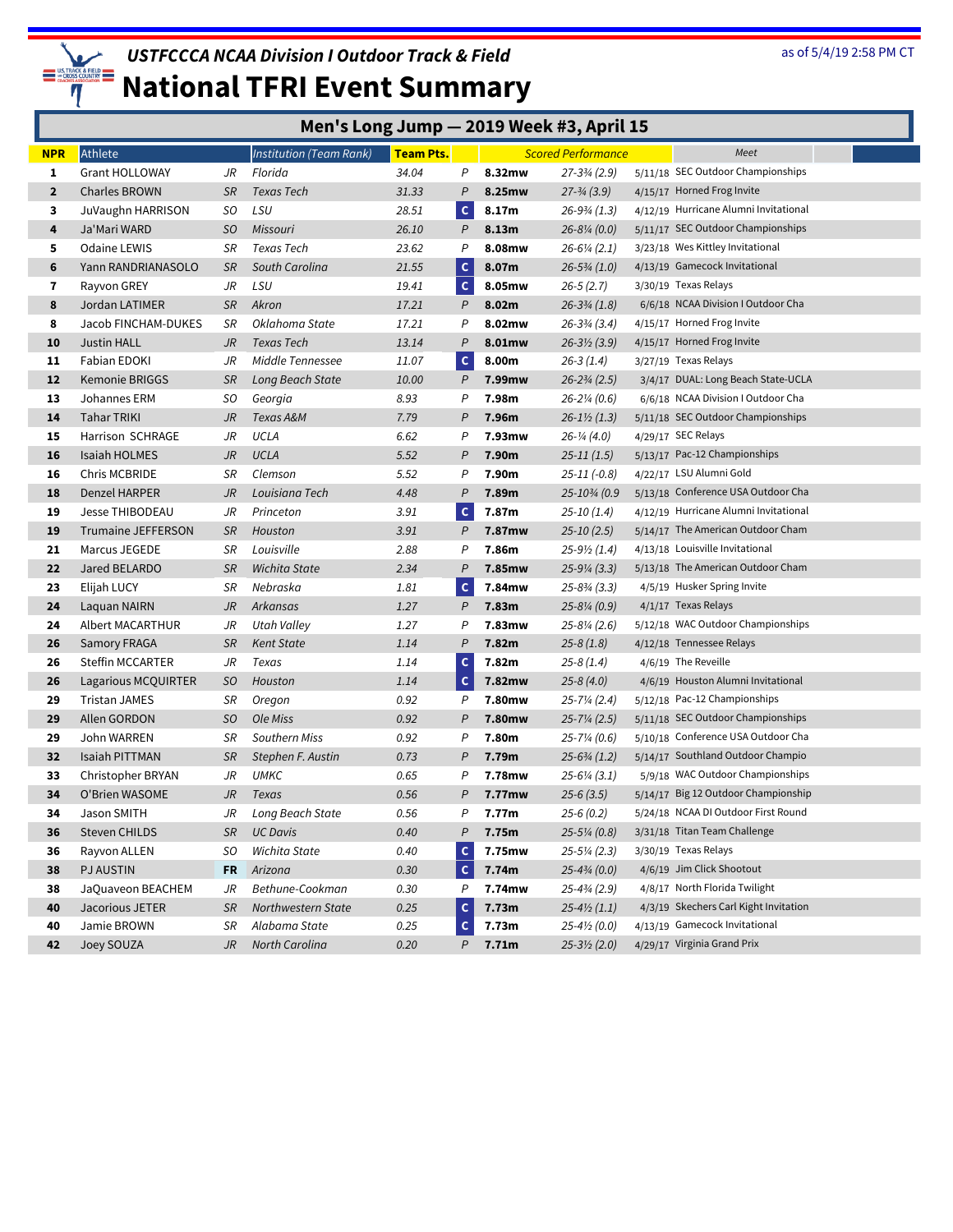

|                | Men's Triple Jump - 2019 Week #3, April 15                                                         |                |                        |       |              |         |                            |  |                                        |
|----------------|----------------------------------------------------------------------------------------------------|----------------|------------------------|-------|--------------|---------|----------------------------|--|----------------------------------------|
| <b>NPR</b>     | <b>Team Pts.</b><br><b>Institution (Team Rank)</b><br><b>Scored Performance</b><br>Meet<br>Athlete |                |                        |       |              |         |                            |  |                                        |
| 1              | Tahar TRIKI                                                                                        | JR             | Texas A&M              | 34.09 | P            | 16.91m  | $55-5\frac{3}{4}$ (0.6)    |  | 5/11/18 SEC Outdoor Championships      |
| $\mathbf{2}$   | <b>Odaine LEWIS</b>                                                                                | <b>SR</b>      | Texas Tech             | 31.09 | P            | 16.73m  | 54-103/4 (0.6              |  | 6/8/18 NCAA Division I Outdoor Cha     |
| 3              | John WARREN                                                                                        | SR             | <b>Southern Miss</b>   | 28.31 | P            | 16.59m  | 54-5¼ (0.3)                |  | 5/26/18 NCAA DI Outdoor First Round    |
| 4              | Chengetayi MAPAYA                                                                                  | SO             | <b>TCU</b>             | 26.14 | $\mathsf{C}$ | 16.56m  | $54-4(1.4)$                |  | 3/27/19 Texas Relays                   |
| 5              | Tuomas KAUKOLAHTI                                                                                  | JR             | California             | 23.81 | $\mathsf{C}$ | 16.50m  | 54-13/4 (1.5)              |  | 4/6/19 Cal-Stanford ("The Big Meet")   |
| 5              | Clayton BROWN                                                                                      | JR             | Florida                | 23.81 | P            | 16.50mw | $54 - 1\frac{3}{4}$ (2.4)  |  | 4/27/18 Arkansas National Relay Cha    |
| 7              | Jordan SCOTT                                                                                       | JR             | Virginia               | 19.47 | Ρ            | 16.44m  | 53-111/4 (1.3)             |  | 4/21/17 Virginia Challenge             |
| $\overline{7}$ | Armani WALLACE                                                                                     | <b>SR</b>      | <b>Florida State</b>   | 19.47 | P            | 16.44m  | 53-111/4 (1.2)             |  | 5/26/18 NCAA DI Outdoor First Round    |
| 9              | O'Brien WASOME                                                                                     | JR             | Texas                  | 15.42 | Ρ            | 16.43mw | 53-11 (3.5)                |  | 4/27/18 Arkansas National Relay Cha    |
| 10             | Papay GLAYWULU                                                                                     | SO             | <b>Oklahoma</b>        | 13.33 | $\mathbf{C}$ | 16.41mw | 53-101/4 (3.1)             |  | 3/21/19 Roadrunners Invitational       |
| 11             | <b>Christian EDWARDS</b>                                                                           | SO.            | Alabama                | 11.18 | P            | 16.37m  | $53 - 8\frac{1}{2}$ (0.2)  |  | 6/8/18 NCAA Division I Outdoor Cha     |
| 11             | Ade' MASON                                                                                         | JR             | <b>Oklahoma</b>        | 11.18 | $\mathsf{C}$ | 16.37mw | $53 - 8\frac{1}{2}$ (2.1)  |  | 3/29/19 Texas Relays                   |
| 13             | Jequan HOGAN                                                                                       | FR             | Texas Tech             | 8.72  | $\mathsf{C}$ | 16.22mw | $53 - 2\frac{3}{4}$ (2.1)  |  | 3/27/19 Texas Relays                   |
| 14             | Craig STEVENS JR                                                                                   | <b>SR</b>      | <b>Kent State</b>      | 7.66  | $\mathcal P$ | 16.19mw | $53 - 1\frac{1}{2}$ (2.8)  |  | 4/12/18 Tennessee Relays               |
| 14             | Eric BETHEA                                                                                        | SR             | Indiana                | 7.66  | $\mathsf{C}$ | 16.19m  | 53-1½ (1.8)                |  | 3/28/19 Florida Relays                 |
| 16             | <b>Malik SNEAD</b>                                                                                 | JR             | Connecticut            | 5.65  | P            | 16.18m  | $53-1(1.4)$                |  | 4/15/17 UConn Spring Invitational      |
| 17             | Da'Quan BELLARD                                                                                    | RS SR LSU      |                        | 5.05  | P            | 16.13m  | $52 - 11(0.9)$             |  | 5/13/18 SEC Outdoor Championships      |
| 18             | DaJuan SEWARD                                                                                      | <b>SR</b>      | Ohio State             | 4.53  | P            | 16.12m  | 52-103/4 (1.2)             |  | 5/26/18 NCAA DI Outdoor First Round    |
| 19             | Jalen TATE                                                                                         | SO.            | Tennessee              | 3.97  | $\mathsf{C}$ | 16.09m  | $52 - 9\frac{1}{2}$ (-0.7  |  | 3/29/19 Stanford Invitational          |
| 19             | <b>Charles BROWN</b>                                                                               | <b>SR</b>      | <b>Texas Tech</b>      | 3.97  | $\mathsf{C}$ | 16.09m  | $52-9\frac{1}{2}(1.4)$     |  | 3/27/19 Texas Relays                   |
| 21             | Jah-Nhai PERINCHIEF                                                                                | SR             | Texas Tech             | 2.94  | P            | 16.07m  | 52-83/4 (1.1)              |  | 5/19/16 NJCAA Division I Outdoor Cha   |
| 22             | Errol ENNIS                                                                                        | <b>SR</b>      | <b>USF</b>             | 2.36  | P            | 16.03m  | 52-7¼ (1.9)                |  | 5/13/18 The American Outdoor Cham      |
| 23             | Jared BELARDO                                                                                      | SR             | Wichita State          | 1.82  | P            | 16.01mw | $52 - 6\frac{1}{2}$ (2.7)  |  | 4/16/16 Wichita State K.T. Woodman I   |
| 24             | Devon WILLIS                                                                                       | <b>SR</b>      | Albany                 | 1.30  | P            | 16.00m  | $52-6(0.8)$                |  | 5/5/18 America East Outdoor Champi     |
| 25             | Jah STRANGE                                                                                        | JR             | Purdue                 | 1.12  | $\mathsf{C}$ | 15.93m  | 52-3¼ (0.0)                |  | 4/6/19 Jim Click Shootout              |
| 26             | <b>Bryce WILLIAMS</b>                                                                              | <b>SR</b>      | Penn State             | 1.01  | P            | 15.90m  | $52 - 2(0.2)$              |  | 5/27/17 NCAA DI Outdoor First Round    |
| 27             | Jonathan MILLER                                                                                    | <b>FR</b>      | Nebraska               | 0.94  | $\mathsf{c}$ | 15.89mw | $52 - 1\frac{3}{4}$ (2.3)  |  | 4/11/19 Crimson Tide Invite            |
| 27             | Brian MADA                                                                                         | <b>SR</b>      | DePaul                 | 0.94  | P            | 15.89m  | $52 - 1\frac{3}{4}$ (-0.2) |  | 6/8/18 NCAA Division I Outdoor Cha     |
| 29             | Christian MILLER                                                                                   | JR             | LSU                    | 0.79  | P            | 15.86m  | $52 - \frac{1}{2} (0.5)$   |  | 5/11/18 SEC Outdoor Championships      |
| 29             | <b>Ceaser STEPHENS</b>                                                                             | <b>SR</b>      | Northwestern State     | 0.79  | P            | 15.86m  | $52 - \frac{1}{2} (0.9)$   |  | 4/21/18 LSU Alumni Gold                |
| 31             | R'Lazon BRUMFIELD                                                                                  | SO.            | <b>Tennessee State</b> | 0.67  | $\mathsf{C}$ | 15.85m  | $52-0(0.3)$                |  | 3/15/19 Yellow Jacket Invitational (Ge |
| 32             | <b>Bryant COURTER</b>                                                                              | J <sub>R</sub> | South Dakota State     | 0.60  | P            | 15.83mw | 51-11¼ (2.6                |  | 5/12/18 Summit League Outdoor Cha      |
| 33             | Drew XANDRINE-<br>ANDERSON                                                                         | SR             | <b>UC Davis</b>        | 0.55  | Ρ            | 15.81m  | 51-10½ (1.0                |  | 5/12/18 Big West Track & Field Champ   |
| 33             | Lasheon STROZIER                                                                                   | SR             | North Carolina A&T     | 0.55  | P            | 15.81m  | 51-10½ (0.6                |  | 5/27/17 NCAA DI Outdoor First Round    |
| 35             | Jaden PURNELL                                                                                      | SR             | Oral Roberts           | 0.45  | Ρ            | 15.80mw | $51-10(2.2)$               |  | 5/27/17 NCAA DI Outdoor First Round    |
| 36             | Jason KATZ                                                                                         | <b>SR</b>      | Brown                  | 0.40  | P            | 15.79mw | $51-9\frac{3}{4}$ (2.5)    |  | 4/8/17 Rider Invitational              |
| 37             | Christopher BRYAN                                                                                  | JR             | <b>UMKC</b>            | 0.35  | Ρ            | 15.78mw | $51-9\frac{1}{4}$ (3.6)    |  | 5/9/18 WAC Outdoor Championships       |
| 38             | Darryl SHAW                                                                                        | <b>SR</b>      | North Carolina         | 0.30  | P            | 15.76m  | $51 - 8\frac{1}{2}$ (0.6)  |  | 5/12/17 ACC Outdoor Championships      |
| 39             | Christian ELLIS                                                                                    | SO             | South Alabama          | 0.28  | $\mathsf{C}$ | 15.75m  | $51 - 8\%$ (0.8)           |  | 3/28/19 Florida Relays                 |
| 40             | Chris WELCH                                                                                        | FR             | <b>Houston Baptist</b> | 0.25  | $\mathbf c$  | 15.73mw | $51 - 7\frac{1}{4}$ (2.1)  |  | 4/6/19 Houston Alumni Invitational     |
| 41             | Markel DALTON                                                                                      | SR             | Charlotte              | 0.23  | P            | 15.72m  | $51 - 7(-0.3)$             |  | 5/10/18 Conference USA Outdoor Cha     |
| 42             | Stefan AMOKWANDOH                                                                                  | <b>SR</b>      | Princeton              | 0.20  | P            | 15.71m  | $51 - 6\frac{1}{2}$ (1.8)  |  | 5/7/17 Ivy League Heptagonal Cham      |
| 42             | <b>Tristan JAMES</b>                                                                               | SR             | Oregon                 | 0.20  | Ρ            | 15.71mw | $51-6\frac{1}{2}(2.5)$     |  | 4/7/18 Pepsi Team Invitational         |
| 44             | Keshun MCGEE                                                                                       | JR             | Eastern Washington     | 0.15  | P            | 15.70m  | $51-6\frac{1}{4}$ (0.5)    |  | 5/8/18 Big Sky Outdoor Championshi     |
| 45             | <b>CJ ALUMBRES</b>                                                                                 | SR             | UCLA                   | 0.13  | Ρ            | 15.67m  | $51-5(1.1)$                |  | 5/13/18 Pac-12 Championships           |
| 45             | <b>Garry WILLIAMS</b>                                                                              | SO             | Oklahoma               | 0.13  | $\mathsf{C}$ | 15.67mw | $51-5(4.0)$                |  | 3/21/19 Roadrunners Invitational       |
| 47             | Daniel IGBOKWE                                                                                     | JR             | Columbia               | 0.08  | P            | 15.63m  | $51-3\frac{1}{2}$ (0.3)    |  | 5/14/17 IC4A/ECAC Outdoor Champio      |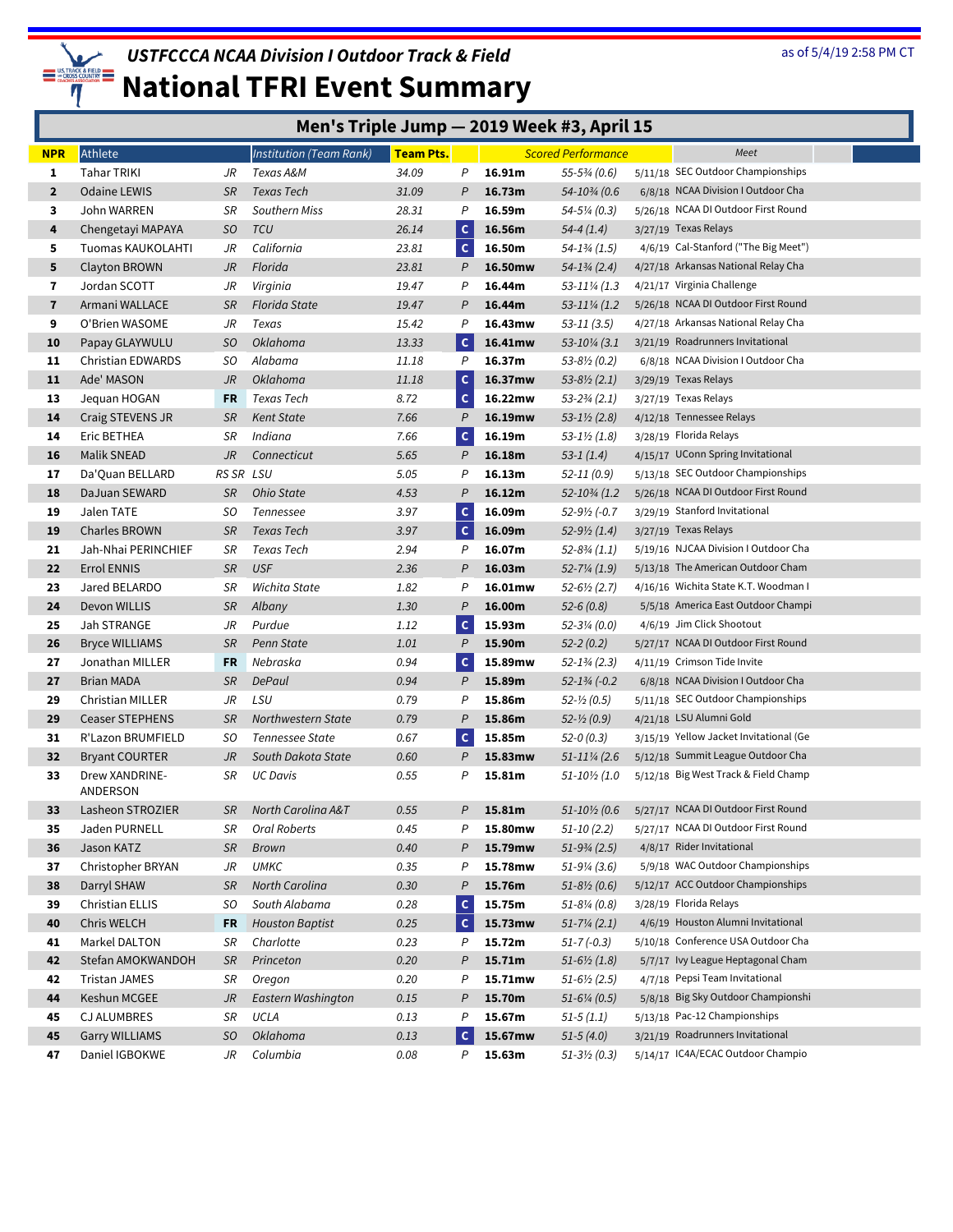

| Men's Shot Put - 2019 Week #3, April 15 |  |  |
|-----------------------------------------|--|--|
|-----------------------------------------|--|--|

| <b>NPR</b>     | Athlete                  |           | Institution (Team Rank)  | <b>Team Pts.</b> |                |        | <b>Scored Performance</b> | Meet                                  |  |
|----------------|--------------------------|-----------|--------------------------|------------------|----------------|--------|---------------------------|---------------------------------------|--|
| 1              | Jordan GEIST             | SO.       | Arizona                  | 34.60            | $\mathsf{C}$   | 21.59m | 70-10                     | 4/12/19 UCSD Triton Invitational      |  |
| $\overline{2}$ | Payton OTTERDAHL         |           | RS SR North Dakota State | 31.65            | $\mathsf{C}$   | 21.24m | 69-81/4                   | 3/27/19 Texas Relays                  |  |
| 3              | Dotun OGUNDEJI           | SR        | UCLA                     | 29.14            | $\mathsf{C}$   | 21.05m | $69 - \frac{3}{4}$        | 4/13/19 Rafer Johnson/Jackie Joyner-  |  |
| 4              | Denzel COMENENTIA        | <b>SR</b> | Georgia                  | 26.68            | $\overline{P}$ | 20.88m | 68-6                      | 5/11/18 SEC Outdoor Championships     |  |
| 5              | <b>Adrian PIPERI</b>     | SO        | Texas                    | 23.92            | $\mathbf{C}$   | 20.49m | 67-23/4                   | 3/27/19 Texas Relays                  |  |
| 6              | Oghenakpobo EFEKORO      | <b>SR</b> | Virginia                 | 21.74            | P              | 20.39m | 66-103/4                  | 4/8/17 Columbia/Maryland/Penn/Vir     |  |
| 7              | Andrew LISKOWITZ         | JR        | Michigan                 | 19.54            | P              | 20.28m | 66-6½                     | 4/27/18 Arkansas National Relay Cha   |  |
| 8              | <b>Brett NEELLY</b>      | <b>SR</b> | Kansas State             | 17.26            | $\mathsf{C}$   | 20.13m | $66 - 1/2$                | 4/12/19 UCSD Triton Invitational      |  |
| 9              | Nate ESPARZA             | SO.       | UCLA                     | 15.06            | $\mathsf{C}$   | 20.02m | 65-81/4                   | 4/13/19 Rafer Johnson/Jackie Joyner-  |  |
| 10             | Kord FERGUSON            | <b>SR</b> | Alabama                  | 12.82            | P              | 19.86m | $65 - 2$                  | 5/26/18 NCAA DI Outdoor First Round   |  |
| 11             | McKay JOHNSON            | JR        | California               | 10.77            | P              | 19.80m | 64-111/2                  | 3/31/18 Stanford Invitational         |  |
| 12             | Jordan WEST              | SO        | Tennessee                | 9.76             | P              | 19.79m | 64-111/4                  | 5/11/18 SEC Outdoor Championships     |  |
| 12             | T'Mond JOHNSON           | SR        | <b>Texas State</b>       | 9.76             | P              | 19.79m | 64-111/4                  | 5/11/18 Sun Belt Outdoor Champions    |  |
| 14             | Jonah WILSON             | SO        | Washington               | 7.66             | $\mathsf{C}$   | 19.69m | 64-71/4                   | 3/29/19 Stanford Invitational         |  |
| 15             | Matthew KATNIK           | SR        | Southern California      | 6.64             | $\mathsf{C}$   | 19.67m | 64-6½                     | 3/23/19 Power 5 Trailblazer Challenge |  |
| 16             | Noah CASTLE              | <b>SR</b> | Kentucky                 | 5.63             | P              | 19.66m | $64 - 6$                  | 5/26/18 NCAA DI Outdoor First Round   |  |
| 17             | Charles LENFORD JR.      | JR        | Kentucky                 | 5.07             | $\mathsf{C}$   | 19.59m | 64-31/4                   | 4/12/19 UCSD Triton Invitational      |  |
| 18             | Adam KESSLER             | JR        | Southern Illinois        | 4.50             | $\mathsf{C}$   | 19.52m | $64 - \frac{1}{2}$        | 3/22/19 Bill Cornell Spring Classic   |  |
| 19             | Otito OGBONNIA           | FR        | UCLA                     | 3.92             | $\mathsf{C}$   | 19.43m | 63-9                      | 4/13/19 Rafer Johnson/Jackie Joyner-  |  |
| 20             | Joseph MAXWELL           | SO        | Tennessee                | 3.28             | $\mathsf{C}$   | 19.29m | $63 - 3\frac{1}{2}$       | 3/29/19 Stanford Invitational         |  |
| 21             | Josh JOHNSON             | SO.       | California               | 2.77             | $\mathsf{C}$   | 19.27m | $63 - 234$                | 4/6/19 Cal-Stanford ("The Big Meet")  |  |
| 22             | Jalil BREWER             | SO        | Purdue                   | 2.26             | P              | 19.26m | $63 - 2\frac{1}{4}$       | 5/11/18 Big Ten Outdoor Championshi   |  |
| 23             | <b>Corey MURPHY</b>      | SR        | Monmouth                 | 1.72             | P              | 19.22m | $63 - 3/4$                | 4/21/17 Virginia Challenge            |  |
| 24             | <b>Connor BANDEL</b>     | SO        | Florida                  | 1.18             | P              | 19.18m | $62 - 11\%$               | 5/12/18 SEC Outdoor Championships     |  |
| 24             | Kristoffer THOMSEN       | FR        | North Dakota State       | 1.18             | $\mathsf{C}$   | 19.18m | 62-111/4                  | 4/5/19 Husker Spring Invite           |  |
| 26             | Reno TUUFULI             | <b>SR</b> | Iowa                     | 1.07             | $\mathsf{P}$   | 19.17m | 62-103/4                  | 5/26/18 NCAA DI Outdoor First Round   |  |
| 27             | <b>Burger LAMBRECHTS</b> | SO.       | Nebraska                 | 0.98             | $\mathsf{C}$   | 19.13m | $62 - 9\%$                | 4/5/19 Husker Spring Invite           |  |
| 28             | Daniel MCARTHUR          | JR        | North Carolina           | 0.91             | $\mathsf{P}$   | 19.11m | $62 - 8\frac{1}{2}$       | 5/14/17 ACC Outdoor Championships     |  |
| 29             | Jonathan THARALDSEN      | JR        | Minnesota                | 0.85             | $\mathsf{C}$   | 19.09m | $62 - 73/4$               | 3/29/19 Stanford Invitational         |  |
| 30             | Alex TALLEY              | SO.       | North Dakota State       | 0.70             | $\mathsf c$    | 18.92m | $62 - 1$                  | 3/27/19 Texas Relays                  |  |
| 31             | Clint MEYER              | SR        | Cal State Northridge     | 0.65             | $\mathsf{C}$   | 18.90m | $62 - 1/4$                | 4/12/19 UCSD Triton Invitational      |  |
| 32             | Zack SHORT               | JR        | Idaho                    | 0.60             | $\mathsf{C}$   | 18.80m | $61 - 8\%$                | 4/12/19 UCSD Triton Invitational      |  |
| 33             | <b>Ben BONHURST</b>      |           | RS SR South Carolina     | 0.55             | P              | 18.77m | $61 - 7$                  | 4/1/17 Florida Relays                 |  |
| 34             | Eric FAVORS              |           | RS JR South Carolina     | 0.50             | P              | 18.73m | $61 - 5\%$                | 3/23/18 Weems Baskin Invitational     |  |
| 35             | <b>Isaac ODUGBESAN</b>   | SO.       | Middle Tennessee         | 0.45             | P              | 18.72m | $61 - 5$                  | 4/21/18 War Eagle Invitational        |  |
| 36             | Felipe VALENCIA          | <b>SR</b> | Houston                  | 0.40             | P              | 18.70m | $61 - 4\%$                | 5/13/18 The American Outdoor Cham     |  |
| 37             | Cooper CAMPBELL          | SO        | <b>Oklahoma</b>          | 0.35             | $\mathsf{C}$   | 18.65m | $61 - 2\frac{1}{4}$       | 4/13/19 Rafer Johnson/Jackie Joyner-  |  |
| 38             | Will FIFE                | <b>SR</b> | Missouri                 | 0.30             | $\mathcal{P}$  | 18.58m | 60-11½                    | 3/23/18 Arkansas Spring Invitational  |  |
| 39             | Josh SOBOTA              | <b>FR</b> | Kentucky                 | 0.28             | $\mathsf{C}$   | 18.56m | 60-103/4                  | 3/28/19 Florida Relays                |  |
| 40             | Keegan TRITLE            | JR        | Northern Iowa            | 0.25             | $\mathsf{P}$   | 18.55m | 60-10½                    | 5/4/18 Wisconsin Twilight Invitationa |  |
| 40             | Sanjae LAWRENCE          | JR        | Florida State            | 0.25             | P              | 18.55m | 60-101/2                  | 5/18/18 NJCAA Division I Outdoor Cha  |  |
| 42             | Peter ANDREW             | SR        | Milwaukee                | 0.20             | P              | 18.52m | 60-91/4                   | 5/6/18 Horizon Outdoor Championsh     |  |
| 42             | <b>Trevor GORWIN</b>     | SR        | Cal State Fullerton      | 0.20             | P              | 18.52m | 60-91/4                   | 4/22/17 UCSD Triton Invitational      |  |
| 44             | Jerimiah EVANS           | SO        | Michigan State           | 0.15             | $\vert$ C      | 18.47m | $60 - 7\frac{1}{4}$       | 4/12/19 Louisville Invitational       |  |
| 45             | Daven RUSSELL            | SR        | <b>Utah Valley</b>       | 0.13             | P              | 18.46m | 60-63/4                   | 5/26/18 NCAA DI Outdoor First Round   |  |
| 46             | Isaiah ROGERS            | JR        | Virginia Tech            | 0.10             | P              | 18.43m | 60-53/4                   | 5/14/17 Big 12 Outdoor Championship   |  |
| 47             | Devon PATTERSON          | SR        | Buffalo                  | 0.08             | P              | 18.41m | 60-4¾                     | 5/5/17 Jim Thorpe Open                |  |
| 48             | Sam KEMPKA               | SR        | Arkansas                 | 0.05             | $\mathsf{C}$   | 18.40m | $60 - 4\frac{1}{2}$       | 4/12/19 John McDonnell Invitational   |  |
| 49             | <b>Ricky HURLEY</b>      | JR        | Southern Illinois        | 0.03             | P              | 18.38m | 60-33/4                   | 4/27/18 Lenny Lyles/Clark Wood Invita |  |
| 49             | Kai SCHMIDT              | <b>SR</b> | Abilene Christian        | 0.03             | P              | 18.38m | 60-33/4                   | 5/6/18 Southland Outdoor Champio      |  |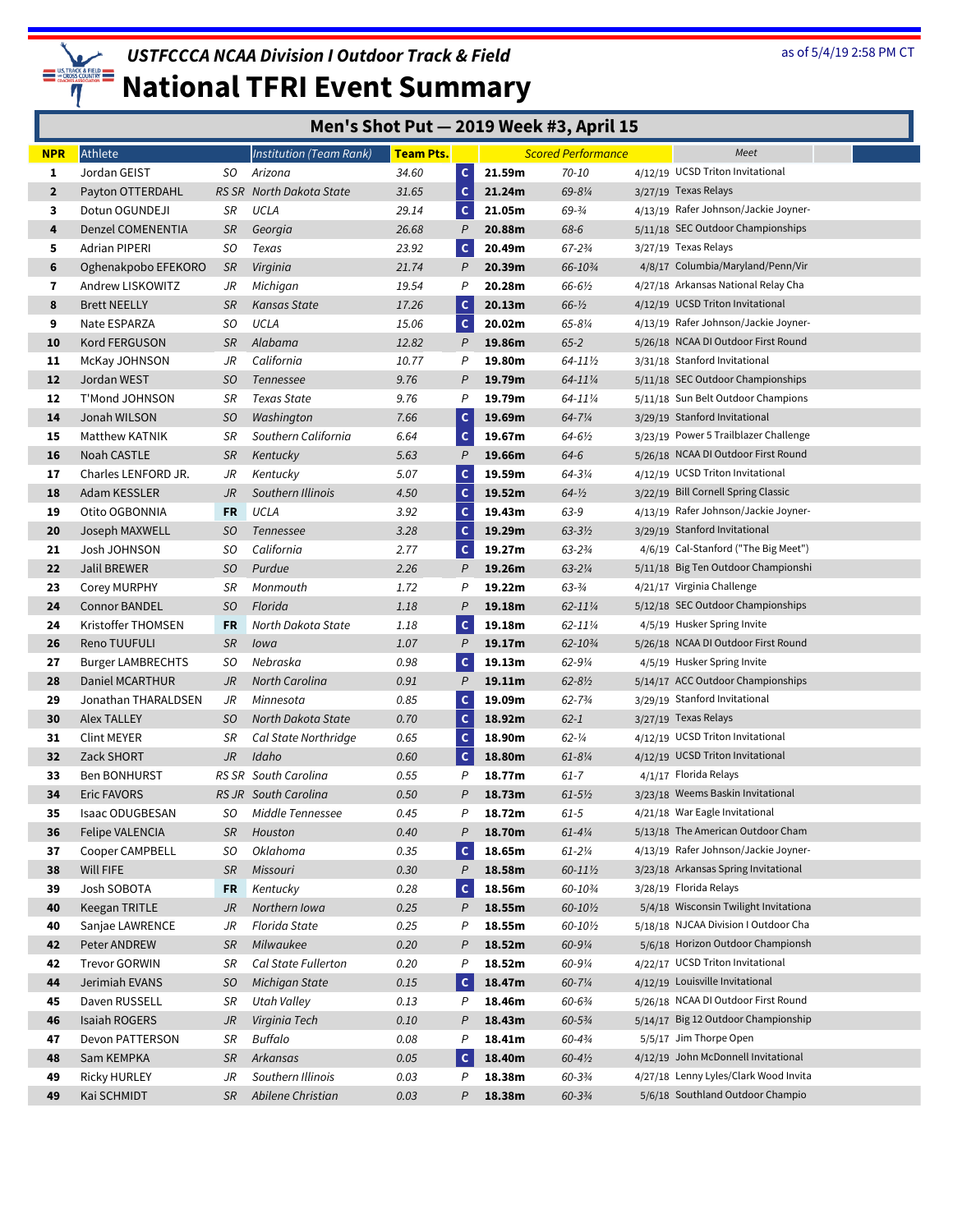

| Men's Discus - 2019 Week #3, April 15 |  |  |
|---------------------------------------|--|--|
|---------------------------------------|--|--|

| <b>NPR</b>     | Athlete                   |           | <b>Institution (Team Rank)</b> | <b>Team Pts.</b> |                  |        | <b>Scored Performance</b> | Meet                                   |
|----------------|---------------------------|-----------|--------------------------------|------------------|------------------|--------|---------------------------|----------------------------------------|
| 1              | Eric KICINSKI             | SR        | Texas Tech                     | 33.43            | $\mathsf{C}$     | 63.34m | 207-10                    | 3/14/19 Wes Kittley Invitational       |
| $\overline{2}$ | Payton OTTERDAHL          |           | RS SR North Dakota State       | 31.07            | $\mathbf{C}$     | 62.94m | $206 - 6$                 | 4/5/19 Husker Spring Invite            |
| 3              | Ashmon LUCUS              | SO.       | Purdue                         | 29.04            | P                | 62.91m | $206 - 5$                 | 4/14/18 UCSD Triton Invitational       |
| 4              | Reno TUUFULI              | <b>SR</b> | Iowa                           | 26.70            | $\mathbf{C}$     | 62.54m | $205 - 2$                 | 4/13/19 Iowa Musco Twilight            |
| 5              | Kord FERGUSON             | SR        | Alabama                        | 23.94            | P                | 61.44m | $201 - 7$                 | 4/29/17 SEC Relays                     |
| 6              | <b>Greg THOMPSON</b>      | <b>SR</b> | Maryland                       | 21.91            | $\mathsf{C}$     | 61.39m | $201 - 5$                 | 3/21/19 UNF Spring Break Invitational  |
| 7              | Roje STONA                | FR        | Clemson                        | 19.81            | $\mathsf{C}$     | 61.22m | 200-10                    | 3/28/19 Florida Relays                 |
| 8              | Jerimiah EVANS            | SO        | Michigan State                 | 17.41            | $\boldsymbol{P}$ | 60.58m | 198-9                     | 5/13/18 Big Ten Outdoor Championshi    |
| 9              | Kai SCHMIDT               | SR        | Abilene Christian              | 15.40            | $\mathsf{C}$     | 60.57m | 198-9                     | 3/27/19 Texas Relays                   |
| 10             | <b>Ben HAMMER</b>         | <b>SR</b> | South Dakota                   | 13.00            | P                | 59.89m | 196-6                     | 5/10/18 Summit League Outdoor Cha      |
| 11             | George EVANS              | SO        | Kansas                         | 10.99            | $\mathsf{c}$     | 59.84m | 196-4                     | 4/6/19 Battle on the Bayou             |
| 12             | Daniel HAUGH              |           | RS SR Kennesaw State           | 9.89             | P                | 59.53m | 195-4                     | 5/14/16 SEC Outdoor Championships      |
| 13             | John KOLB                 | JR        | Louisville                     | 8.77             | P                | 59.15m | 194-1                     | 5/12/18 ACC Outdoor Championships      |
| 14             | Iffy JOYNER               | SO        | California                     | 7.74             | $\mathsf{C}$     | 59.07m | 193-10                    | 4/6/19 Cal-Stanford ("The Big Meet")   |
| 15             | Dotun OGUNDEJI            | SR        | UCLA                           | 6.67             | $\mathsf{C}$     | 58.83m | 193-0                     | 4/13/19 Rafer Johnson/Jackie Joyner-   |
| 16             | Denzel COMENENTIA         | <b>SR</b> | Georgia                        | $2.66$ D         | P                | 58.81m | 193-0                     | 5/5/18 Torrin Lawrence Memorial        |
| 17             | Joshua HUNTER             | SR        | Abilene Christian              | 5.12             | $\mathsf{C}$     | 58.69m | 192-7                     | 3/22/19 Texas Tech Fearless Champio    |
| 18             | Ryan CAMP                 | JR        | <b>TCU</b>                     | 4.58             | P                | 58.55m | $192 - 1$                 | 4/5/18 Sun Angel Track Classic         |
| 19             | Terrell ADAMS             | JR        | Charlotte                      | 3.95             | Ρ                | 58.15m | 190-10                    | 4/28/18 Virginia Grand Prix            |
| 20             | <b>Isaac HOLTZ</b>        | <b>SR</b> | Northern Iowa                  | 3.44             | P                | 58.12m | 190-8                     | 5/14/17 Missouri Valley Conference Ch  |
| 21             | Noah CASTLE               | SR        | Kentucky                       | 2.88             | Ρ                | 57.95m | 190-2                     | 3/31/18 Florida Relays                 |
| 22             | Jordan GEIST              | SO        | Arizona                        | 2.26             | P                | 57.56m | 188-10                    | 5/12/18 Pac-12 Championships           |
| 23             | Khalil DAVIS              | SR        | Nebraska                       | 1.71             | Ρ                | 57.41m | 188-4                     | 5/11/18 Big Ten Outdoor Championshi    |
| 24             | Carlos DAVIS              | <b>SR</b> | Nebraska                       | 1.18             | P                | 57.32m | 188-1                     | 5/25/18 NCAA DI Outdoor First Round    |
| 25             | Morgan KNIGHT             | SR        | Abilene Christian              | 1.10             | $\mathsf{C}$     | 57.23m | 187-9                     | 3/14/19 Wes Kittley Invitational       |
| 26             | Nathan DUNIVAN            | <b>SR</b> | <b>Weber State</b>             | 1.03             | $\mathsf{C}$     | 57.16m | 187-7                     | 3/29/19 Stanford Invitational          |
| 27             | Kordell HAMPTON           | SR        | <b>UC Santa Barbara</b>        | 0.95             | P                | 57.06m | 187-3                     | 4/21/18 Beach Invitational             |
| 28             | Drake BRENNAN             | <b>SR</b> | Oregon                         | 0.84             | P                | 56.88m | 186-8                     | 5/6/16 Oregon Twilight                 |
| 29             | Gabriel OLADIPO           | SO.       | Texas A&M                      | 0.78             | P                | 56.84m | 186-6                     | 4/21/18 Michael Johnson Classic        |
| 30             | <b>Charlie VERNOY</b>     | JR        | Long Beach State               | 0.70             | $\mathsf{C}$     | 56.73m | 186-2                     | 4/12/19 UCSD Triton Invitational       |
| 30             | Charles LENFORD JR.       | JR        | Kentucky                       | 0.70             | $\mathsf{C}$     | 56.73m | 186-2                     | 3/22/19 Vanderbilt Black and Gold      |
| 32             | Joseph MAXWELL            | SO.       | Tennessee                      | 0.60             | $\mathsf{C}$     | 56.72m | 186-1                     | 3/23/19 Power 5 Trailblazer Challenge  |
| 33             | Michael RENARD            | JR        | Army West Point                | 0.55             | $\mathsf{C}$     | 56.71m | 186-1                     | 4/13/19 Bison Outdoor Classic          |
| 34             | Josh CARR                 | <b>SR</b> | Long Beach State               | 0.50             | $\mathcal P$     | 56.70m | 186-0                     | 3/4/17 DUAL: Long Beach State-UCLA     |
| 35             | <b>Trevor DETILLION</b>   | JR        | <b>Kent State</b>              | 0.45             | $\mathsf{C}$     | 56.59m | 185-8                     | 4/5/19 Northeast Ohio Quad             |
| 36             | Samuel WELSH              | <b>FR</b> | Harvard                        | 0.40             | $\mathsf{C}$     | 56.57m | 185-7                     | 3/21/19 Victor Lopez Classic           |
| 37             | <b>Turner WASHINGTON</b>  | SO.       | Arizona State                  | 0.35             | P                | 56.50m | 185-5                     | 4/28/18 Desert Heat Classic            |
| 38             | Adar SHEERE               | <b>FR</b> | <b>Memphis</b>                 | 0.30             | $\mathsf{C}$     | 56.40m | $185 - 1$                 | 3/15/19 Rhodes Invitational            |
| 39             | <b>Ricky HURLEY</b>       | JR        | Southern Illinois              | 0.28             | P                | 56.37m | 184-11                    | 4/27/18 Lenny Lyles/Clark Wood Invita  |
| 40             | Elijah MASON              | FR        | Washington                     | 0.25             | $\vert c \vert$  | 56.19m | 184-4                     | 3/29/19 Stanford Invitational          |
| 41             | Daniel MCARTHUR           | JR        | North Carolina                 | 0.23             | P                | 56.10m | 184-1                     | 4/14/18 Hurricane Collegiate Invitatio |
| 42             | Adam DAWSON               | <b>FR</b> | Colorado State                 | 0.20             | $\vert c \vert$  | 55.93m | 183-6                     | 4/12/19 Doug Max Invitational          |
| 43             | McKay JOHNSON             | JR        | California                     | 0.18             | P                | 55.86m | 183-3                     | 5/25/18 NCAA DI Outdoor First Round    |
| 44             | Armon HUNTER              | <b>FR</b> | Cal State Northridge           | 0.15             | $\mathbf{C}$     | 55.85m | 183-3                     | 4/12/19 UCSD Triton Invitational       |
| 45             | Kevin BENSON              | SR        | Cornell                        | 0.13             | P                | 55.84m | 183-3                     | 5/8/16 Ivy League Heptagonal Cham      |
| 46             | Nicholas COGHILL          | JR        | Nebraska                       | 0.10             | P                | 55.81m | 183-1                     | 4/12/18 Chula Vista Throws/Vault       |
| 47             | Kino DUNKLEY              | JR        | South Dakota                   | 0.08             | Ρ                | 55.79m | 183-1                     | 4/14/18 UCSD Triton Invitational       |
| 48             | <b>Malik MCMORRIS</b>     | <b>SR</b> | California                     | 0.05             | P                | 55.77m | 183-0                     | 4/22/17 Kansas Relays                  |
| 49             | <b>Grant VOEKS</b>        | JR        | Clemson                        | 0.03             | $\mathsf{c}$     | 55.73m | 182-10                    | 3/28/19 Florida Relays                 |
| 50             | <b>Chance EHRNSBERGER</b> | SO.       | <b>Ohio State</b>              | 0.01             | P                | 55.71m | 182-10                    | 5/11/18 Big Ten Outdoor Championshi    |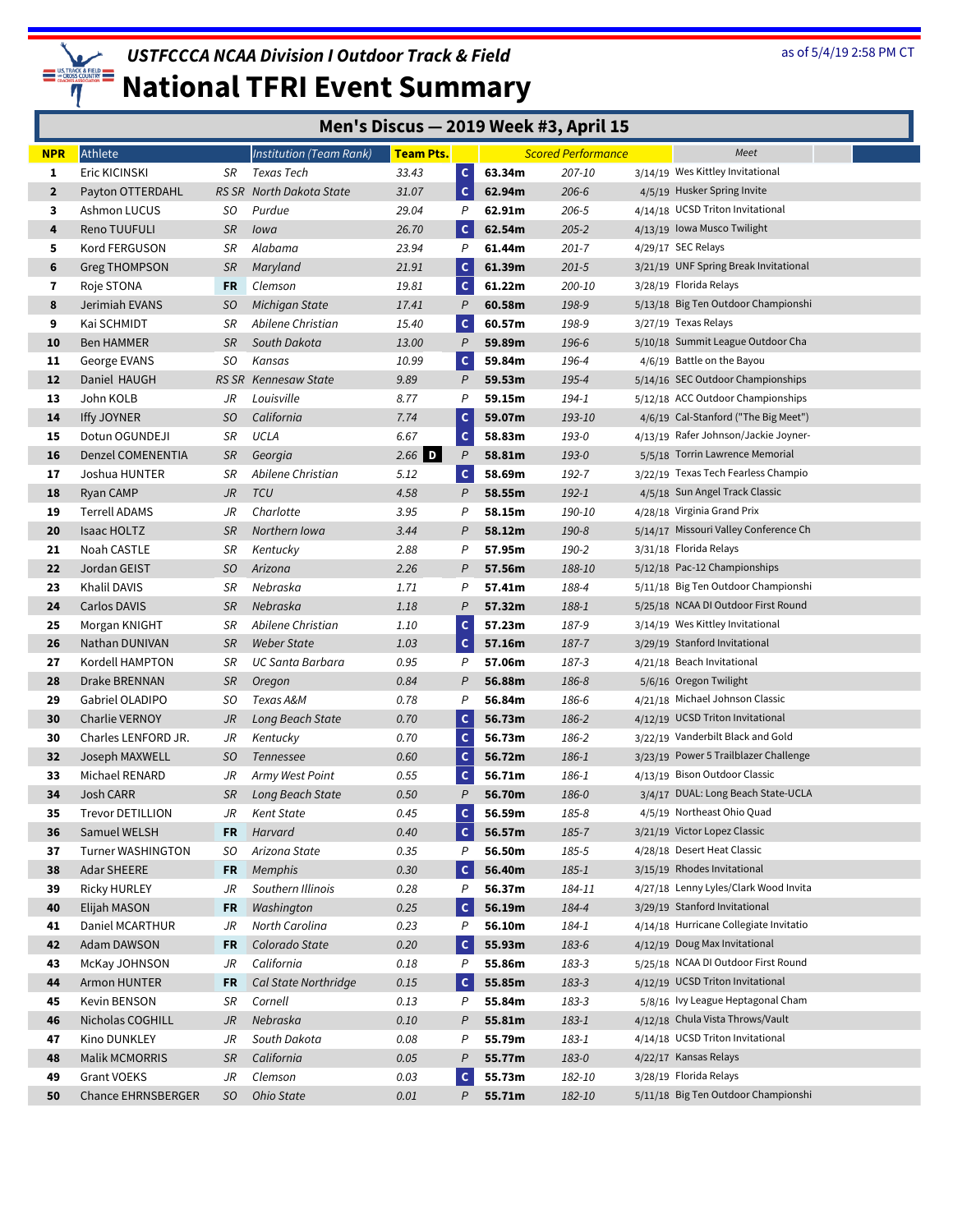

|                         | Men's Hammer - 2019 Week #3, April 15 |           |                                |                  |                              |                  |                           |  |                                                                   |  |
|-------------------------|---------------------------------------|-----------|--------------------------------|------------------|------------------------------|------------------|---------------------------|--|-------------------------------------------------------------------|--|
| <b>NPR</b>              | Athlete                               |           | <b>Institution (Team Rank)</b> | <b>Team Pts.</b> |                              |                  | <b>Scored Performance</b> |  | Meet                                                              |  |
| 1                       | <b>Gleb DUDAREV</b>                   | JR        | Kansas                         | 35.02            | P                            | 78.04m           | 256-1                     |  | 4/21/18 Kansas Relays                                             |  |
| $\overline{2}$          | Denzel COMENENTIA                     | <b>SR</b> | Georgia                        | 31.95            | P                            | 76.41m           | $250 - 8$                 |  | 6/6/18 NCAA Division I Outdoor Cha                                |  |
| 3                       | Anders ERIKSSON                       | JR        | Florida                        | 28.48            | P                            | 74.19m           | 243-5                     |  | 5/11/18 SEC Outdoor Championships                                 |  |
| 4                       | Daniel HAUGH                          |           | RS SR Kennesaw State           | 26.03            | P                            | 73.50m           | $241 - 2$                 |  | 4/28/18 LSU Invitational                                          |  |
| 5                       | <b>Jake NORRIS</b>                    | SO.       | LSU                            | 23.90            | P                            | 73.24m           | 240-4                     |  | 6/6/18 NCAA Division I Outdoor Cha                                |  |
| 6                       | Joe ELLIS                             | <b>SR</b> | Michigan                       | 21.67            | P                            | 72.72m           | 238-7                     |  | 5/11/18 Big Ten Outdoor Championshi                               |  |
| $\overline{\mathbf{r}}$ | Morgan SHIGO                          | SR        | Penn State                     | 19.56            | P                            | 72.47m           | 237-9                     |  | 6/6/18 NCAA Division I Outdoor Cha                                |  |
| 8                       | Hilmar ORN JONSSON                    | <b>SR</b> | Virginia                       | 17.52            | P                            | 72.38m           | $237-6$                   |  | 6/7/17 NCAA Division I Outdoor Cha                                |  |
| 9                       | <b>Thomas MARDAL</b>                  | SO        | Florida                        | 15.44            | Ρ                            | 72.20m           | 236-11                    |  | 6/6/18 NCAA Division I Outdoor Cha                                |  |
| 10                      | Adam KELLY                            | <b>SR</b> | Princeton                      | 13.31            | P                            | 71.92m           | $236 - 0$                 |  | 4/6/18 Sam Howell Invitational                                    |  |
| 11                      | AJ MCFARLAND                          | SR        | Florida                        | 11.11            | P                            | 71.29m           | 233-11                    |  | 6/6/18 NCAA Division I Outdoor Cha                                |  |
| 12                      | Kevin ARREAGA                         | JR        | Miami (Fla.)                   | 10.06            | $\mathsf{c}$                 | 71.07m           | $233 - 2$                 |  | 3/23/19 Power 5 Trailblazer Challenge                             |  |
| 13                      | <b>Brock EAGER</b>                    | SR        | <b>Washington State</b>        | 9.00             | $\mathsf{C}$                 | 70.85m           | $232 - 6$                 |  | 3/30/19 Jim Bush Legends Invitational                             |  |
| 14                      | Silviu BOCANCEA                       | <b>SR</b> | California                     | 7.53             | $\mathsf{C}$                 | 68.82m           | 225-10                    |  | 4/6/19 Cal-Stanford ("The Big Meet")                              |  |
| 15                      | Seth WHITENER                         | SR        | Tennessee                      | 6.48             | P                            | 68.59m           | $225 - 1$                 |  | 5/27/17 NCAA DI Outdoor First Round                               |  |
| 16                      | Erick LOOMIS                          | <b>SR</b> | Cal State Northridge           | 5.44             | $\mathsf{C}$                 | 68.42m           | $224 - 6$                 |  | 3/15/19 Trojan Invitational (Southern                             |  |
| 17                      | Stevan VESELINOVIC                    | SR        | Charlotte                      | 4.89             | $\overline{P}$               | 68.22m           | 223-10                    |  | 3/30/17 Florida Relays                                            |  |
| 18                      | Georgios KORAKIDIS                    | SO.       | Tennessee                      | 4.34             | $\mathsf{C}$                 | 67.97m           | $223 - 0$                 |  | 4/11/19 Tennessee Relays                                          |  |
| 19                      | Erich SULLINS                         | SR        | Arkansas                       | 3.81             | $\mathsf{C}$                 | 67.85m           | $222 - 7$                 |  | 3/27/19 Texas Relays                                              |  |
| 20                      | <b>Bobby COLANTONIO</b>               | FR.       | Alabama                        | 3.30             | c                            | 67.82m           | $222 - 6$                 |  | 4/11/19 Crimson Tide Invite                                       |  |
| 21                      | Joshua HERNANDEZ                      | JR        | Sam Houston State              | 2.76             | P                            | 67.66m           | $222 - 0$                 |  | 5/12/18 McNeese State Last Chance                                 |  |
| 22                      | Owen RUSSELL                          | <b>SR</b> | <b>Brown</b>                   | 2.24             | P                            | 67.55m           | $221 - 8$                 |  | 4/20/18 Larry Ellis Invitational                                  |  |
| 23                      | Jordan GEIST                          | SO.       | Arizona                        | 1.70             | $\mathsf{C}$                 | 67.40m           | $221 - 2$                 |  | 4/6/19 Jim Click Shootout                                         |  |
| 24                      | <b>Alexios PRODANAS</b>               | JR        | <b>UMBC</b>                    | 1.16             | $\mathsf{C}$                 | 67.20m           | $220 - 6$                 |  | 4/6/19 Towson Invitational                                        |  |
| 25                      | Nathan BULTMAN                        | SR        | Southern California            | 1.09             | P                            | 67.12m           | $220 - 3$                 |  | 4/21/18 Beach Invitational                                        |  |
| 26                      | Payton OTTERDAHL                      |           | RS SR North Dakota State       | 1.03             | $\mathsf{C}$                 | 67.08m           | $220 - 1$                 |  | 3/15/19 Baldy Castillo Invitational                               |  |
| 27                      | Justin STAFFORD                       | SR        | UCLA                           | 0.89             | $\mathsf{C}$                 | 66.72m           | 218-11                    |  | 3/30/19 Jim Bush Legends Invitational                             |  |
| 28                      | Bayley CAMPBELL                       | FR        | Oklahoma                       | 0.80             | $\mathsf{C}$                 | 66.27m           | $217 - 5$                 |  | 3/27/19 Texas Relays                                              |  |
| 29<br>30                | <b>Avery CARTER</b>                   | SR        | Missouri                       | 0.75<br>0.70     | $\mathsf{C}$                 | 66.14m           | $217 - 0$                 |  | 4/6/19 Mizzou Spring Open<br>3/22/19 Arkansas Spring Invitational |  |
|                         | Vlad PAVLENKO<br>Jon NERDAL           | <b>SR</b> | Iowa State                     |                  | $\mathsf{C}$<br>$\mathsf{C}$ | 66.09m           | 216-10                    |  | 4/6/19 Jim Click Shootout                                         |  |
| 31<br>32                |                                       | SO<br>JR  | Minnesota<br><b>UTEP</b>       | 0.65<br>0.60     | $\mathsf{C}$                 | 65.77m<br>65.59m | 215-10<br>$215 - 2$       |  | 3/27/19 Texas Relays                                              |  |
|                         | Karol KONCOS                          |           | Minnesota                      | 0.55             |                              |                  |                           |  | 4/6/19 Jim Click Shootout                                         |  |
| 33<br>34                | Kieran MCKEAG<br>Logan TARGGART       | SO<br>JR  | Central Michigan               | 0.50             | c<br>$\overline{P}$          | 65.31m<br>65.15m | $214 - 3$<br>$213 - 9$    |  | 4/21/17 Jesse Owens Track Classic                                 |  |
| 35                      | Grayson FLEMING                       | SR        | Arizona                        | 0.45             | P                            | 65.14m           | 213-9                     |  | 5/19/18 Tucson Elite Classic II                                   |  |
| 36                      | Luke GRODESKA                         | SO.       | Penn State                     | 0.40             | $\mathsf{C}$                 | 64.73m           | $212 - 5$                 |  | 4/13/19 Bison Outdoor Classic                                     |  |
| 37                      | Fellan MCGUIGAN                       | SR        | TCU                            | 0.35             | P                            | 64.47m           | $211-6$                   |  | 4/15/17 Horned Frog Invite                                        |  |
| 38                      | Amani BROWN                           | <b>SR</b> | <b>Washington State</b>        | 0.30             | P                            | 64.19m           | $210 - 7$                 |  | 4/28/18 Washington-Washington Stat                                |  |
| 39                      | <b>Ricky HURLEY</b>                   | JR        | Southern Illinois              | 0.28             | Ρ                            | 64.16m           | $210-6$                   |  | 5/13/18 Missouri Valley Conference Ch                             |  |
| 40                      | Logan KUSKY                           | JR        | Notre Dame                     | 0.25             | $\mathsf{C}$                 | 63.92m           | 209-9                     |  | 4/5/19 UNF Invitational                                           |  |
| 41                      | <b>Edward JEANS</b>                   | SO.       | Oklahoma                       | 0.23             | $\mathsf{C}$                 | 63.87m           | 209-7                     |  | 3/21/19 Roadrunners Invitational                                  |  |
| 42                      | <b>Tucker WEDIG</b>                   | JR        | Wisconsin                      | 0.20             | $\boldsymbol{P}$             | 63.81m           | 209-4                     |  | 5/4/18 Wisconsin Twilight Invitationa                             |  |
| 43                      | Ethan FENCHEL                         | SR        | South Dakota                   | 0.18             | $\mathsf{C}$                 | 63.63m           | 208-9                     |  | 4/6/19 South Dakota Challenge                                     |  |
| 44                      | Aaron AKENS                           | SR        | <b>Sam Houston State</b>       | 0.15             | $\mathsf{C}$                 | 63.62m           | 208-9                     |  | 4/12/19 Texas A&M Invitational                                    |  |
| 45                      | Nicholas HUDSON                       | SR        | Long Beach State               | 0.13             | c                            | 63.43m           | 208-1                     |  | 4/5/19 Big West Challenge Cup                                     |  |
| 46                      | Jacob FOUTZ                           | <b>SR</b> | BYU                            | 0.10             | c                            | 63.30m           | $207 - 8$                 |  | 4/5/19 Sun Angel Track Classic                                    |  |
| 47                      | Cameron THOMPSON                      | SO        | Connecticut                    | 0.08             | P                            | 63.19m           | $207 - 4$                 |  | 5/11/18 The American Outdoor Cham                                 |  |
|                         |                                       |           |                                |                  |                              |                  |                           |  |                                                                   |  |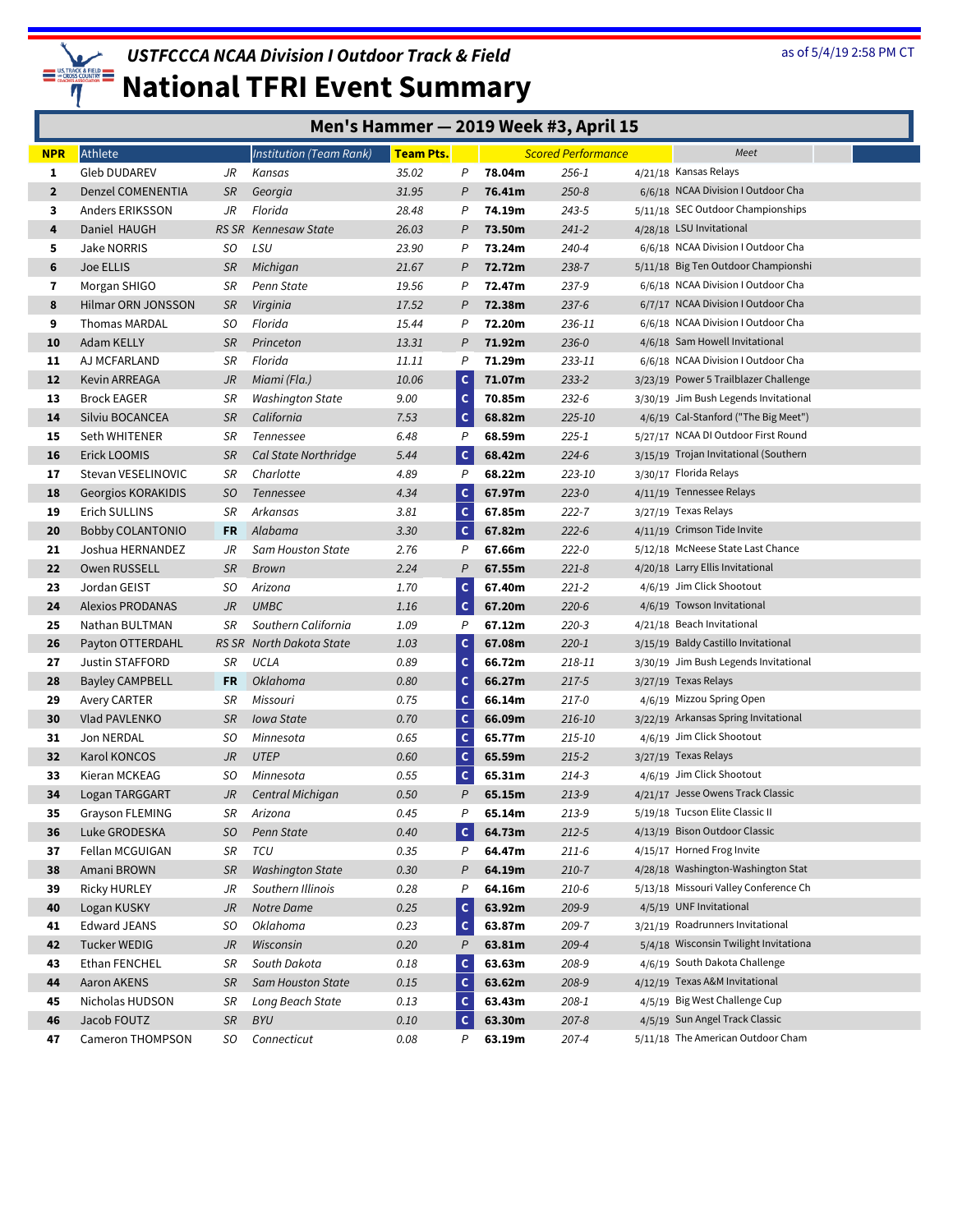

|  | Men's Javelin - 2019 Week #3, April 15 |  |  |  |
|--|----------------------------------------|--|--|--|
|--|----------------------------------------|--|--|--|

| <b>NPR</b>     | Athlete                  |           | Institution (Team Rank) | Team Pts. |                |        | <b>Scored Performance</b> | Meet                                  |
|----------------|--------------------------|-----------|-------------------------|-----------|----------------|--------|---------------------------|---------------------------------------|
| 1              | Anderson PETERS          | SO        | Mississippi State       | 37.38     | $\mathsf{C}$   | 86.07m | 282-5                     | 3/27/19 Texas Relays                  |
| $\overline{2}$ | <b>Curtis THOMPSON</b>   | <b>SR</b> | Mississippi State       | 32.33     | P              | 81.03m | 265-10                    | 3/26/16 Florida State Relays          |
| 3              | Sindri GUDMUNDSSON       | JR        | Utah State              | 30.00     | P              | 80.49m | 264-1                     | 3/17/18 UCI Spring Collegiate Classic |
| 4              | Aaron TRUE               | <b>SR</b> | Wichita State           | 26.60     | P              | 77.49m | $254 - 3$                 | 5/11/18 The American Outdoor Cham     |
| 5              | Chris MIRABELLI          | SR        | Rutgers                 | 24.25     | P              | 76.67m | $251 - 7$                 | 4/29/17 Penn Relays                   |
| 6              | Liam CHRISTENSEN         |           | <b>RSFR</b> Stanford    | 21.46     | $\mathsf{C}$   | 74.78m | $245 - 4$                 | 4/6/19 Cal-Stanford ("The Big Meet")  |
| 7              | Simon LITZELL            | JR        | UCLA                    | 19.33     | P              | 74.46m | 244-4                     | 5/12/18 Pac-12 Championships          |
| 8              | Sam HARDIN               | <b>SR</b> | Texas A&M               | 16.90     | P              | 73.42m | 240-11                    | 3/16/18 Baldy Castillo Invitational   |
| 9              | Michael BIDDLE           | JR        | Penn State              | 14.73     | P              | 73.02m | 239-7                     | 5/11/18 Big Ten Outdoor Championshi   |
| 10             | Marc MINICHELLO          | FR        | Penn                    | 12.54     | $\mathbf{C}$   | 72.45m | $237 - 9$                 | 4/11/19 Tennessee Relays              |
| 11             | <b>Greg MCMANUS</b>      | JR        | Rhode Island            | 10.50     | P              | 72.29m | $237 - 2$                 | 4/1/17 Bryant Black and Gold Invitati |
| 12             | Werner BOUWER            | JR        | Texas Tech              | 9.48      | P              | 72.16m | 236-9                     | 3/18/17 UTSA Invitational             |
| 13             | Nick MIRABELLI           | FR        | Texas A&M               | 8.46      | $\mathsf{C}$   | 72.09m | 236-6                     | 3/27/19 Texas Relays                  |
| 14             | John NIZICH              | <b>SR</b> | Oregon                  | 7.42      | P              | 71.89m | 235-11                    | 5/15/16 Pac-12 Championships          |
| 15             | <b>Trevor DANIELSON</b>  | SR        | Texas                   | 6.40      | P              | 71.80m | 235-7                     | 6/6/18 NCAA Division I Outdoor Cha    |
| 16             | <b>Jesse NEWMAN</b>      | JR        | <b>Grand Canyon</b>     | 5.35      | $\mathsf{C}$   | 71.57m | 234-10                    | 4/12/19 UCSD Triton Invitational      |
| 17             | Skyler PORCARO           | SR        | Southern Utah           | 4.84      | $\mathsf{C}$   | 71.54m | 234-9                     | 3/27/19 Texas Relays                  |
| 18             | Cade ANTONUCCI           | SO        | Auburn                  | 4.28      | c              | 71.25m | $233 - 9$                 | 4/11/19 Tennessee Relays              |
| 19             | <b>Tyrig HORSFORD</b>    | FR        | Mississippi State       | 3.72      | $\mathsf{C}$   | 70.95m | 232-10                    | 4/11/19 Crimson Tide Invite           |
| 20             | Elijah MARTA             | <b>SR</b> | Kentucky                | 3.19      | P              | 70.81m | $232 - 4$                 | 6/6/18 NCAA Division I Outdoor Cha    |
| 21             | Erik OLSON               | JR        | Drake                   | 2.67      | P              | 70.73m | $232 - 1$                 | 4/22/17 Iowa Musco Twilight           |
| 22             | Denzel PRATT             | <b>SR</b> | Liberty                 | 2.17      | P              | 70.72m | $232 - 0$                 | 5/12/17 Big South Outdoor Champion    |
| 23             | <b>William PETERSSON</b> | JR        | Texas A&M               | 1.66      | P              | 70.66m | 231-10                    | 4/7/18 Houston Alumni Invitational    |
| 24             | lan BEHM                 | JR        | Akron                   | 1.15      | $\mathsf{C}$   | 70.63m | $231 - 9$                 | 3/21/19 Roadrunners Invitational      |
| 25             | Thomas PETERS            | SR        | Southern Miss           | 1.06      | P              | 70.44m | $231 - 1$                 | 3/26/16 Florida State Relays          |
| 26             | August COOK              | SO.       | Army West Point         | 0.97      | $\mathsf{C}$   | 70.24m | $230 - 6$                 | 4/6/19 Army-Navy ("Star Meet")        |
| 27             | Noah WALKER              | SO        | Pittsburgh              | 0.86      | P              | 69.98m | 229-7                     | 3/15/18 49er Classic                  |
| 28             | Jackson VAN VUREN        | JR        | Oregon                  | 0.80      | $\mathsf{C}$   | 69.82m | $229 - 1$                 | 4/5/19 Sun Angel Track Classic        |
| 29             | Derek ZIEGENFUSS         | SR        | Eastern Michigan        | 0.75      | $\mathsf{C}$   | 69.78m | 228-11                    | 4/11/19 Tennessee Relays              |
| 30             | <b>Adrian MITCHELL</b>   | JR        | Albany                  | 0.70      | $\overline{P}$ | 69.25m | $227 - 3$                 | 4/14/17 Beach Invitational            |
| 31             | ZION HILL                | FR        | North Texas             | 0.65      | $\mathsf{C}$   | 69.15m | 226-11                    | 3/27/19 Texas Relays                  |
| 32             | Jensen LILLQUIST         | SR        | Montana                 | 0.60      | $\overline{P}$ | 69.02m | $226 - 6$                 | 5/11/18 Big Sky Outdoor Championshi   |
| 33             | <b>Cameron BATES</b>     | RS FR BYU |                         | 0.55      | $\mathsf{C}$   | 68.95m | $226 - 3$                 | 3/15/19 Willie Williams Classic       |
| 34             | Ethan DABBS              | <b>FR</b> | Virginia                | 0.50      | $\mathsf{C}$   | 68.57m | $225 - 0$                 | 4/6/19 Virginia Quad                  |
| 35             | Kyle MORRIS              | JR        | Utah State              | 0.45      | c              | 68.41m | $224 - 6$                 | 3/15/19 UCI Spring Collegiate Classic |
| 36             | Cole MCKNIGHT            | SO        | <b>ULM</b>              | 0.40      | P              | 68.25m | 223-11                    | 5/13/18 Sun Belt Outdoor Champions    |
| 37             | Denham PATRICELLI        | SR        | Washington              | 0.35      | $\mathsf{C}$   | 68.18m | $223 - 8$                 | 3/29/19 Stanford Invitational         |
| 38             | Jackson MORRIS           | <b>FR</b> | Colorado State          | 0.30      | c              | 68.05m | $223 - 3$                 | 3/22/19 CSU Fum McGraw Quadrangul     |
| 39             | Rodrigo IGLESIAS         | SR        | Akron                   | 0.28      | P              | 67.95m | 222-11                    | 3/22/18 Roadrunners Invitational      |
| 40             | Benjamin JOHNSON         | SR        | ETSU                    | 0.25      | P              | 67.84m | $222 - 7$                 | 3/31/18 Raleigh Relays                |
| 41             | John PUTNAM              | SR        | Auburn                  | 0.23      | P              | 67.82m | 222-6                     | 4/7/18 Jim Click Shootout             |
| 42             | Kiegan LENIHAN           | $J\!R$    | Duke                    | 0.20      | P              | 67.42m | $221 - 3$                 | 5/12/18 ACC Outdoor Championships     |
| 43             | Jack PICKARD             | JR        | UC Irvine               | 0.18      | $\mathsf{C}$   | 67.37m | 221-1                     | 4/5/19 Big West Challenge Cup         |
| 44             | Jared MARTIN             | JR        | North Carolina          | 0.15      | $\overline{P}$ | 67.31m | 220-10                    | 5/12/18 ACC Outdoor Championships     |
| 45             | Chandler ALT             | <b>FR</b> | Princeton               | 0.13      | $\mathsf{c}$   | 67.19m | 220-5                     | 4/12/19 Hurricane Alumni Invitational |
| 46             | <b>Grant JONES</b>       | JR        | Pittsburgh              | 0.10      | P              | 67.10m | $220 - 2$                 | 4/12/18 Tennessee Relays              |
| 47             | Kraymer EPPICH           | SR        | BYU                     | 0.08      | P              | 67.01m | 219-10                    | 5/4/17 Weber State Twilight           |